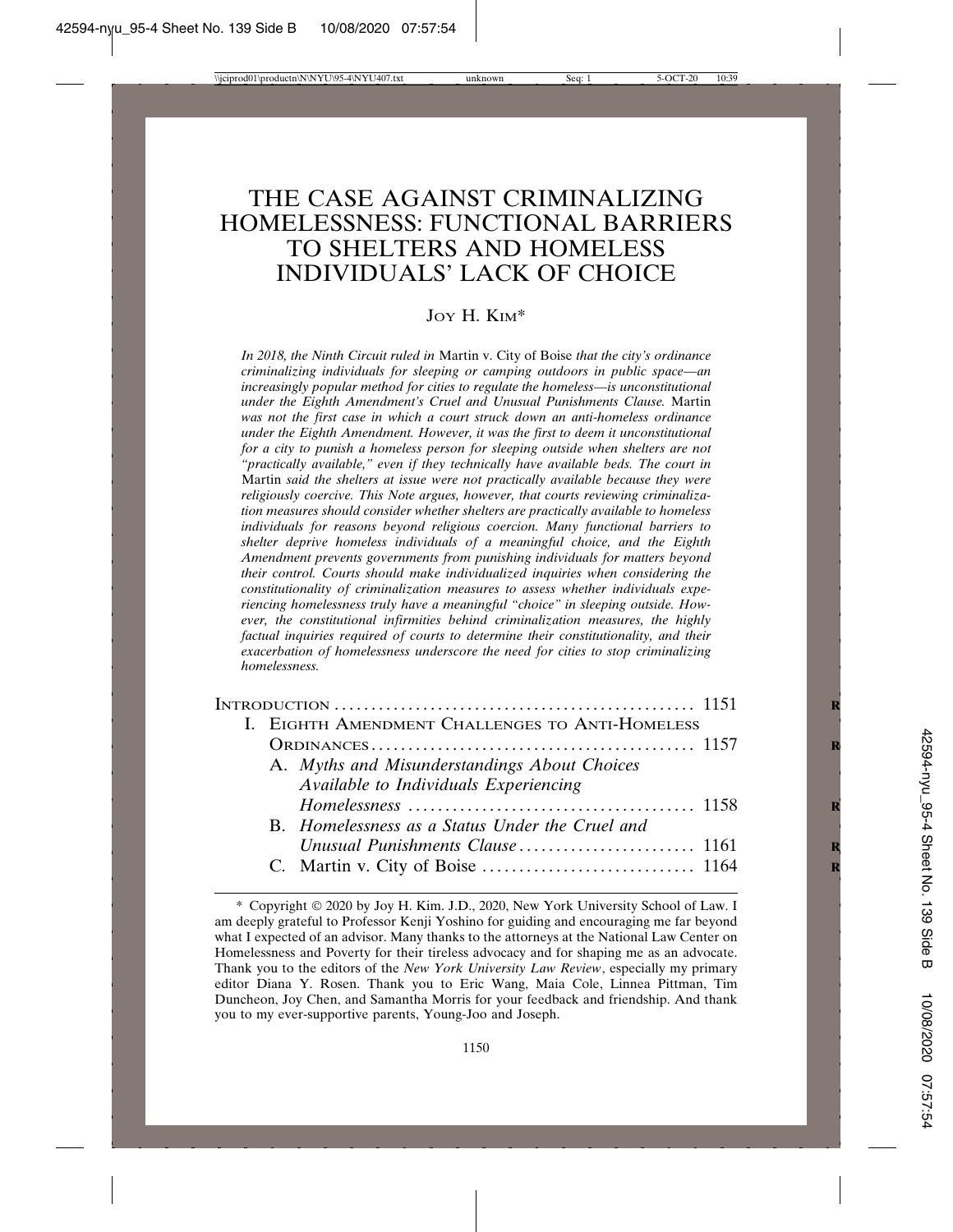|  | II. RELIGION AS AN EXAMPLE OF SHELTER                       |  |  |
|--|-------------------------------------------------------------|--|--|
|  |                                                             |  |  |
|  | A. The Privatization of Services for Individuals            |  |  |
|  |                                                             |  |  |
|  | B. Identifying Religious Coercion in Shelters Post-         |  |  |
|  |                                                             |  |  |
|  | C. The Need to Overturn Criminalization Measures to         |  |  |
|  |                                                             |  |  |
|  | III. THE LACK OF CHOICE FOR INDIVIDUALS EXPERIENCING        |  |  |
|  | HOMELESSNESS—EVEN WHEN SHELTER IS                           |  |  |
|  |                                                             |  |  |
|  | A. Individuals with Disabilities and Medical                |  |  |
|  |                                                             |  |  |
|  | <b>B.</b> Individuals with Mental Illness and Substance Use |  |  |
|  |                                                             |  |  |
|  |                                                             |  |  |
|  |                                                             |  |  |
|  | A. The Judicial Role in Ending Criminalization  1184        |  |  |
|  | B. The Legislative Role in Ending Criminalization  1187     |  |  |
|  |                                                             |  |  |

#### **INTRODUCTION**

On a single night in January 2019, 567,715 people were experiencing homelessness<sup>1</sup> in the United States.<sup>2</sup> Of these individuals, sixty-five percent were sheltered and thirty-five percent were unsheltered.<sup>3</sup> These figures are likely a drastic undercount,<sup>4</sup> but even so, the U.S. Department of Housing and Urban Development (HUD)

<sup>1</sup> Advocates who have written about this topic prefer "person experiencing homelessness" over the term "homeless person" in an effort to "emphasize that homelessness is a transitory experience and not an identifier." SUZANNE SKINNER, HOW BARRIERS OFTEN PREVENT MEANINGFUL ACCESS TO EMERGENCY SHELTER 1, n.1 (Sara K. Rankin ed., 2016). This Note sometimes uses the term "homeless person" or "homeless individual" for brevity. Though this Note does not wish to make homelessness a person's sole identifier, this Note also argues that in the vast majority of cases, being homeless is not volitional and therefore should be treated as a status under the Eighth Amendment. *See infra* Section I.B.

<sup>2</sup> U.S. DEP'T OF HOUS. & URBAN DEV., 2019 ANNUAL HOMELESS ASSESSMENT REPORT (AHAR) TO CONGRESS 8 (2020) [hereinafter AHAR 2019], https://files. hudexchange.info/resources/documents/2019-AHAR-Part-1.pdf.

<sup>&</sup>lt;sup>3</sup> *Id.* Under the U.S. Department of Housing and Urban Development's (HUD) definition, sheltered homelessness encompasses those living in emergency shelters, transitional housing programs that combine shelter with supportive services for up to twenty-four months, or safe havens that provide services for "hard-to-serve individuals." *Id.* at 2. In contrast, HUD defines unsheltered homelessness as "refer[ring] to people whose primary nighttime location is a public or private place not designated for, or ordinarily used as, a regular sleeping accommodation for people . . . ." *Id.* at 3.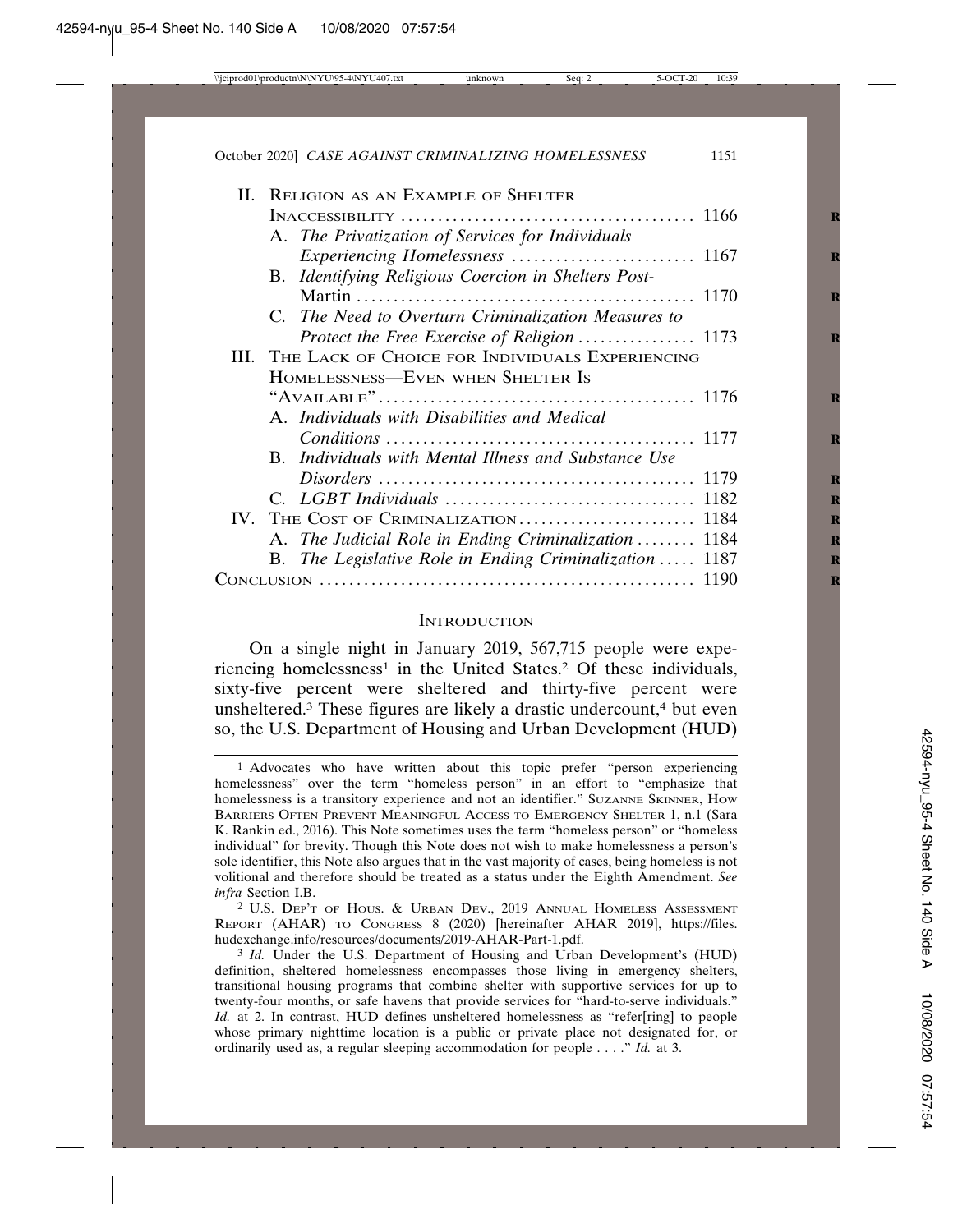said that homelessness increased in 2017 for the first time in seven years.5 There has been a particular increase in the occurrence of unsheltered homelessness. Between 2018 and 2019 alone, there was a nine percent increase in the number of unsheltered individuals, meaning there were an additional 16,826 unsheltered individuals.6 The increasing prevalence of unsheltered homelessness, coupled with the high occurrence of chronic homelessness,<sup>7</sup> has led to its rising visibility.8

Despite the lack of both temporary shelter and permanent housing for the skyrocketing number of unsheltered homeless people, cities increasingly have passed laws that give unsheltered individuals no choice but to violate them.9 These "criminalization" laws may be neutral on their face, but have the effect of targeting homeless individuals by criminalizing acts associated with being homeless such as sleeping, sitting, lying, panhandling, and loitering in public spaces.10 In

5 U.S. DEP'T OF HOUS. & URBAN DEV., 2017 ANNUAL HOMELESS ASSESSMENT REPORT (AHAR) TO CONGRESS 1 (2017), https://files.hudexchange.info/resources/ documents/2017-AHAR-Part-1.pdf.

6 AHAR 2019, *supra* note 2, at 9.

7 Chronically homeless individuals as defined by HUD fall into two categories: individuals who have been "continuously homeless" for at least one year and have a disability, or individuals who have had at least four episodes of homelessness in the last three years that add up to at least twelve months of being homeless. *Id.* at 2. A disability for purposes of defining chronic homelessness entails diagnosis "with one or more of the following conditions: Substance use disorder, serious mental illness, developmental disability . . . , post-traumatic stress disorder, cognitive impairments resulting from brain injury, or chronic physical illness or disability." Homeless Emergency Assistance and Rapid Transition to Housing: Defining "Chronically Homeless," 80 Fed. Reg. 75791, 75793 (proposed Dec. 4, 2015) (to be codified at 24 C.F.R. pts. 91 & 578).

8 *See* Sara K. Rankin, *Punishing Homelessness*, 22 NEW CRIM. L. REV. 99, 102–03 (2019) ("In other words, chronic homelessness is the most visible category . . . because, unlike most cases of homelessness that are briefly episodic or transitional, people experiencing chronic homelessness are homeless more frequently and for longer periods of time."); *see also* AHAR 2019, *supra* note 2, at 4 (documenting that two-thirds of chronically homeless individuals were living outdoors in 2019).

9 *See infra* notes 11–13 and accompanying text. *See generally* Terry Skolnik, *Homelessness and the Impossibility to Obey the Law*, 43 FORDHAM URB. L.J. 741 (2016) (noting the repercussions of homeless individuals' inability to comply with laws that disparately impact them).

10 *See* Rankin, *supra* note 8, at 107 (defining criminalization as "laws that prohibit or severely restrict one's ability to engage in necessary life-sustaining activities in public, even

<sup>4</sup> One reason for this undercount is that the counting process only captures homeless people who are visible. NAT'L LAW CTR. ON HOMELESSNESS & POVERTY, DON'T COUNT ON IT: HOW THE HUD POINT-IN-TIME COUNT UNDERESTIMATES THE HOMELESSNESS CRISIS IN AMERICA 11 (2017). And though HUD provides guidelines for Continuums of Care (COCs) to conduct their annual counts, the COCs can have drastically disparate procedures and results. *See id.* at 8, 10; Alastair Boone, *Why Can't We Get an Accurate Count of the Homeless Population?*, PAC. STANDARD (Mar. 5, 2019), https://psmag.com/ social-justice/why-cant-we-count-the-homeless-population (describing how heavily publicized counts of homeless individuals tend to be unreliable).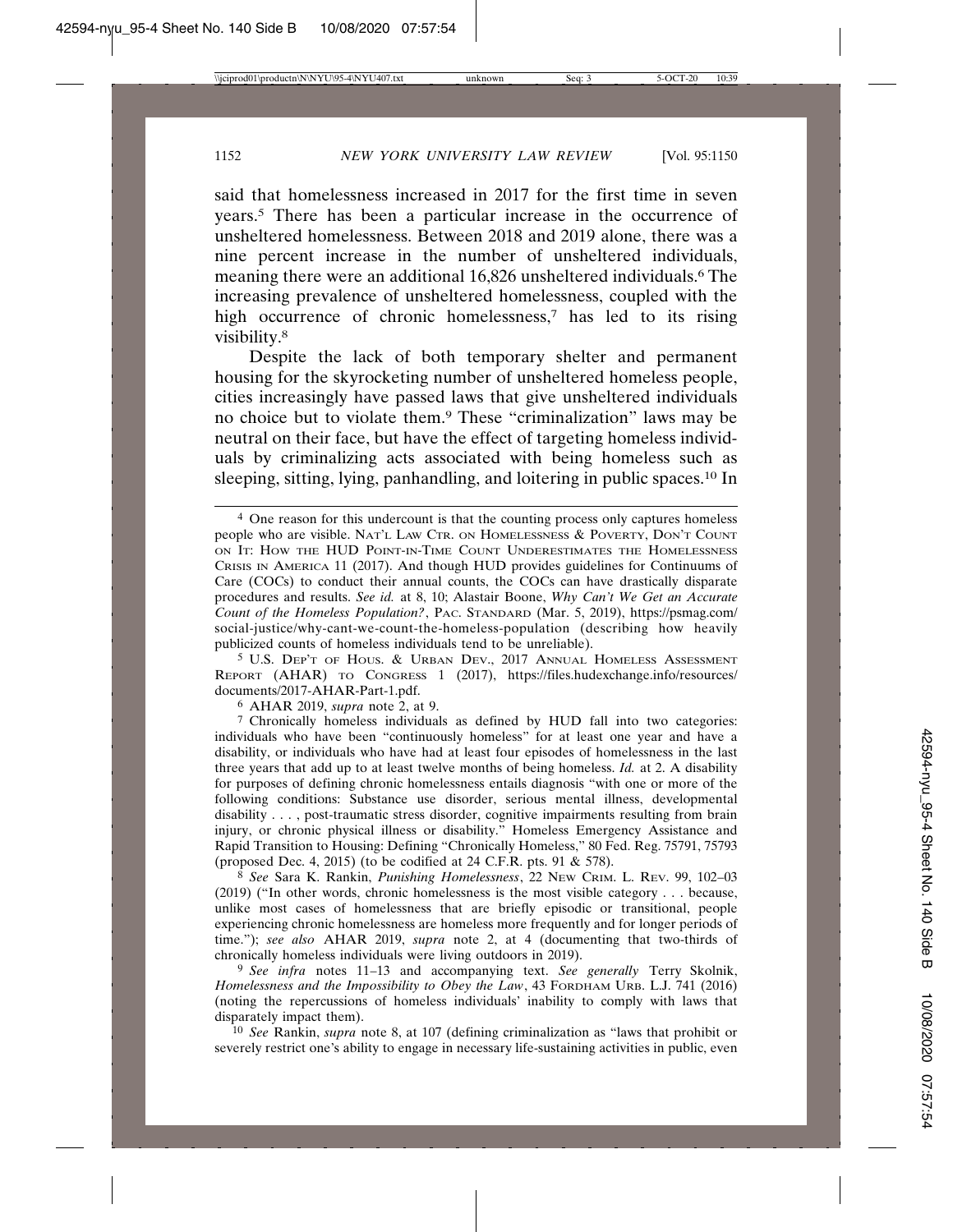2019, the National Law Center on Homelessness and Poverty conducted a survey of 187 cities to illustrate the prevalence of laws criminalizing homelessness.11 Such laws come in various forms: 37% of cities surveyed ban camping, 21% ban sleeping in public, 55% ban sitting and lying down in public, 35% ban loitering, loafing, and vagrancy, and 38% ban begging citywide.12 And these are not stagnant trends. The existence of city-wide bans in every category previously listed has increased since 2006: City-wide bans on camping increased by 92%, sleeping by 50%, sitting and lying down by 78%, loitering, loafing, and vagrancy by 103%, and begging by 103%.<sup>13</sup>

Homelessness is a notable example of how local governments have entrusted too much to the police where social workers or other professionals would be better equipped, which is the thrust of the recently invigorated movement to defund the police.14 Criminalizing homelessness is far from a constructive solution.<sup>15</sup> It is focused on reducing the visibility of homelessness by forcing homeless individuals out of public spaces,<sup>16</sup> sometimes with the threat of arrest.<sup>17</sup> Cities

when that person has no reasonable alternative"); *see also* Hannah Kieschnick, Note, *A Cruel and Unusual Way to Regulate the Homeless: Extending the Status Crimes Doctrine to Anti-Homeless Ordinances*, 70 STAN. L. REV. 1569, 1574–77 (2018) (providing examples of criminalization ordinances).

11 NAT'L LAW CTR. ON HOMELESSNESS & POVERTY, HOUSING NOT HANDCUFFS: ENDING THE CRIMINALIZATION OF HOMELESSNESS IN U.S. CITIES 9, 12–13 (2019) [hereinafter HOUSING NOT HANDCUFFS].

12 *Id.* The percentage of cities banning these activities in particular public places, rather than banning them in all public places citywide, is even higher in all categories: 57% for camping, 39% for sleeping, 60% for loitering, loafing, and vagrancy, and 65% for begging. *Id.*

13 *Id.*

14 *See* Matt Vasilogambros, *'If the Police Aren't Needed, Let's Leave Them Out Completely*,*'* PEW: STATELINE (June 23, 2020), https://www.pewtrusts.org/en/research-andanalysis/blogs/stateline/2020/06/23/if-the-police-arent-needed-lets-leave-them-out-

completely ("For decades, cities have asked police to manage social problems such as mass homelessness, failed schools, and mental illness . . . . But it has not worked. The resources that have swelled police departments across the country should be redirected to community-based programs.").

15 *See, e.g.*, Rankin, *supra* note 8, at 109 n.52 (detailing the significant costs of criminalization practices); *id.* at 114–15 (describing how sweeps of homeless encampments merely displace individuals without combating homelessness).

16 *See id.* at 103 ("By virtue of their sustained visibility in public space, chronically homeless people are the primary target of ordinances punishing homelessness. These laws, fueled by the stigma of visible poverty, function to purge chronically homeless people from public space."); *see also* Don Mitchell, *Anti-Homeless Laws and Public Space: II. Further Constitutional Issues*, 19 URB. GEOGRAPHY 98, 103 (1998) (explaining that the goal of these laws "is to create a public space free of the nuisances of homeless people . . . deflecting attention from roots and causes of homelessness into questions about 'order' and 'civility' in public spaces").

17 Rankin, *supra* note 8, at 107–08. For example, individuals without a fixed address comprised about half of arrests in Portland, Oregon in 2017, most of which resulted from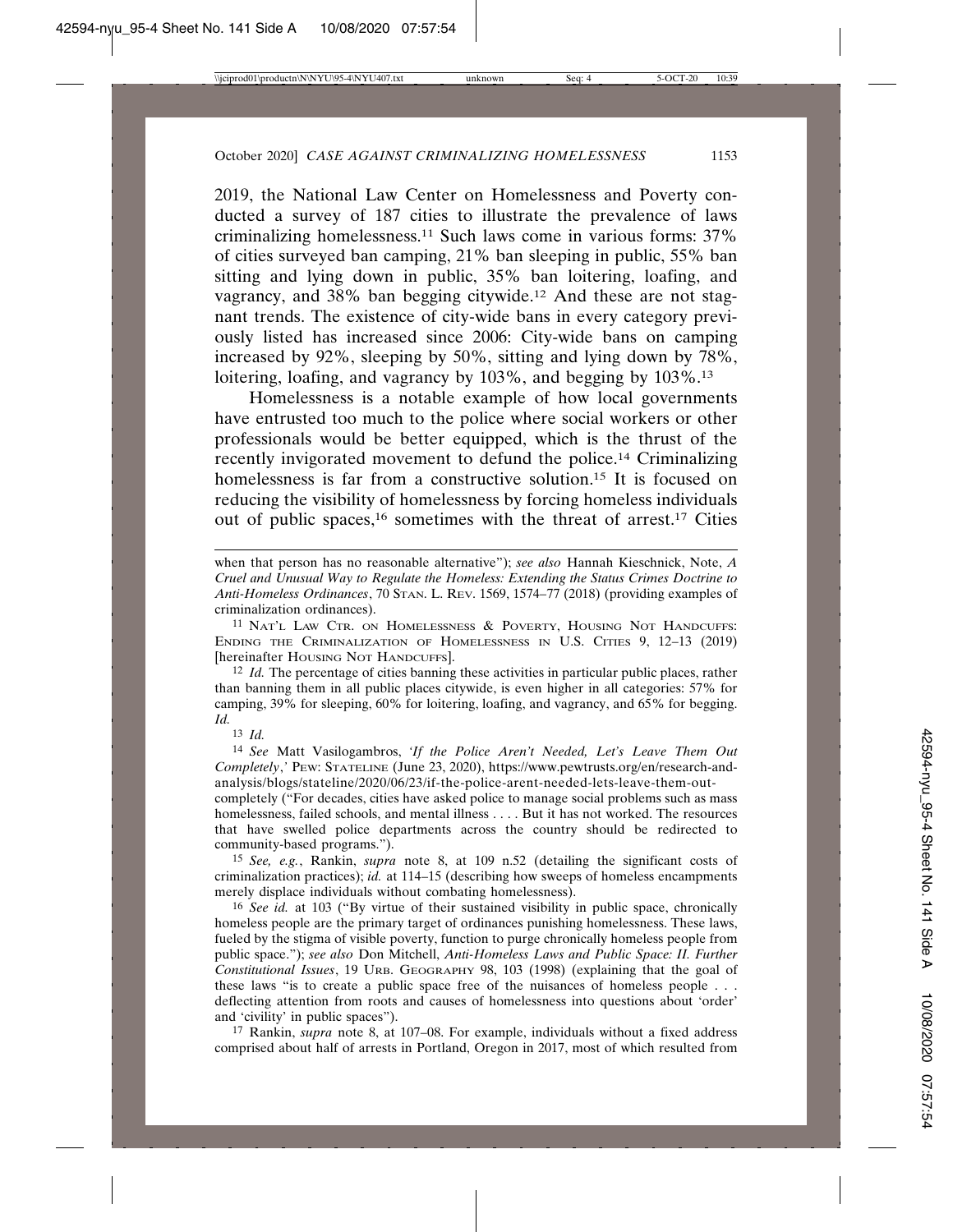achieve this by criminalizing sleeping and/or camping within their own borders and pushing homeless individuals to surrounding municipalities.18 To be sure, criminalization of homelessness is not confined to formal laws. Some cities criminalize homelessness through more informal mechanisms, such as clearing homeless encampments<sup>19</sup> or using police to reduce the visibility of homelessness on subways.20 These strategies are not necessarily documented in written policies or ordinances, and are thus more difficult to legally challenge. Even if a city does not have laws on the books obviously targeting the homeless, they may use other laws—such as for illegal dumping or shopping cart possession—to cite homeless individuals.21 This Note primarily focuses on challenges to formal criminalization laws prohibiting acts clearly associated with being homeless, but generally advocates against all criminalization measures against the homeless.

Because criminalization laws have devastating consequences on individuals experiencing homelessness, including the exacerbation of homelessness and criminalization of poverty,<sup>22</sup> advocates have attempted to strike down these laws under the Eighth Amendment's Cruel and Unusual Punishments Clause, arguing that homelessness is a status and that individuals cannot be prosecuted for life-sustaining conduct.23 Existing literature discusses the inherent problems with criminalization measures<sup>24</sup> and the extension of the Eighth

18 *See* Sarah Gerry, Jones v. City of Los Angeles*: A Moral Response to One City's Attempt to Criminalize, Rather than Confront, Its Homelessness Crisis*, 42 HARV. C.R.-C.L. L. REV. 239, 239, 250–51 (2007) (discussing the impact of a Ninth Circuit decision on Los Angeles's restrictive homelessness policy).

19 *See infra* notes 171, 224–29 and accompanying text.

20 *See infra* note 51 and accompanying text (describing how New York City police have recently cracked down on homelessness in subways).

21 *E.g.*, Cynthia Hubert, *Sacramento County Cleared Homeless Camps All Year. Now It Has Stopped Citing Campers*, SACRAMENTO BEE (Sept. 18, 2018, 4:27 PM), https:// www.sacbee.com/news/local/homeless/article218605025.html.

22 *See infra* Section IV.B (explaining how laws drive individuals experiencing homelessness further into poverty and involvement in the criminal justice system).

23 *See infra* Section I.B (summarizing cases assessing whether homelessness is a status under the Eighth Amendment).

24 *See infra* notes 234–43 and accompanying text.

an open warrant. PORTLAND CITY AUDITOR, POLICY REVIEW: PORTLAND POLICE BUREAU SHOULD IDENTIFY ITS ROLE IN RESPONDING TO THE CITY'S HOMELESS CRISIS 4, 7 (2019); *see also* U.C. BERKELEY LAW POLICY ADVOCACY CLINIC, CALIFORNIA'S NEW VAGRANCY LAWS 5 (2016) (finding increasing vagrancy arrests in California). Excessive police force can also ensue from homeless individuals' increased contact with police, as shown in Los Angeles, where one in three cases of police use of force in 2019 was against a homeless person. Matt Tinoco, *Why Armed Cops Are the First Responders for the Homelessness Crisis*, LAIST (June 29, 2020, 6:00 AM), https://laist.com/2020/06/29/losangeles-police-homeless-why.php.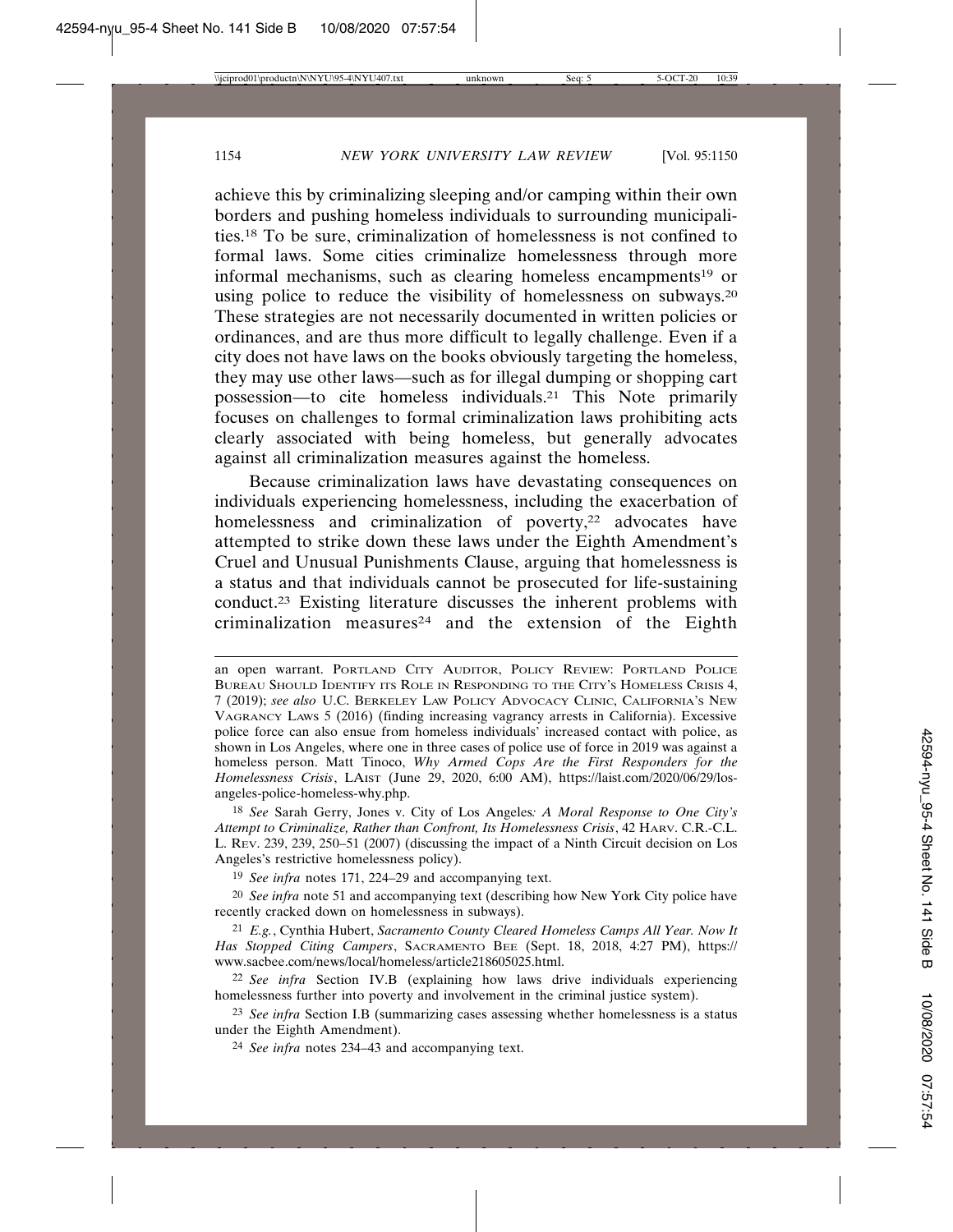Amendment status crimes doctrine to homelessness.25 This Note will contribute to this literature by calling for a more expansive definition of "practically available" shelter that would render a criminalization ordinance unconstitutional under the Eighth Amendment after a recent Ninth Circuit case, *Martin v. City of Boise*. 26 The *Martin* court ruled that the City of Boise violated the Eighth Amendment by prosecuting individuals for "involuntarily sitting, lying and sleeping in public" when no sleeping space was "practically available in any shelter" at the time of the plaintiffs' arrests.27

Importantly, beds were technically available at Boise shelters when the *Martin* plaintiffs were arrested.<sup>28</sup> Previous cases within and outside the Ninth Circuit had relied on the unavailability of beds to find an Eighth Amendment violation, since homeless individuals have no choice but to sleep outside when shelters are full.29 The *Martin* court broke new ground by noting that while Boise shelters technically offered beds, those beds were problematically conditioned on religious observance, rendering them not practically available. In doing so, it drew a crucial distinction between technically available beds and practically available beds.30 Within the Ninth Circuit, *Martin* in fact has impacted how cities respond to homelessness, as some governments have stopped enforcing criminalization ordinances in response to the ruling.31 *Martin*'s impact is also evidenced by local governments' protests against the decision; for example, cities and counties throughout the Ninth Circuit have filed amicus briefs to the U.S. Supreme Court opposing the *Martin* decision.<sup>32</sup> Although the

32 *See, e.g.*, Matt Stiles, *'Fed Up' with Homeless Camps, L.A. County Joins Case to Restore Its Right to Clear Them*, L.A. TIMES (Sept. 17, 2019, 4:56 PM), https:// www.latimes.com/california/story/2019-09-17/la-county-supervisors-homeless-boise-caseamicus-brief-supreme-court-challenge (reporting that the Los Angeles County Board of Supervisors voted to file an amicus brief with the Supreme Court). For a summary of the

<sup>25</sup> *See, e.g.*, Jamie Michael Charles, Note, *"America's Lost Cause": The Unconstitutionality of Criminalizing Our Country's Homeless Population*, 18 PUB. INT. L.J. 315, 333–35, 340–44 (2009) (arguing the unconstitutionality of criminalization ordinances under the Eighth Amendment); *see also* Kieschnick, *supra* note 10, at 1578–605 (providing an overview of the application of the Eighth Amendment to anti-homeless ordinances).

<sup>26</sup> Martin v. City of Boise, 902 F.3d 1031 (9th Cir. 2018), *amended by* 920 F.3d 584 (9th Cir. 2019) (en banc) (internal citations omitted).

<sup>27</sup> *Id.* at 1048–49.

<sup>28</sup> *Id.* at 1041.

<sup>29</sup> *See infra* notes 83–84 and accompanying text.

<sup>30</sup> *Martin*, 902 F.3d at 1042 (acknowledging that homeless individuals may be "denied entry to a . . . facility for reasons other than shelter capacity. If so, then as a practical matter, no shelter is available").

<sup>31</sup> *See, e.g.*, Scott Greenstone, *How a Federal Court Ruling on Boise's Homeless Camping Ban Has Rippled Across the West*, IDAHO STATESMAN (Sept. 16, 2019, 5:00 AM), https://www.idahostatesman.com/news/local/community/boise/article235065002.html (summarizing changes in cities' practices throughout the Ninth Circuit after *Martin*).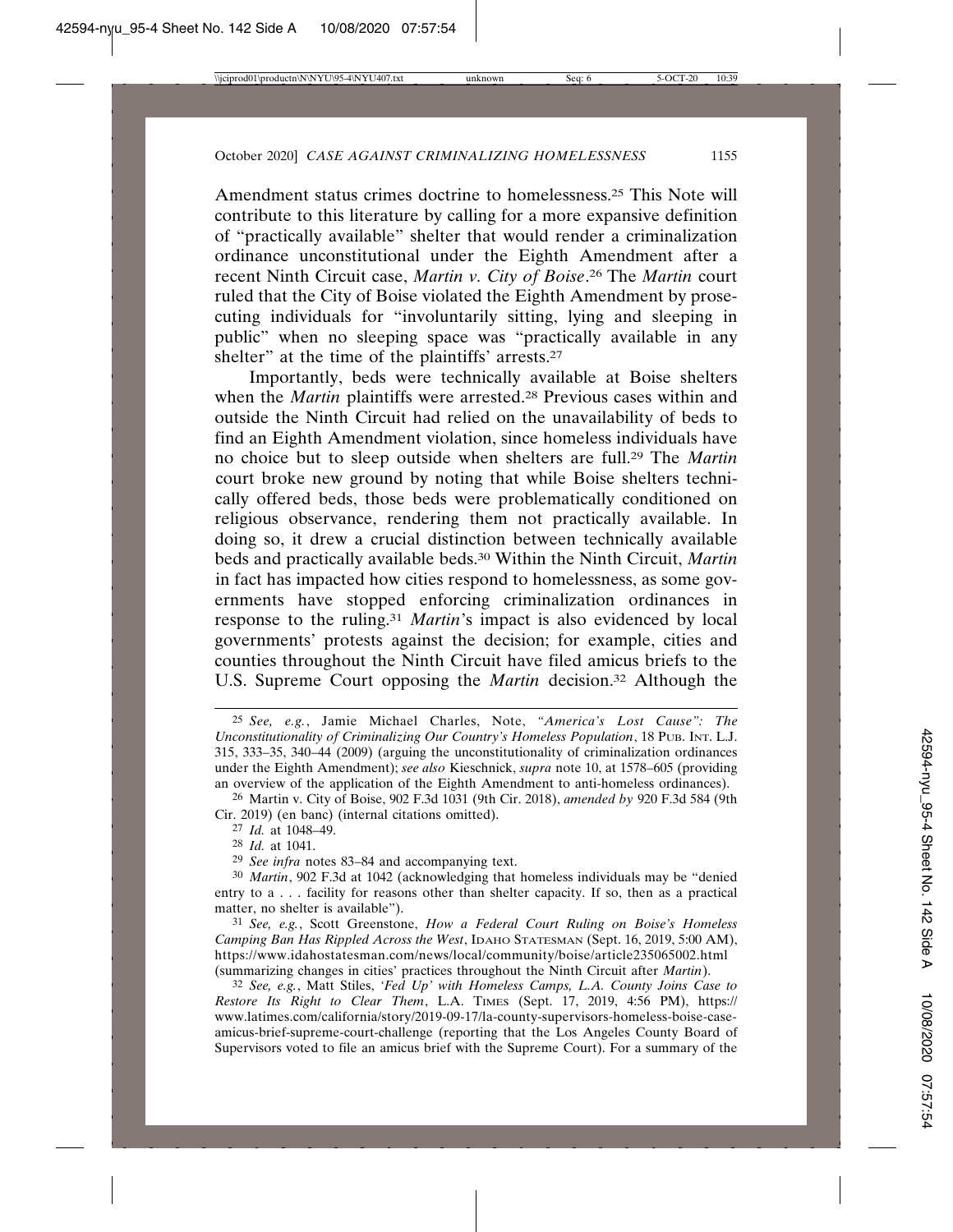Supreme Court ultimately denied review,<sup>33</sup> it is possible that other circuits or the nation's highest court will soon grapple with the constitutionality of criminalization ordinances as both the existence of homelessness and the criminalization thereof are increasing.<sup>34</sup> And though *Martin* is only binding on the Ninth Circuit, the reality is that more than half of the country's unsheltered homeless population resides in California,35 and the four states with the largest percentage of unsheltered status among homeless individuals are in the Ninth Circuit.36 Thus, *Martin* has a widespread impact on the treatment of individuals experiencing unsheltered homelessness.

While the *Martin* court looked to factors beyond technical shelter availability to determine the constitutionality of an anti-homeless ordinance, the court claimed to have a narrow holding.<sup>37</sup> Moreover, attempts to strike down anti-homeless ordinances after *Martin* have been unsuccessful.38 In light of this tension, this Note demonstrates that not all shelters are a viable choice for persons experiencing homelessness, enumerating instances in which homeless individuals are forced to choose between criminal consequences and staying in a shelter that is coercive, unhealthy, or otherwise unsafe.39 The ultimate

33 *City of Boise, Idaho v. Martin*, SCOTUSBLOG, https://www.scotusblog.com/casefiles/cases/city-of-boise-idaho-v-martin (last visited May 20, 2020).

34 *See infra* Part IV (considering how future courts should rule on the constitutionality of anti-homeless ordinances under the Eighth Amendment).

35 AHAR 2019, *supra* note 2, at 12. This is not to minimize the presence of homelessness in other areas of the country, but the particular concentration of unsheltered homelessness in California presents unique problems. As of 2016, California's most populous cities had an average of more than ten anti-homeless laws each. U.C. BERKELEY LAW POLICY ADVOCACY CLINIC, *supra* note 17, at 3.

36 AHAR 2019, *supra* note 2, at 13 (listing California, Oregon, Hawaii, and Nevada as the states with the highest percentage of unsheltered status among individuals experiencing homelessness). *See also Map of the Ninth Circuit*, U.S. CTS. FOR THE NINTH CIR., https:// www.ca9.uscourts.gov/content/view.php?pk\_id=0000000135 (last visited May 21, 2020).

37 Martin v. City of Boise, 902 F.3d 1031, 1048 (9th Cir. 2018), *amended by* 920 F.3d 584 (9th Cir. 2019) (en banc) ("Our holding is a narrow one.").

38 *See infra* notes 171, 224–29 and accompanying text (noting that some cities are increasingly using methods that would technically comply with *Martin*, but still criminalize homelessness).

39 While this was true before the COVID-19 outbreak, the unhealthy conditions of many homeless shelters and the vulnerability of being unsheltered especially came to light during the pandemic. City officials rushed to move homeless people into hotels, out of shelters, and off the streets, but the vast majority of individuals still lack safe housing. *See* Sarah Holder & Kriston Capps, *No Easy Fixes as Covid-19 Hits Homeless Shelters*, CITYLAB (Apr. 17, 2020), https://www.citylab.com/equity/2020/04/homeless-sheltercoronavirus-testing-hotel-rooms-healthcare/610000 (describing the response of various cities to the COVID-19 crisis's impact on homeless individuals). High rates of homeless individuals have tested and will continue to test positive for the virus. *See* DENNIS P.

<sup>&</sup>quot;polarizing response to *Martin*," see Sara K. Rankin, Hiding Homelessness: The Transcarceration of Homelessness 1–5 (Jan. 28, 2020) (unpublished manuscript), https:// ssrn.com/abstract=3499195.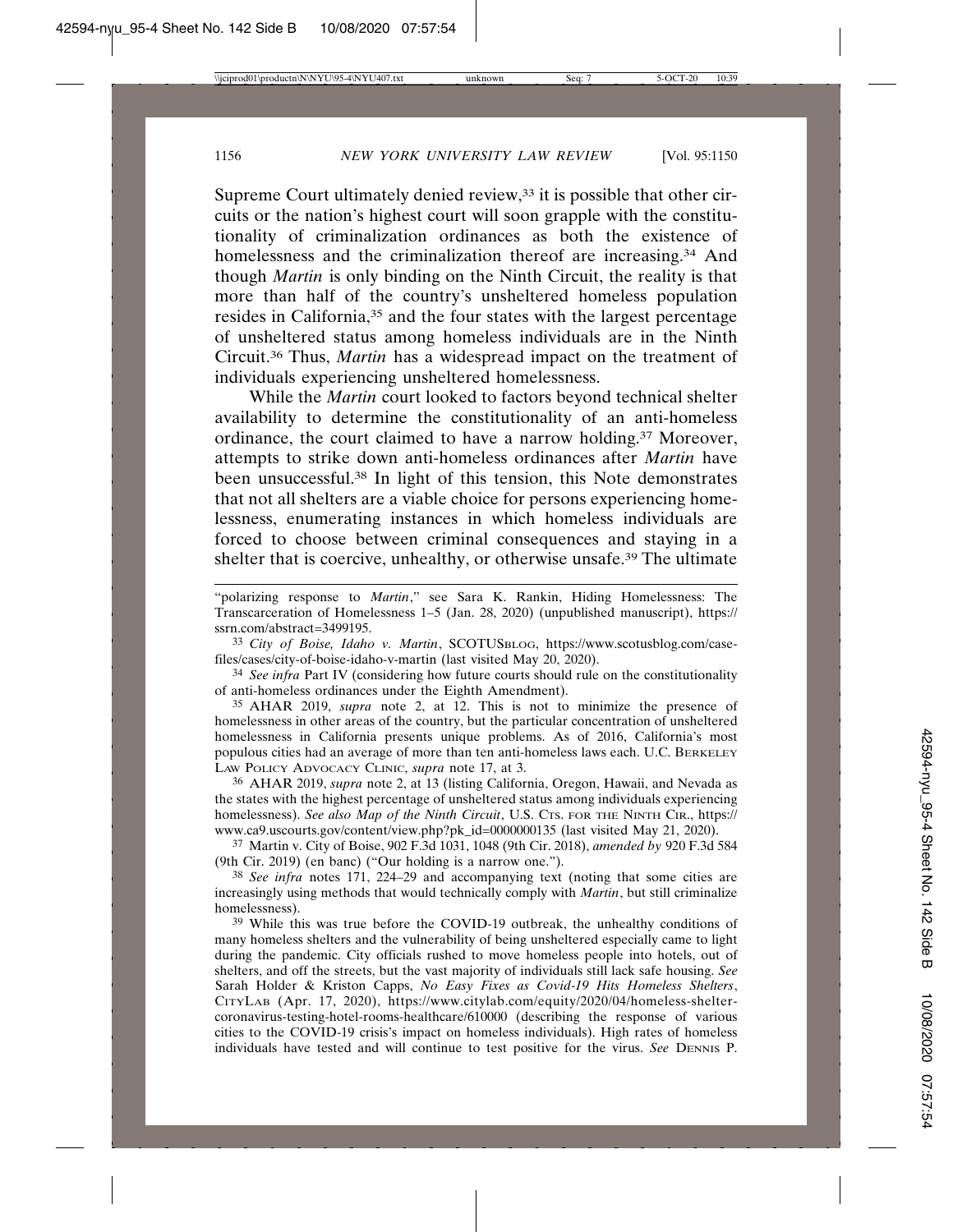goal of this Note is to advocate for courts, when assessing the constitutionality of criminalization ordinances, to consider these ways in which shelters may not be "practically available" for some individuals, and to call on cities to stop criminalizing homelessness altogether.

Part I summarizes the status crimes doctrine under the Eighth Amendment in cases involving the criminalization of homelessness. This Part describes how *Martin* differed from prior cases by introducing the idea that the availability of shelter beds, which determines whether homeless individuals had a choice to not sleep outside, depends not on technical availability but practical availability. Next, Part II explores the context in which the *Martin* court determined that homeless individuals in Boise did not have a choice but to sleep outside—namely when they were required to meet religious requirements to stay in a shelter. Part III goes beyond the Establishment Clause issues in *Martin* and explores some of the other reasons why a shelter may not be practically available to an individual experiencing homelessness, especially those with disabilities, substance use disorders, or LGBT identities. Finally, Part IV of this Note argues courts should make individualized inquiries when assessing whether homeless individuals in a particular case truly had a choice to sleep outside. This Part also argues that criminalization ordinances should be overturned legislatively, not only because they are constitutionally and morally suspect, but also because they are costly and impractical.

I

### EIGHTH AMENDMENT CHALLENGES TO ANTI-HOMELESS **ORDINANCES**

The Eighth Amendment's Cruel and Unusual Punishments Clause has often been a vehicle for challenging the criminalization of

CULHANE, DAN TREGLIA, KENNETH STEIF, RANDALL KUHN & THOMAS BYRNE, ESTIMATED EMERGENCY & OBSERVATIONAL/QUARANTINE CAPACITY NEED FOR THE U.S. HOMELESS POPULATION RELATED TO COVID-19 EXPOSURE BY COUNTY; PROJECTED HOSPITALIZATIONS; INTENSIVE CARE UNITS & MORTALITY 6, 12 (2020), https://works.bepress.com/dennis\_culhane/237 (predicting that over 21,000 people experiencing homelessness—4.3% of the U.S. homeless population—could require hospitalization and over 3400 will die from COVID-19); Michael Gartland, *At Least 40 Homeless New Yorkers Have Died Because of Coronavirus*, N.Y. DAILY NEWS (Apr. 20, 2020, 4:20 PM), https://www.nydailynews.com/coronavirus/ny-coronavirus-homelessdeaths-40-20200420-nckj4fvjpjcvjehbmz7rdujbum-story.html (stating that as of April 19, 2020, 615 homeless people had tested positive in New York City); Lisa Mullins & Lynn Jolicoeur, *Testing Reveals 'Stunning' Asymptomatic Coronavirus Spread Among Boston's Homeless*, WBUR (Apr. 14, 2020), https://www.wbur.org/commonhealth/2020/04/14/ coronavirus-boston-homeless-testing (finding that thirty-six percent of individuals entering a Boston homeless shelter tested positive).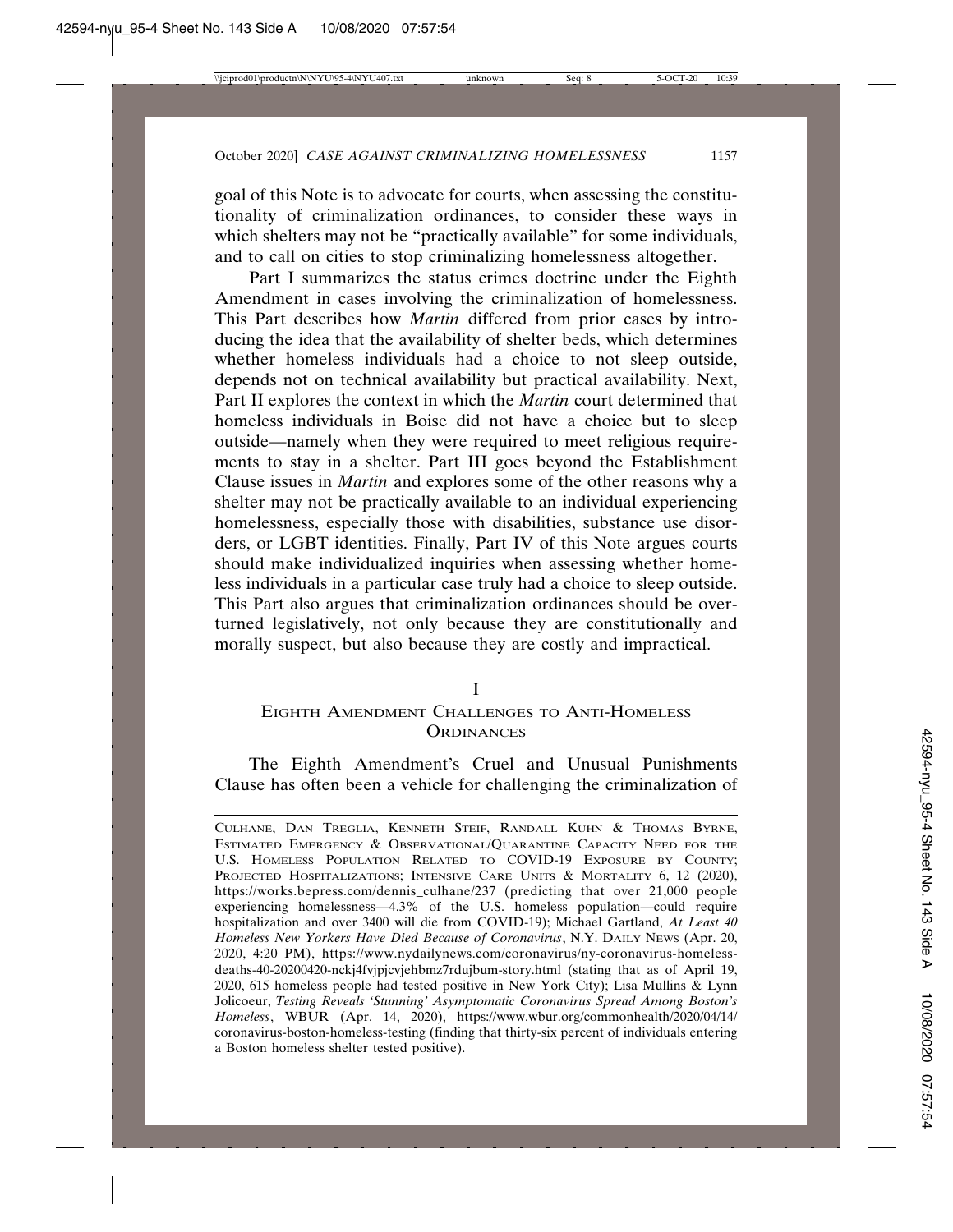homelessness.<sup>40</sup> In such cases, advocates argue that laws prohibiting sleeping and camping in public impermissibly criminalize the status of being homeless because homeless individuals have no choice but to sleep outdoors when there is no shelter available, which violates the Cruel and Unusual Punishments Clause.41 Section I.A first highlights the misunderstandings government actors may have when seeking solutions to homelessness. Then, Section I.B summarizes the origins of the status doctrine and describes how certain courts treat homelessness as a status under the Eighth Amendment. Lastly, Section I.C discusses the ways in which *Martin* both reiterated the reasoning of prior decisions while also contemplating a situation in which shelter is not "practically available" to an individual arrested for sleeping outdoors even when beds were technically available.

## *A. Myths and Misunderstandings About Choices Available to Individuals Experiencing Homelessness*

When addressing the ever-pressing crisis of homelessness, advocates must combat policymakers' and judges' false intuitions about what causes and solves homelessness. Courts and other government actors—both at the local and national levels—often have a limited understanding of the viable choices available to individuals experiencing homelessness.42

Some argue that if anti-homeless laws are struck down, this will lead to a "constitutional right to camp in public places," as stated by one of the attorneys appealing Boise's case to the Supreme Court.43 Arguments like this miscomprehend the choices available to individuals experiencing homelessness and perpetuate a false narrative that people choose to sleep outside over better alternatives. Even those who purport to advocate for the homeless can perpetuate this narrative. For example, the mayor of Sacramento, California wrote an oped calling for the right to shelter in the state along "with the obligation to use it."44 His view that "[l]iving on the streets should not be consid-

<sup>40</sup> *See* Kieschnick, *supra* note 10, at 1578, 1582–83 (noting that federal and state courts have recognized the Eighth Amendment as a limitation on anti-homelessness measures).

<sup>41</sup> *See infra* notes 76–82 and accompanying text.

<sup>42</sup> It is particularly important to recognize the limited understanding of government officials, regardless of party affiliation, about choices available to individuals experiencing homelessness. *See infra* notes 52–54 and accompanying text.

<sup>43</sup> Greenstone, *supra* note 31 (quoting Theane Evangelis, one of the lead counsel that represented Boise on its appeal to the Supreme Court).

<sup>44</sup> Darrell Steinberg, *Building More Permanent Housing Alone Won't Solve Homelessness in California*, Opinion, L.A. TIMES (July 17, 2019, 3:15 AM), https:// www.latimes.com/opinion/story/2019-07-16/op-ed-building-more-permanent-housingalone-wont-solve-homelessness-in-california. Steinberg also opposed Sacramento's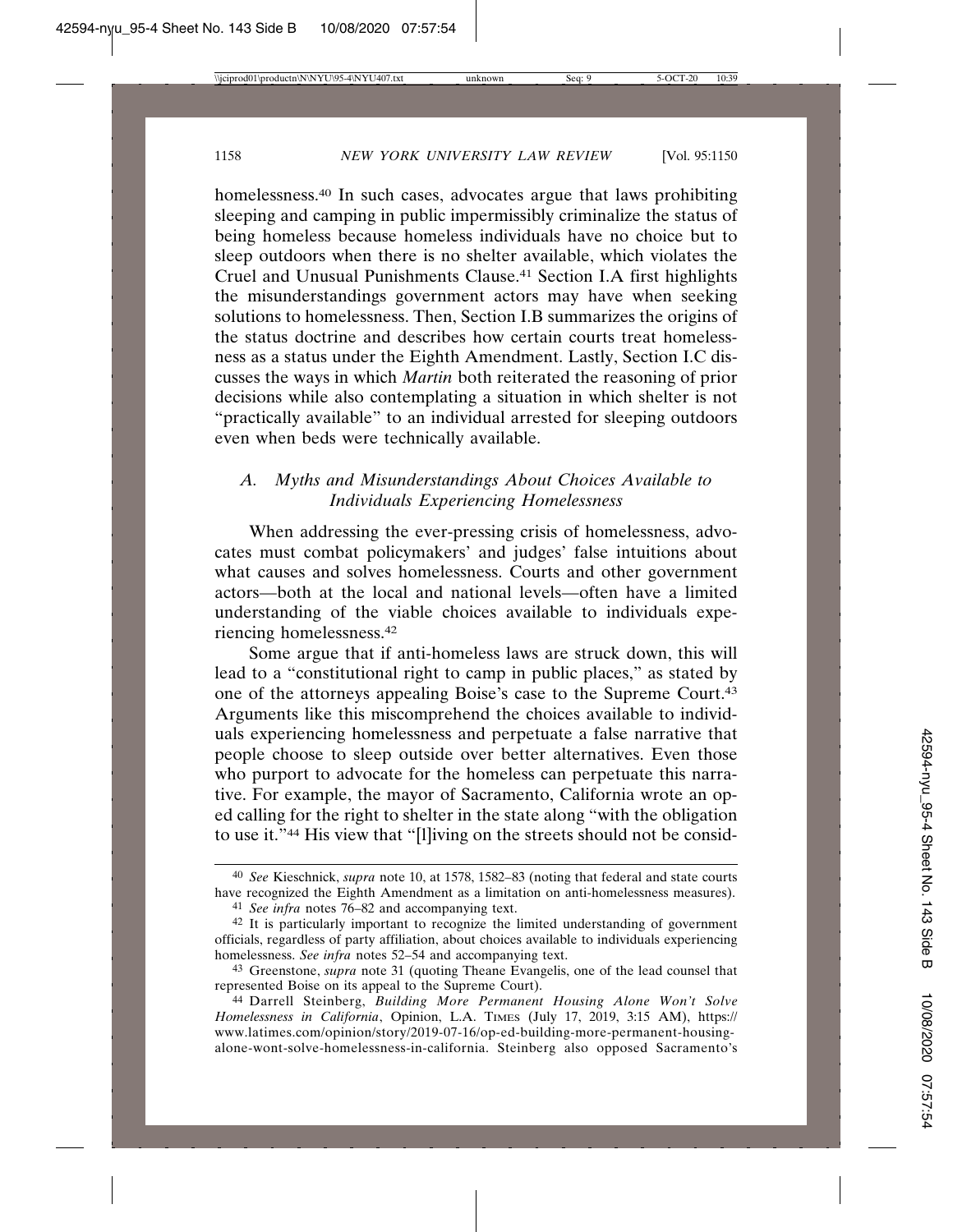ered a civil right"45 misses the point that for some individuals experiencing homelessness, sleeping on the street is the only possible option for the reasons explained in Part III.

It is also worth stating that the right to shelter, while an important step in mitigating unsheltered homelessness, does not necessarily decrease the occurrence of overall homelessness. New York City, which first established a right to shelter in 1981,<sup>46</sup> has seen the highest levels of homelessness since the Great Depression,<sup>47</sup> with single adults spending an average of 429 nights in shelters.<sup>48</sup> As of May 25, 2020, there were 53,393 homeless individuals in New York City shelters.49 New York City has also seen crime and health hazards at many of its shelters.50 Moreover, the right to shelter does not necessarily mitigate the use of criminalization measures. For example, New York Governor Andrew Cuomo asked the New York Metropolitan Transportation Authority to address the "increasing problem of homelessness on the subways" as part of its Reorganization Plan, which included the addition of five hundred uniformed officers.51

participation in the Supreme Court amicus brief for *Martin* and called on governments to seek humane alternatives instead. Benjamin Oreskes, *Homeless People Could Lose the Right to Sleep on Sidewalks if Western Cities Have Their Way*, L.A. TIMES (Sept. 25, 2019, 3:23 PM), https://www.latimes.com/california/story/2019-09-25/boise-homelessencampment-amicus-brief-supreme-court-appeal-cities. This example demonstrates that those opposing criminalization measures may not understand that requiring homeless individuals to use shelters may also be problematic.

45 Steinberg, *supra* note 44.

46 *See* Callahan v. Carey, 909 N.E.2d 1229, 1320 (N.Y. 2009) (describing the 1981 consent decree that established a right to shelter for homeless men); Robin Herman, *Pact Requires City to Shelter Homeless Men*, N.Y. TIMES (Aug. 27, 1981), https:// www.nytimes.com/1981/08/27/nyregion/pact-requires-city-to-shelter-homeless-men.html. A court extended the consent decree to homeless women in 1983. *See* Eldredge v. Koch, 469 N.Y.S.2d 744, 744 (App. Div. 1983) (holding that the consent decree's reasoning and outcome is equally applicable to homeless women's shelters).

47 *Basic Facts About Homelessness: New York City*, COAL. FOR THE HOMELESS, https:// www.coalitionforthehomeless.org/basic-facts-about-homelessness-new-york-city (last visited May 25, 2020).

48 COAL. FOR THE HOMELESS, STATE OF THE HOMELESS, at 8 (2018).

49 *DHS Daily Report*, N.Y.C. OPEN DATA, https://data.cityofnewyork.us/Social-Services/DHS-Daily-Report/k46n-sa2m (last visited May 27, 2020).

50 *See* SKINNER, *supra* note 1, at 17–18 (noting the presence of numerous health hazards and instances of crime in shelters); Nathan Tempey, *Inside the Notorious Privately Run Homeless Shelter That Costs NYC Millions*, GOTHAMIST (July 14, 2015, 3:02 PM), https://gothamist.com/2015/07/14/we\_always\_care\_about\_money.php (reporting "mice and roach infestations, collapsing ceilings, fires, grimy halls, violent crime and burglaries, and lobby doors that don't lock" at a family shelter).

51 Letter from Andrew Cuomo, N.Y. Governor, to MTA Board of Directors (July 12, 2019), https://www.governor.ny.gov/news/governor-cuomo-issues-letter-mta-boarddirectors-urging-them-address-part-reorganization-plan; *see also* Lauren Aratani, *'I'm Just Sleeping': Police Crack Down on Homeless in New York's Subways*, GUARDIAN (Oct. 12,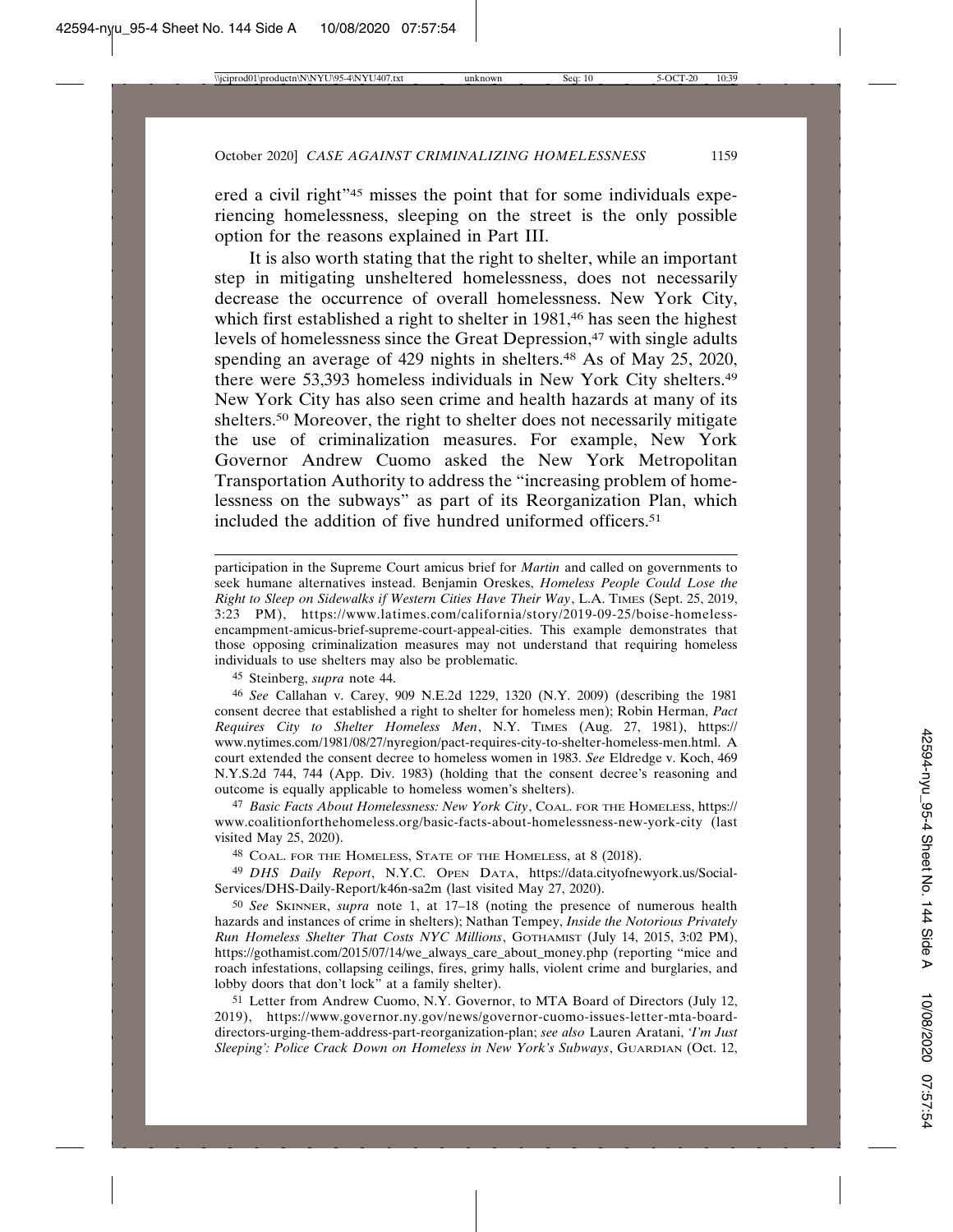Recently, President Trump brought homelessness into the national dialogue. In July 2019, he blamed cities "run by very liberal people" for allowing homelessness to occur, stating "[t]he people there are living in hell  $\dots$ . [P]erhaps they like living that way. They can't do that. We can't ruin our cities."52 However, it is false that "liberal" governments have been too lax in policing the homeless.53 Both sides of the aisle are at fault for criminalizing homelessness instead of addressing its root causes. And though the President could have created a national strategy for addressing homelessness, he merely endorsed the same policing tactics that "liberal" governments have tried for years. The White House Council of Economic Advisers stated in a report that "increasing the tolerability of sleeping on the streets . . . increases homelessness," and called on the police to enforce anti-camping laws and to connect individuals to services.54

These examples show how decisionmakers' rhetoric about homelessness seeks to diminish the visibility of homelessness rather than address its root causes. Policing is seen as the answer to more immediate reductions in visibility. But punishing individuals experiencing homelessness for sleeping outdoors—regardless of whether shelter beds are technically available in local shelters—is often the equivalent of punishing individuals for having no choice but to sleep outdoors.55

55 For more examples of when government actors fail to see the functional inaccessibility of shelter, see Rankin, *supra* note 32, at 15–21.

<sup>2019, 2:00</sup> AM), https://www.theguardian.com/us-news/2019/oct/12/new-york-homelesssubways-police-crackdown.

<sup>52</sup> Nick Givas, *Exclusive: Trump Shares Plans to Combat Homelessness and Mental Illness in Interview with Tucker Carlson*, FOX NEWS (July 1, 2019), https:// www.foxnews.com/politics/trump-tucker-exclusive-interview-homelessness. For factual inaccuracies in Trump's interview about homelessness, see Jill Colvin, *Trump's Claim About DC Homeless Raises Eyebrows*, AP NEWS (July 3, 2019), https://www.apnews.com/ 36eba40cbcd64d93921e1d75aa7e751a, and Michael D. Shear, *Trump Expresses Shock at Homelessness, 'a Phenomenon That Started Two Years Ago*,*'* N.Y. TIMES (July 2, 2019), https://www.nytimes.com/2019/07/02/us/politics/trump-homeless.html.

<sup>53</sup> *See, e.g.*, Chris Herring, *Democrats Hate Trump's Plan for Homelessness. But It's Their Plan, Too*, WASH. POST (Sept. 18, 2019, 10:33 AM), https:// www.washingtonpost.com/outlook/democrats-hate-trumps-plan-for-homelessness-its-theirplan-too/2019/09/18/b3c31a5c-d98e-11e9-a688-303693fb4b0b\_story.html (noting prominent Democratic politicians in California who pushed criminalization policies); *see also* PORTLAND CITY AUDITOR, *supra* note 17 at 3-7; U.C. BERKELEY LAW POLICY ADVOCACY CLINIC, *supra* note 17, at 2–7.

<sup>54</sup> COUNCIL OF ECON. ADVISERS, THE STATE OF HOMELESSNESS IN AMERICA 16–19 (2019) (suggesting that unsheltered homelessness increased in the 1980s due to the "decriminalization of many status crimes, such as public inebriation and vagrancy" (quoting PETER H. ROSSI, DOWN AND OUT IN AMERICA: THE ORIGINS OF HOMELESSNESS 34 (1989))); *see also* Jeff Stein, *As Trump Prepares Big Push on Homelessness, White House Floats New Role for Police*, WASH. POST (Sept. 16, 2019, 7:24 PM), https:// www.washingtonpost.com/business/2019/09/16/trump-prepares-big-push-homelessnesswhite-house-floats-new-role-police.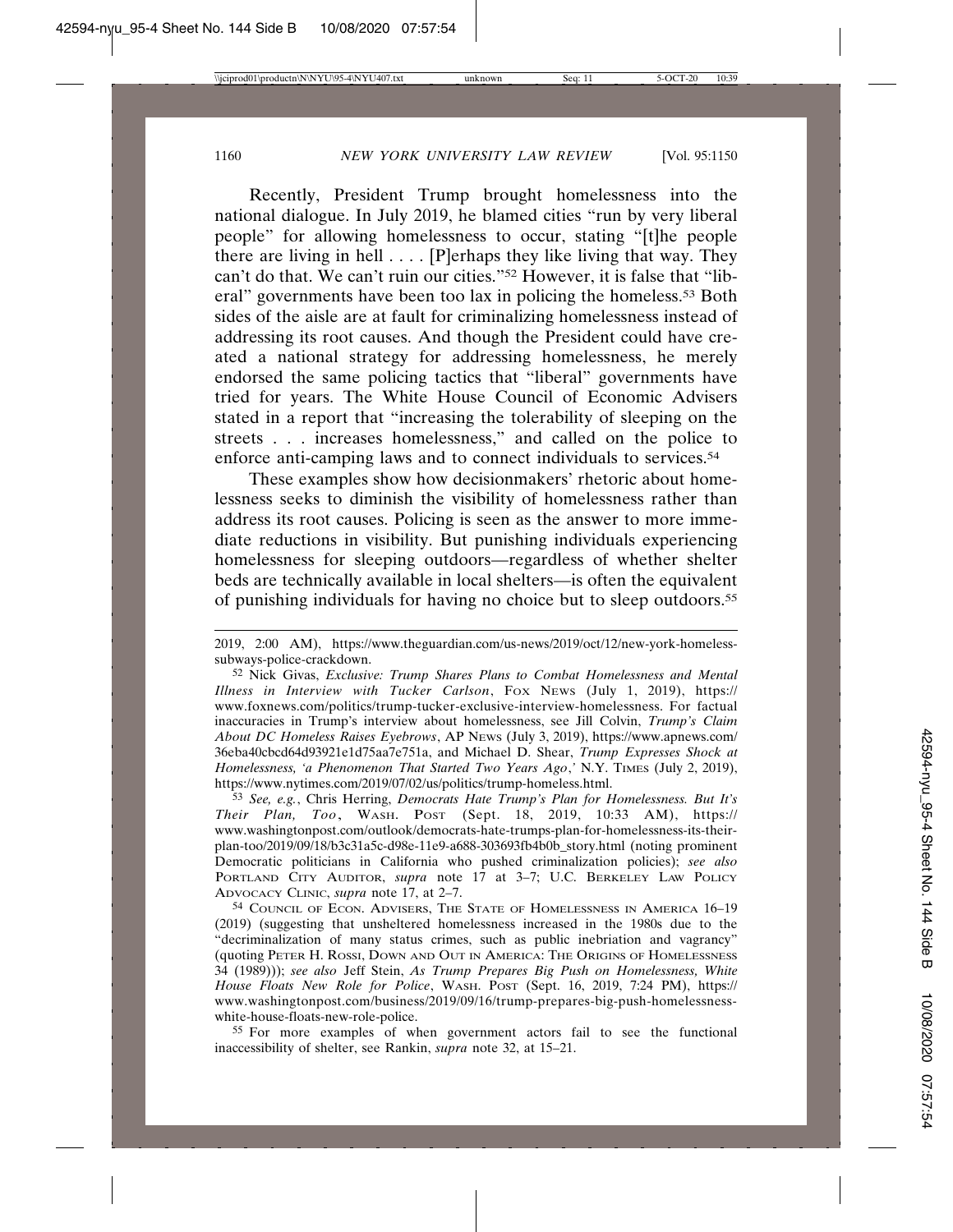The next Section demonstrates how punishing individuals for a matter over which they have no choice violates the Eighth Amendment.

### *B. Homelessness as a Status Under the Cruel and Unusual Punishments Clause*

According to the Supreme Court, the Cruel and Unusual Punishments Clause "limits the kind of punishment that can be imposed on those convicted of crimes, . . . proscribes punishment grossly disproportionate to the severity of the crime, . . . [and] imposes substantive limits on what can be made criminal and punished as such."56 Those limitations include criminalizing a person's status, which means an individual is punished not for her conduct but for the very fact of being something.57 One example of a status crime is vagrancy, which has been used for more than six centuries to target the poor in public spaces.58 The Supreme Court struck down a vagrancy law for vagueness in *Papachristou v. City of Jacksonville*. 59 However, much of the status crimes doctrine arises from cases involving addiction.<sup>60</sup>

First, the Supreme Court in *Robinson v. California* overturned a statute criminalizing addiction for violating the Eighth Amendment.<sup>61</sup> The Court differentiated status from conduct in that the former "is chronic rather than acute; that it continues after it is complete and subjects the offender to arrest at any time after he reforms."62 But the question of whether criminalizing the act of being intoxicated in a public place criminalized the status of addiction divided the Court six years later in *Powell v. Texas*. 63 A four-justice plurality in *Powell* interpreted *Robinson* to mean that a state may not criminalize status or the act of "being," which allowed for punishing the conduct of drunkenness in public.64 The four-justice dissent determined that criminalizing public drunkenness was an Eighth Amendment violation

<sup>56</sup> Ingraham v. Wright, 430 U.S. 651, 667 (1977) (internal citations omitted).

<sup>57</sup> *See* Robinson v. California, 370 U.S. 660, 666–67 (1962) (striking down a law criminalizing the "status" of addiction rather than purchase, sale, possession, or other specific acts).

<sup>58</sup> Harry Simon, *Towns Without Pity: A Constitutional and Historical Analysis of Official Efforts to Drive Homeless Persons from American Cities*, 66 TUL. L. REV. 631, 633–34 (1992).

<sup>59</sup> 405 U.S. 156, 162 (1972).

<sup>60</sup> *See* Mitchell, *supra* note 16, at 99–100 (summarizing Supreme Court jurisprudence regarding the status of addiction).

<sup>61</sup> 370 U.S. at 666.

<sup>62</sup> *Id.* at 662–63.

<sup>63</sup> 392 U.S. 514 (1968).

<sup>64</sup> *Id.* at 532–33.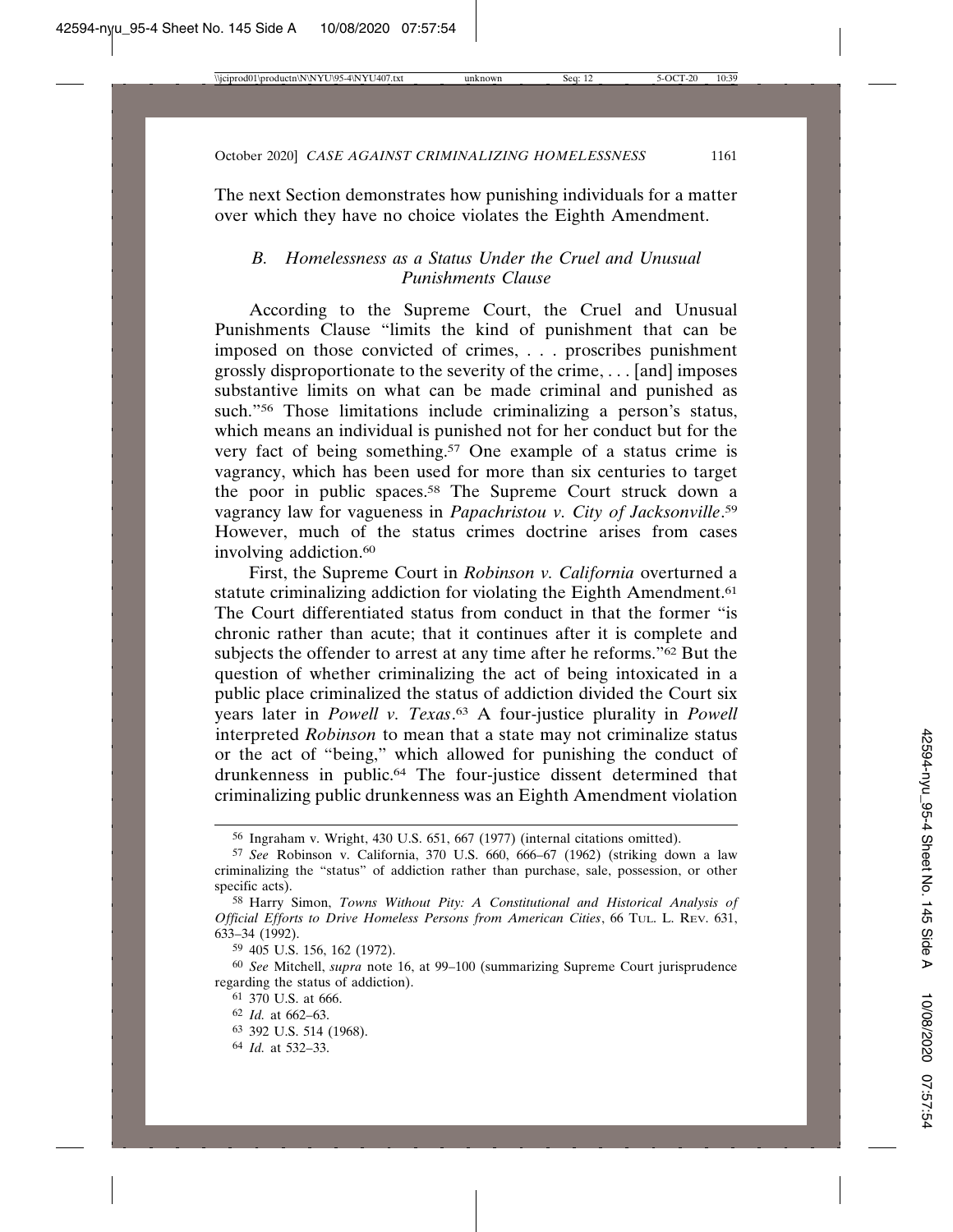under *Robinson*, as it criminalized "a condition [Powell] is powerless to change."65

Justice White, the decisive fifth vote for the plurality,<sup>66</sup> determined that Powell could have avoided public drunkenness in this particular case, and in doing so dodged the constitutional question.67 In a footnote, he distinguished himself from the rest of the plurality in stating that the key question is not about whether public drunkenness is a status or conduct, but about "whether *volitional* acts brought about the 'condition' and whether those acts are sufficiently proximate to the 'condition'" to penalize that "condition."68 In his separate concurrence, Justice White highlighted a situation where penalizing someone for being drunk in public *would* constitute cruel and unusual punishment—when that person is homeless, for they have no realistic choice but to live in public places.69

Since *Robinson* and *Powell*, advocates for the homeless have brought cases asserting homelessness as a status that cannot be criminalized under the Eighth Amendment. But courts disagree over how to reconcile *Robinson* and *Powell* and how to distinguish status from conduct.70 More, state and federal courts are far from reaching consensus on whether homelessness constitutes a status. When it seemed possible that the Supreme Court would review *Martin*, counsel for the City of Boise highlighted that courts diverge on whether homelessness is a status.<sup>71</sup>

71 Reply Brief for Petitioner at 6–9, City of Boise v. Martin, No. 19-247 (Nov. 13, 2019).

<sup>65</sup> *Id.* at 567 (Fortas, J., dissenting).

<sup>66</sup> Some circuits consider Justice White's opinion to be controlling under the *Marks* rule while others consider it dicta. *Compare* Manning v. Caldwell, 930 F.3d 264, 280 & n.13 (4th Cir. 2019) (deeming Justice White's opinion to be decisive (quoting Marks v. United States, 430 U.S. 188 (1977) ("When a fragmented Court decides a case and no single rationale explaining the result enjoys the assent of five Justices, the holding of the Court may be viewed as that position taken by those Members who concurred in the judgments on the narrowest grounds."))), *with* United States v. Sirois, 898 F.3d 134, 138 (1st Cir. 2018) (describing Justice White's opinion as "only a concurring opinion. . . . [O]ne that has yet to gain any apparent relevant traction").

<sup>67</sup> *See Powell*, 392 U.S. at 552–54 (White, J., concurring); Mitchell, *supra* note 16, at 99 ("Justice White cast the ninth vote on the merits of the particular case rather than on the constitutional issues raised.").

<sup>68</sup> *Powell*, 392 U.S. at 550 n.2 (White, J., concurring) (emphasis added).

<sup>69</sup> *Id.* at 551 ("For all practical purposes the public streets may be home for these unfortunates, not because their disease compels them to be there, but because, drunk or sober, they have no place else to go and no place else to be when they are drinking."); *see also Manning*, 930 F.3d at 281, 285–86 (relying on Justice White's language to strike down a habitual drunkard statute as unconstitutionally vague).

<sup>70</sup> *See, e.g.*, Kieschnick, *supra* note 10, at 1582–90 (highlighting the split among courts between extending *Robinson* to conduct or limiting it to pure status). *But see* Mitchell, *supra* note 16, at 99–101 (deeming the discussion of involuntariness in *Powell* to be "irrelevant" in challenging anti-homeless laws on Eighth Amendment grounds).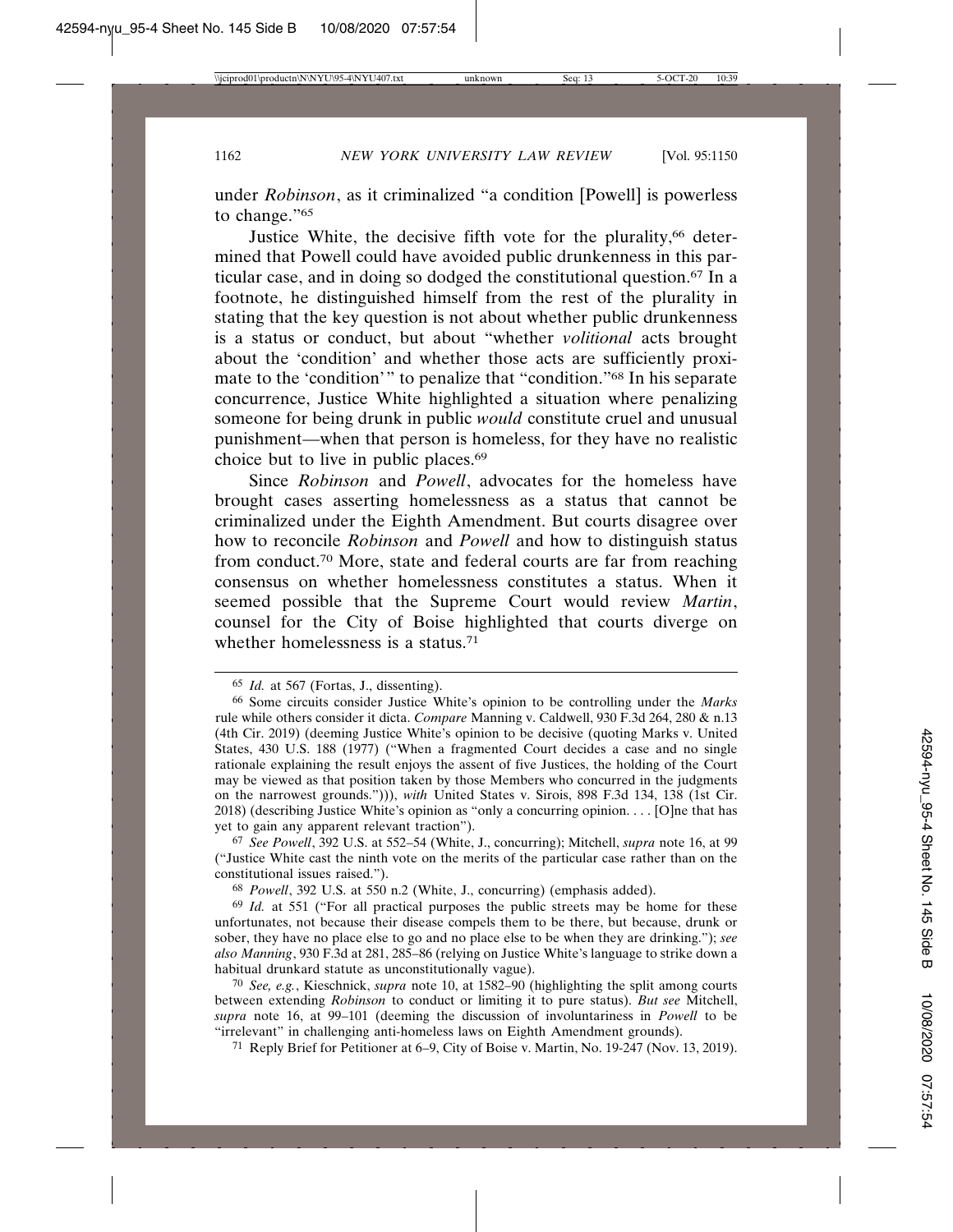Some courts have declined to treat homelessness as a status for a number of reasons. Some refuse to treat homelessness as a status because statutes criminalizing homelessness often target specific types of conduct such as sleeping, lying, or sitting.72 One court ruled that homelessness is not a status because it is a condition that depends on the discretionary acts of others, namely the government's provision of sufficient housing.<sup>73</sup> In another instance, the Eleventh Circuit held that a challenged ordinance did not punish status because shelter space was available, meaning individuals could choose to sleep indoors.74 These decisions generally emphasize that homelessness involves some level of choice and thus cannot be a status.

In contrast, courts that construe homelessness as a status tend to focus on its involuntary nature.75 In *Jones v. City of Los Angeles*, the Ninth Circuit ruled that a municipal ordinance prohibiting sitting, lying, or sleeping at all times in all public places when no shelter was available violated the Eighth Amendment.76 The court found that while "[h]omelessness is not an innate or immutable characteristic, nor is it a disease, such as drug addiction or alcoholism," the status of being homeless and the status of being an alcoholic were sufficiently analogous to consider homelessness a status.77 That shelter may sometimes be available or that a person's homelessness is not permanent does not foreclose treating homelessness as a status.78

In particular, the involuntariness of sleep and its necessity for survival have led some courts to consider homelessness as a status when individuals have no choice but to sleep in public. The *Jones* court found that "sitting, lying, and sleeping . . . are universal and unavoidable consequences of being human."79 In *Johnson v. City of Dallas*, a district court in Texas noted that "being does not exist without sleeping," and thus criminalizing sleeping punishes homeless individuals for a status that "forc[es] them to be in public."80 A Florida dis-

75 *See infra* notes 78–83 and accompanying text.

<sup>72</sup> *See* Tobe v. City of Santa Ana, 892 P.2d 1145, 1166–67 (Cal. 1995) (reversing lower court's ruling that homelessness is a status like addiction or an illness, and determining instead that the City of Santa Ana's ordinance criminalized conduct).

<sup>73</sup> Joyce v. City of San Francisco, 846 F. Supp. 843, 857 (N.D. Cal. 1994).

<sup>74</sup> *See* Joel v. City of Orlando, 232 F.3d 1353, 1362 (11th Cir. 2000) (holding that the ordinance prohibiting camping on public property did not punish status in violation of the Eighth Amendment because space was available at a local shelter).

<sup>76</sup> 444 F.3d 1118, 1136 (9th Cir. 2006), *appeal dismissed and vacated as moot upon settlement*, 505 F.3d 1006 (9th Cir. 2007).

<sup>77</sup> *Id.* at 1137.

<sup>78</sup> *Id.*; *see also supra* note 1.

<sup>79</sup> *Jones*, 444 F.3d at 1136.

<sup>80</sup> Johnson v. City of Dallas, 860 F. Supp. 344, 350 (N.D. Tex. 1994), *rev'd on other grounds*, 61 F.3d 442 (5th Cir. 1995). *Johnson* was reversed on standing grounds.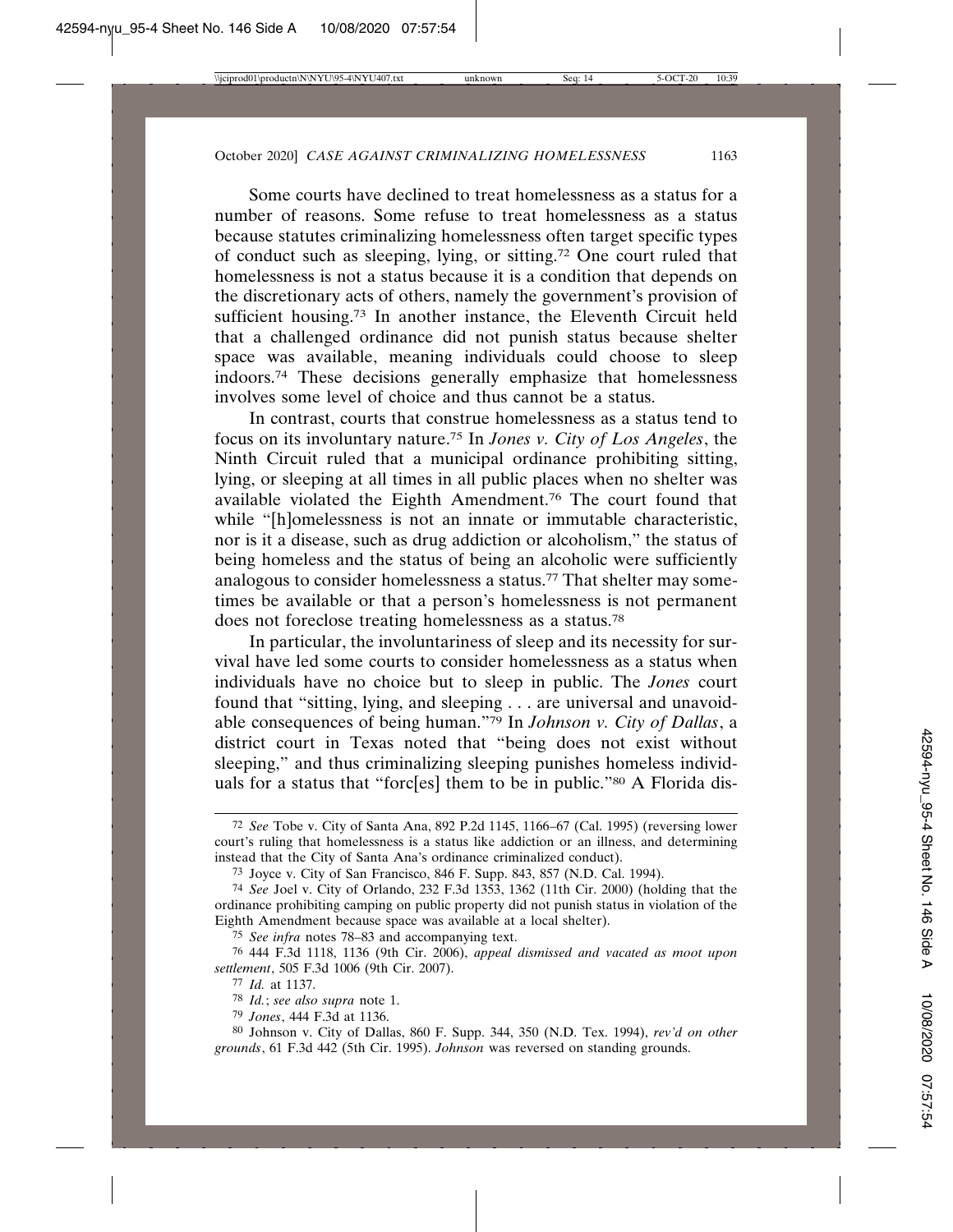trict court in *Pottinger v. City of Miami* included eating and sitting among a list of life-sustaining conduct that homeless individuals must undertake in public that is "inseparable from their involuntary condition of being homeless."81

Several scholars have also argued that courts should be more willing to find Eighth Amendment violations in statutes targeting individuals experiencing homelessness.82 But in practice courts tend to find Eighth Amendment violations only when the facts are egregious, showing that the number of homeless individuals exceeded the number of available beds in the jurisdiction by thousands.83 In *Jones*, the gap between homeless individuals and available beds reached almost 50,000.84 It certainly is the case that many cities lack sufficient shelter space to accommodate the number of individuals experiencing homelessness. But even when shelters have space, or even when a city such as New York provides a right to shelter, there are a variety of reasons a person experiencing homelessness may not be able to sleep in a shelter.85 Many of these reasons stem from shelter policies that bar certain populations based on sexual orientation or criminal records. Additionally, shelter may not be accessible to individuals with disabilities or other health conditions.

#### *C.* Martin v. City of Boise

*Martin* opened a door for finding a criminalization ordinance unconstitutional as applied to homeless individuals without a factual finding that the number of homeless individuals technically exceeds the number of available beds. Six plaintiffs, current or former residents of Boise, alleged that between 2007 and 2009 they were cited by Boise police for violating one or both of the following ordinances<sup>86</sup>: (1) Boise City Code § 9-10-02 ("Camping Ordinance"), which made it a misdemeanor to use "any of the streets, sidewalks, parks, or public places as a camping place at any time"; and (2) Boise City Code § 6-

<sup>81</sup> 810 F. Supp. 1551, 1564 (S.D. Fla. 1992).

<sup>82</sup> *See, e.g.*, Charles, *supra* note 25, at 340–44 (arguing for an extension of the status crimes doctrine to homelessness because of its involuntariness); Kieschnick, *supra* note 10, at 1591–605 (same).

<sup>83</sup> *See, e.g.*, *Pottinger*, 810 F. Supp. at 1564 (stating that for 6000 individuals experiencing homelessness in Miami there were approximately 700 available shelter beds, a figure that includes 200 "program beds," for which an individual "must qualify"); *see also infra* note 84 and accompanying text.

<sup>84</sup> 444 F.3d at 1122. This disparity is drastic even with the fact that HUD has historically undercounted homeless populations. *See supra* note 4 and accompanying text.

<sup>85</sup> *See infra* Part III.

<sup>86</sup> Martin v. City of Boise, 902 F.3d 1031, 1035 (9th Cir. 2018), *amended by* 920 F.3d 584 (9th Cir. 2019) (en banc).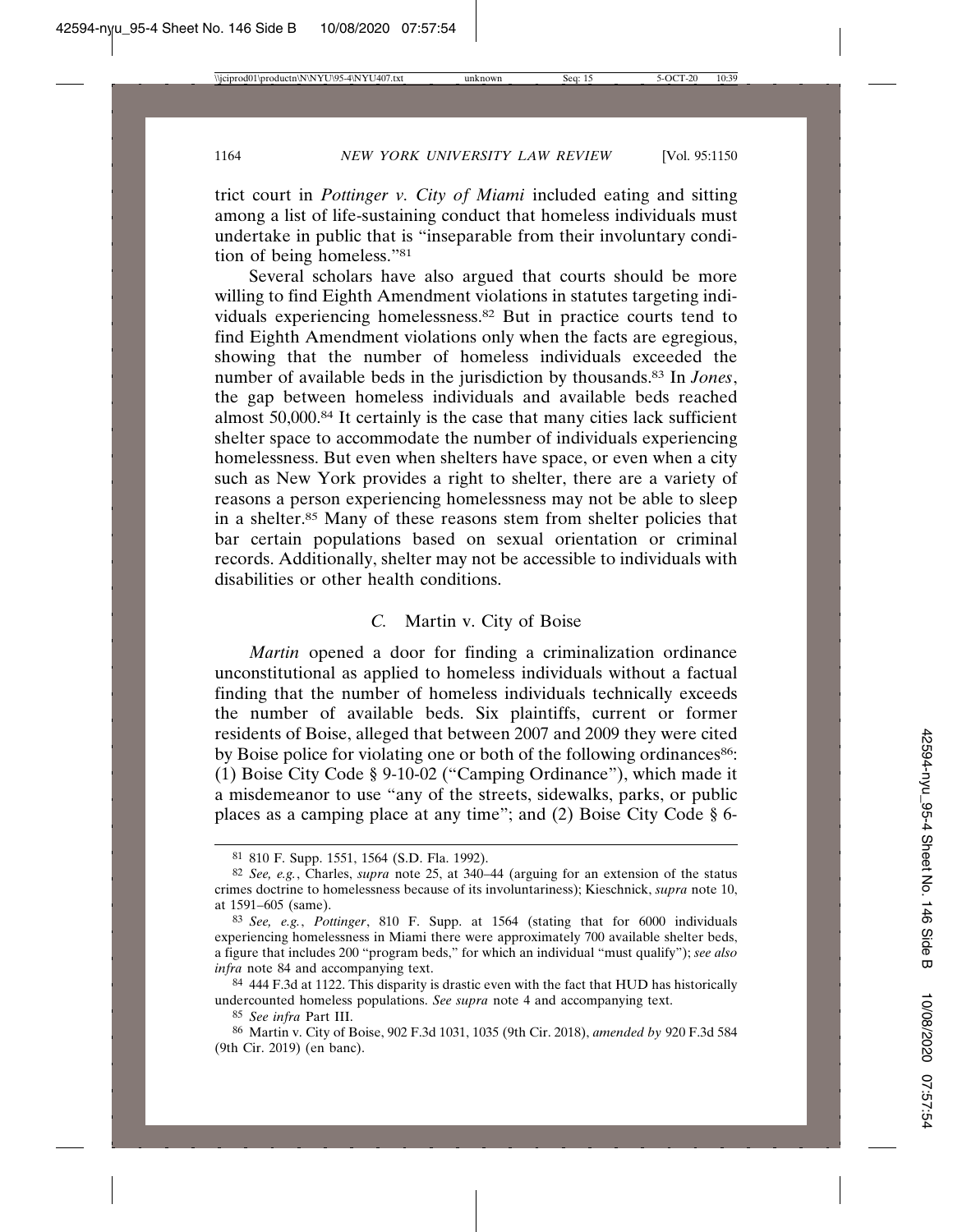01-05 ("Disorderly Conduct Ordinance"), which prohibited "[o]ccupying, lodging, or sleeping in *any* building, structure, or public place, whether public or private . . . without the permission of the owner or person entitled to possession or in control thereof."87 An amendment to the challenged Ordinances in 2014 precluded the City from enforcing them when shelters were full.<sup>88</sup> But even if the shelters were not at capacity, individuals could be turned away for other reasons such as exceeding stay limits or failing to participate in a mandatory religious program.89 For example, the River of Life shelter had a seventeen-day limit for males.90 After this limit, individuals had to either leave the shelter or enter the Discipleship Program—an "intensive, Christ-based residential recovery program."<sup>91</sup> Plaintiff Robert Anderson said he was required to attend chapel before dinner at the River of Life shelter.92 Thus, he slept outside instead of staying at a shelter that did not align with his religious beliefs.93

In contrast to previous cases where the evidentiary record demonstrated a significant gap between the number of homeless individuals and available shelter beds,<sup>94</sup> the barrier here was a religious one. The *Martin* court determined that the ordinances violated the Eighth Amendment because they also violated another constitutional provision—the Establishment Clause in the First Amendment.95 The court considered there to be no beds available on the night of plaintiff Anderson's arrest because he had to choose between enrolling in a program "antithetical to his . . . religious beliefs" or risk arrest under the ordinances.96 The court found that Boise could not force the plain-

94 *See* Jones v. City of Los Angeles, 444 F.3d 1118, 1131–32 (9th Cir. 2006) (distinguishing that case from another that had "only the conclusory allegation that there was insufficient shelter" (citing Joyce v. City & County of San Francisco, 846 F. Supp. 843, 849 (N.D. Cal. 1994))), *appeal dismissed and vacated as moot upon settlement*, 505 F.3d 1006 (9th Cir. 2007); Cobine v. City of Eureka, 250 F. Supp. 3d 423, 431 (N.D. Cal. 2017) (finding the factual record to be underdeveloped as to whether homeless plaintiffs had no choice but to sleep outside); Johnson v. City of Dallas, 860 F. Supp. 344, 350 (N.D. Tex. 1994) ("For many of those homeless in Dallas, the unavailability of shelter is not a function of choice; it is not an issue of choosing to remain outdoors rather than sleep on a shelter's floor because the shelter could not provide a bed that one found suitable enough."), *rev'd on other grounds*, 61 F.3d 442 (5th Cir. 1995).

95 902 F.3d at 1041 (citation omitted) ("A city cannot, via the threat of prosecution, coerce an individual to attend religion-based treatment programs consistently with the Establishment Clause of the First Amendment.").

<sup>87</sup> *Id.* (emphasis added).

<sup>88</sup> *Id.* at 1039.

<sup>89</sup> *Id.* at 1037, 1041.

<sup>90</sup> *Id.*

<sup>91</sup> *Id.* at 1037.

<sup>92</sup> *Id.* at 1038.

<sup>93</sup> *Id.*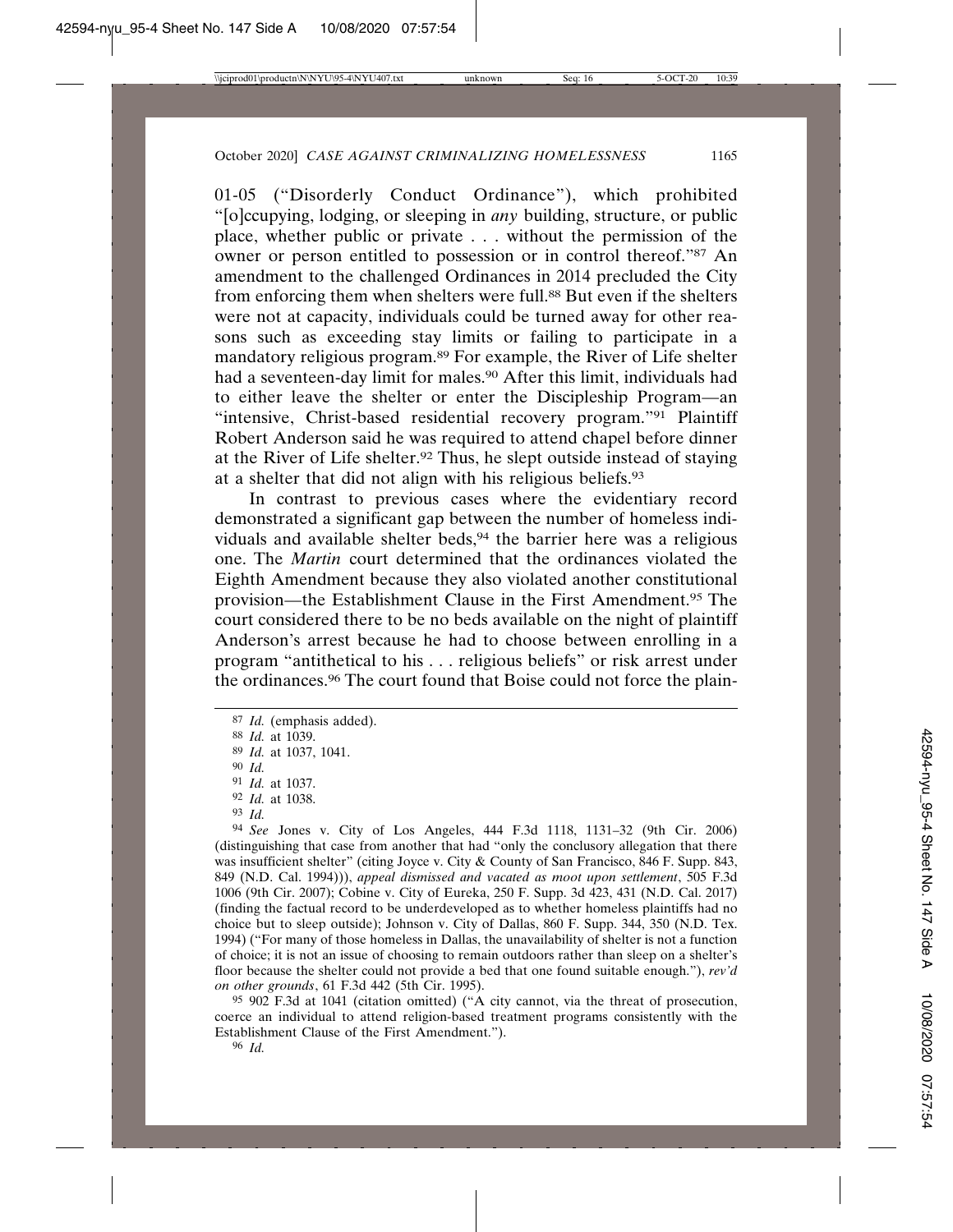tiff to choose between sleeping outside at risk of prosecution or participating in a religious program at a local shelter.<sup>97</sup> Even though shelter beds were technically available at the time of plaintiffs' arrests,<sup>98</sup> the lack of "practically available" shelter meant that the ordinances violated the Eighth Amendment.99

This is not to say that *Martin* failed to follow precedent. It relied upon an evidentiary record that clearly showed homeless plaintiffs' lack of choice in sleeping outdoors. Instead of relying on quantitative evidence of the disparity between the number of homeless individuals and the number of available beds, however, the court relied on evidence that the plaintiffs lacked a meaningful choice when faced with the options of either sleeping outside at risk of prosecution or staying at a shelter where they would be required to renounce their religious beliefs.

The Ninth Circuit denied rehearing en banc.100 But in her en banc concurrence, Judge Marsha Berzon, the panel opinion's author, again emphasized the narrowness of the court's ruling: "[T]he opinion only holds that municipal ordinances that criminalize sleeping, sitting, or lying in *all* public spaces, when *no* alternative sleeping space is available, violate the Eighth Amendment."101 But as the opinion stands, it contemplates a situation in which an individual experiencing homelessness may have no choice but to sleep outside and face criminal punishment, even when there technically are shelter beds available. The opinion also does not allow cities in the Ninth Circuit to force individuals to choose between sleeping outside at risk of prosecution or staying in a shelter that violates their religious freedoms. In light of the fact that many cities rely on religious shelters to provide beds for individuals experiencing homelessness,102 Part II explores what type of religious shelter might be so coercive as to be an Establishment Clause violation.

II

RELIGION AS AN EXAMPLE OF SHELTER INACCESSIBILITY

The Establishment Clause of the First Amendment states that "Congress shall make no law respecting an establishment of

<sup>97</sup> *Id.*

<sup>98</sup> *Id.* There was also no known citation of a homeless individual for sleeping or camping on public property when the shelters were at capacity. *Id.* at 1039.

<sup>99</sup> *Id.* at 1049.

<sup>100</sup> Martin v. City of Boise, 920 F.3d 584, 588 (9th Cir. 2019).

<sup>101</sup> *Id.* at 589 (Berzon, J., concurring) (citation omitted).

<sup>102</sup> *See infra* Section II.A.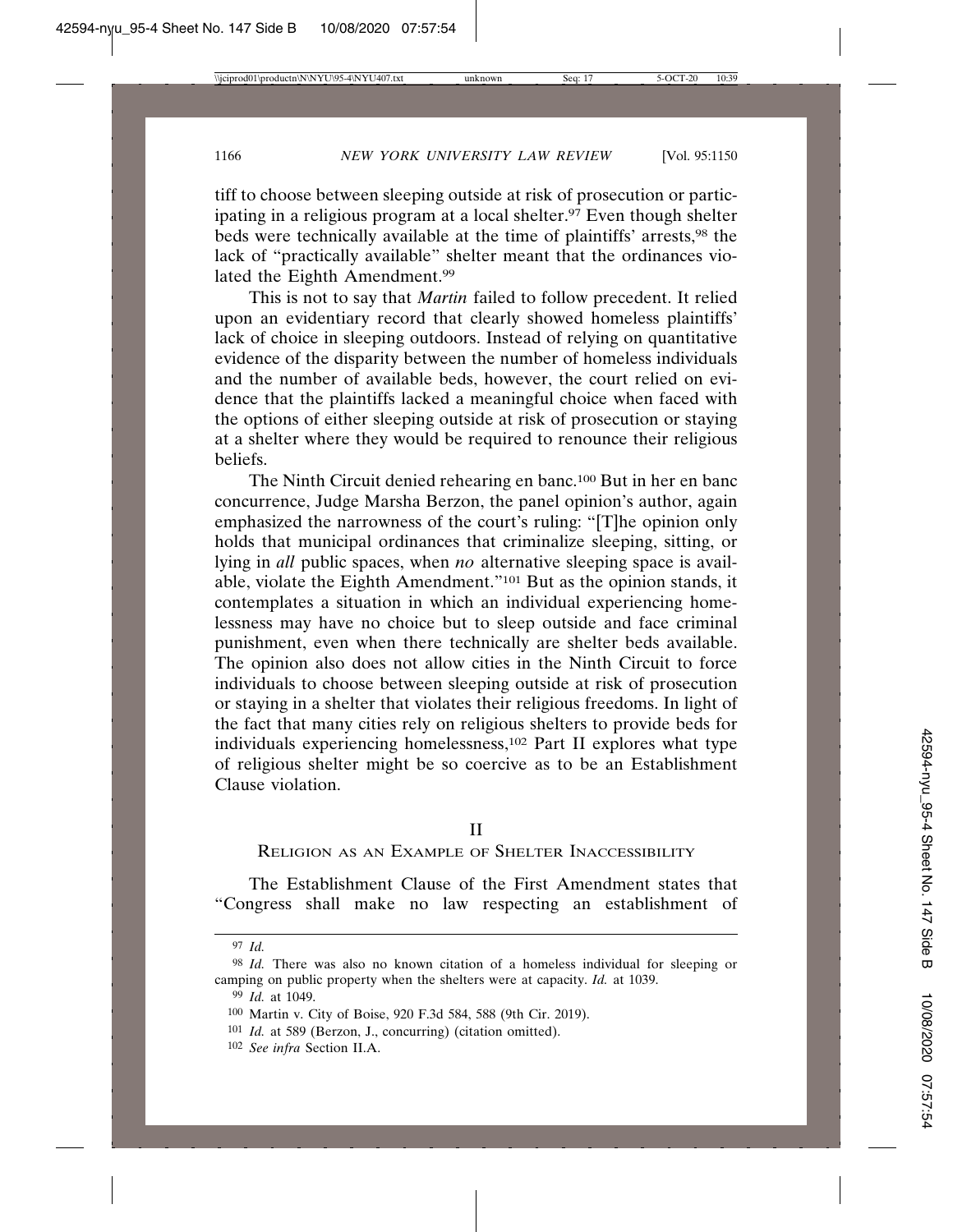religion."103 Though there were technically beds available at the time of the plaintiffs' arrests in *Martin*, the court narrowly focused on the distinction between technically available and practically available shelter beds in the context of *religious* shelters.104 Because these beds were in shelters that mandate participation in religious programming, the court found that Boise cannot criminalize homeless individuals for sleeping outdoors when their only other option was to stay in a shelter that required participation in religious services.105

Section II.A surveys the role of religious institutions in providing services for individuals experiencing homelessness and local governments' dependence on them. Then, Section II.B considers what type of program might constitute impermissible religious coercion under the Establishment Clause after *Martin*, especially since many shelters are operated by religious organizations. However, Section II.C ultimately argues that criminalization measures should be overturned not only because they infringe on homeless individuals' civil liberties, but also because government interference in religious shelters is a constitutional violation in itself.

### *A. The Privatization of Services for Individuals Experiencing Homelessness*

Religious organizations have played a vital role in providing shelter and services since homelessness became an especially prominent problem in the 1980s.106 These organizations stepped in where government "rolled back" social safety nets, believing it was the right thing to do.107 Indeed, one of the amicus briefs filed to the Supreme Court in support of Boise claimed that religious organizations sponsor the majority of homeless shelters in Oregon and that therefore, under *Martin*, cities would inevitably violate the Establishment Clause given the Ninth Circuit's decision.108 According to the National Alliance to End Homelessness, faith-based organizations provided at least thirty

<sup>103</sup> U.S. CONST. amend. I.

<sup>104</sup> 902 F.3d at 1041; *see also supra* Section I.C.

<sup>105</sup> 902 F.3d at 1048–49.

<sup>106</sup> *See, e.g.*, Sara Rimer, *Religious Groups Plan More Shelters for Homeless*, N.Y. TIMES, Oct. 16, 1983, at 38, https://www.nytimes.com/1983/10/16/nyregion/religious-groupsplan-more-shelters-for-homeless.html (describing religious organizations' provision of shelter and services in New York City).

<sup>107</sup> Jason Hackworth, *Faith, Welfare, and the City: The Mobilization of Religious Organizations for Neoliberal Ends*, 31 URB. GEOGRAPHY 750, 752–53 (2010) (observing how faith-based organizations deliver services that traditionally were provisioned directly by government, rather than private, actors).

<sup>108</sup> Brief for League of Oregon Cities as Amicus Curiae Supporting Petitioner at 4, City of Boise v. Martin, No. 19-247 (Sept. 25, 2019).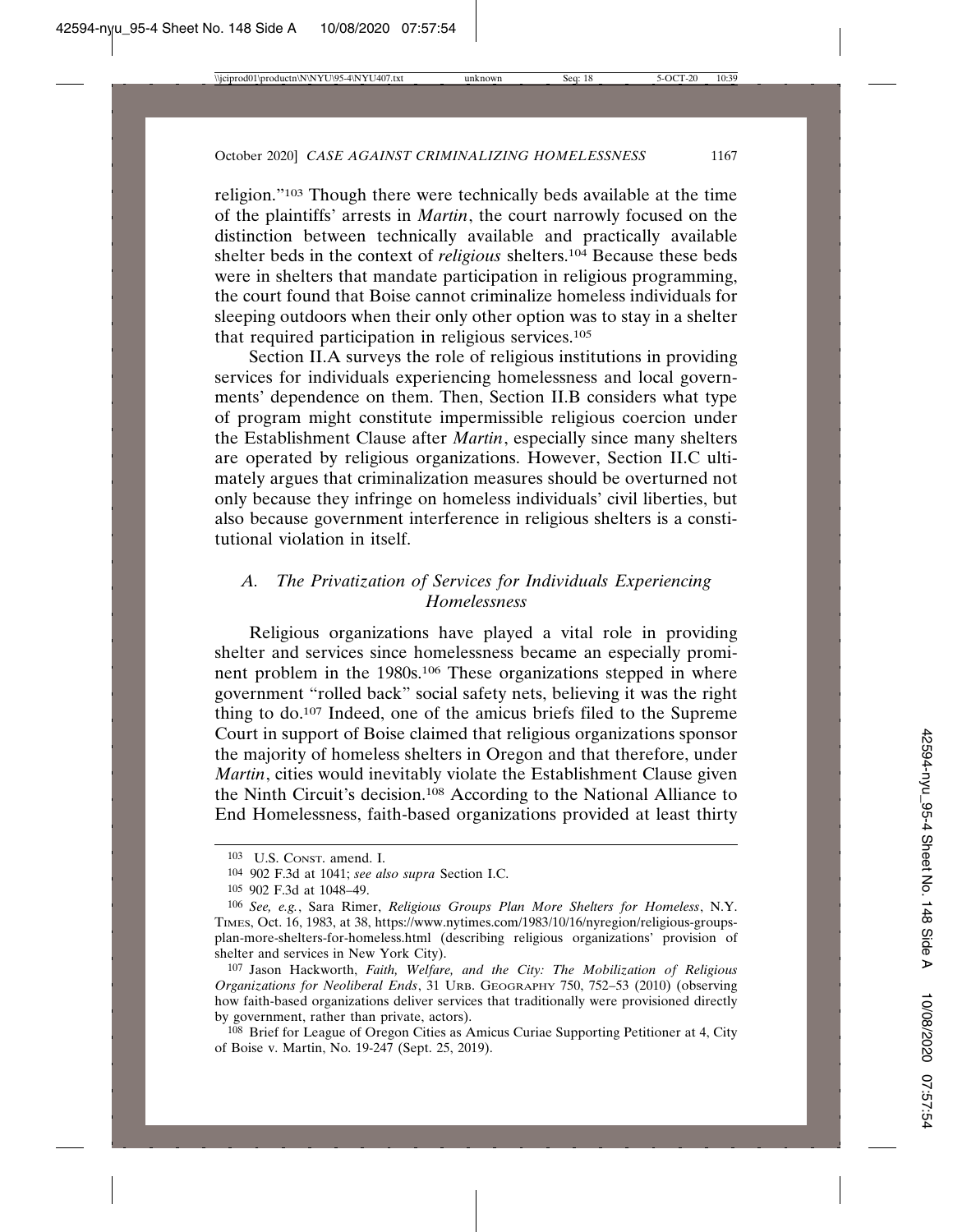percent of emergency shelter beds nationwide in 2017.109 The Baylor Institute for Studies of Religion found that in the same year, almost sixty percent of emergency shelter beds in eleven cities were provided by faith-based organizations.110 Many religious shelters in the United States are known as gospel rescue missions, which integrate Christian teaching into the provision of shelter and services.111 The Citygate Network, formerly known as the Association of Gospel Rescue Missions, has approximately three hundred members throughout North America that are "havens of hope for all who enter."112 Citygate reports that its member organizations provide more than twenty million nights of shelter and housing and sixty-six million meals each year.113

This Note does not posit that shelters operated by religious organizations should not exist, nor that they should necessarily water down the religious components of their shelter services. Public shelters leave gaps that can only be filled by religious shelters. Some individuals need and want spiritual support to reintroduce stability into their lives,<sup>114</sup> and desire a spiritual component to shelter services.<sup>115</sup> There is also a crucial role for religious shelters that specifically serve members of non-Christian faiths.116 Beyond spiritual reasons, some individ-

111 Hackworth, *supra* note 107, at 755–56; *see, e.g.*, *About*, CITYGATE NETWORK, https:// www.citygatenetwork.org/agrm/About.asp (last visited May 20, 2020).

112 CITYGATE NETWORK, *supra* note 111.

113 *Id.*

114 *See, e.g.*, Sarah L. DeWard & Angela M. Moe, *"Like a Prison!": Homeless Women's Narratives of Surviving Shelter*, 37 J. SOC. & SOC. WELFARE 115, 126 (2010) ("Adhering strongly to faith gave spiritual adapters much needed hope and comfort, mitigating feelings of desperation, confusion and loneliness. By purposefully adapting their circumstances to a larger spiritual lesson and purpose, they were able to reframe their shelter experience.").

115 The Association of Gospel Rescue Missions (now the Citygate Network) found in its most recent survey of its member organizations that seventy-nine percent of individuals served "prefer spiritual emphasis in services." ASS'N GOSPEL RESCUE MISSIONS, AGRM'S 2016 SNAPSHOT SURVEY HOMELESS STATISTICAL COMPARISON (2016), http://www. agrm.org/images/agrm/Documents/Snapshot/2016/2016%20yearly%20comparison%20.pdf. This figure has remained consistent since 2012. *Id.*; *see also* Hackworth, *supra* note 107, at 755–56 (describing gospel rescue missions as existing in every major city to provide meals and shelter for the homeless and as historically rejecting government funding).

116 *See* FAITH-BASED ORGANIZATIONS, *supra* note 109, at 8 (noting the importance of a Muslim-based Housing First provider as one of only a handful of its kind). Since Christian organizations prominently run homeless shelters in the United States, this Note largely references Christian-affiliated shelters when discussing faith-based organizations. *See supra* notes 107–13 and accompanying text.

<sup>109</sup> NAT'L ALL. TO END HOMELESSNESS, FAITH-BASED ORGANIZATIONS: FUNDAMENTAL PARTNERS IN ENDING HOMELESSNESS 1 (2017) [hereinafter FAITH-BASED ORGANIZATIONS].

<sup>110</sup> BYRON JOHNSON, WILLIAM H. WUBBENHORST & ALFREDA ALVAREZ, BAYLOR INST. FOR STUDIES OF RELIGION, ASSESSING THE FAITH-BASED RESPONSE TO HOMELESSNESS IN AMERICA: FINDINGS FROM ELEVEN CITIES 20 (2017).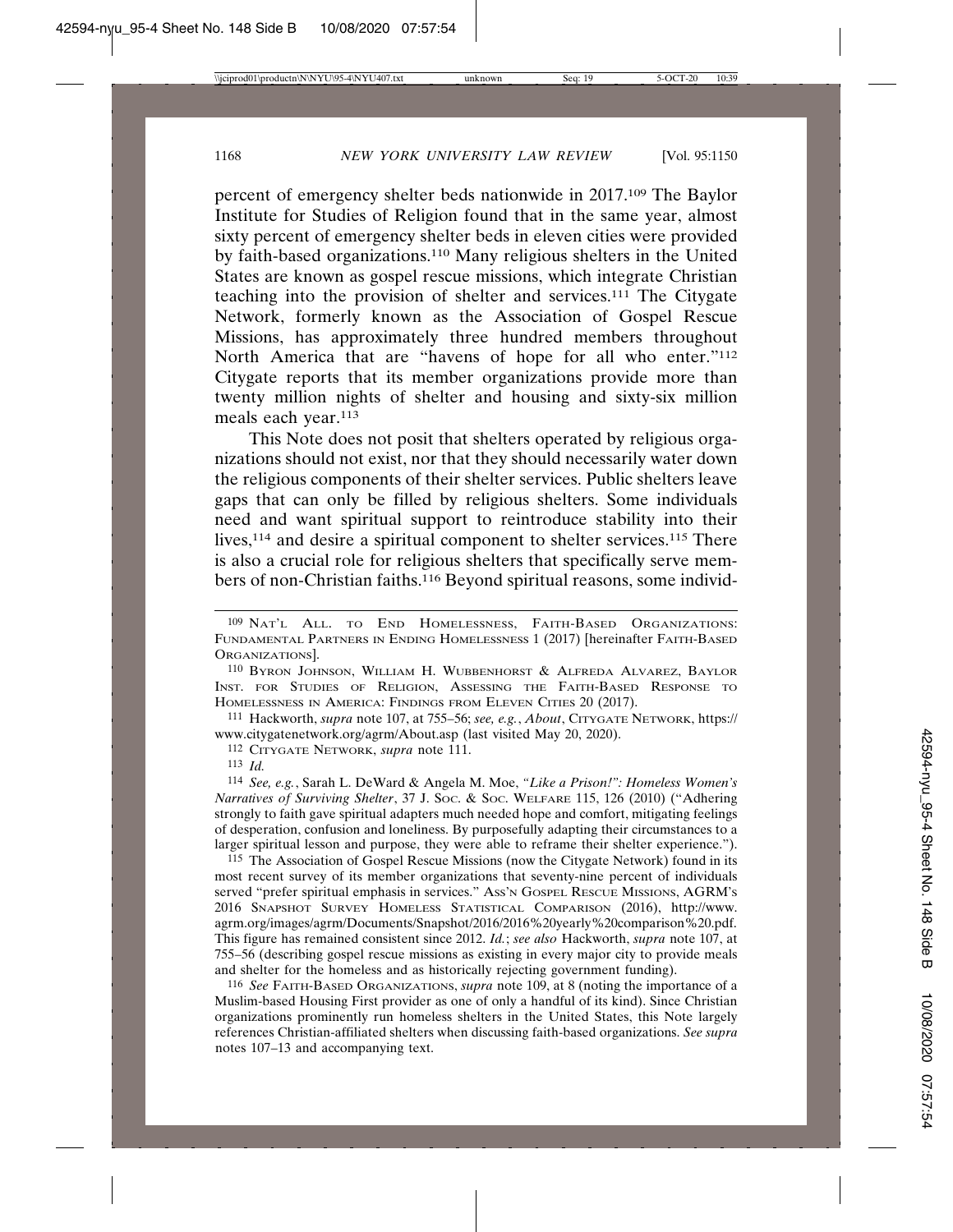uals prefer the quality of care in private religious shelters over public shelters.117 Some religious shelters also accept individuals who are denied admission into public shelters for past criminal convictions<sup>118</sup> or who have substance use disorders.119 Religious organizations have even violated city codes<sup>120</sup> and have gone to court to exercise their religious duty to help the poor.121

But at the same time, the practices of the River of Life shelter in *Martin*—requiring attendance at chapel before meals and participation in religious programs to continue staying at the shelter—are hardly uncommon.<sup>122</sup> When shelters are not funded by any government entity, they are often exempt from government oversight.123 At least one study shows that the most "openly sectarian" organizations are the least likely to request government funding.124 For example, Chicago's largest homeless shelter is exempt from government over-

120 *See, e.g.*, Hayat Norimine & Obed Manuel, *Dallas' Ban on Churches Sheltering Homeless Won't Be Lifted in Time for Winter*, DALL. MORNING NEWS (Nov. 11, 2019, 1:15 PM), https://www.dallasnews.com/news/2019/11/11/dallas-ban-on-churches-shelteringhomeless-wont-be-lifted-in-time-for-winter (describing churches and religious organizations opening their doors to shelter people in violation of city zoning restrictions).

121 *See infra* notes 158–62 and accompanying text; *see also* Susan L. Goldberg, *Gimme Shelter: Religious Provision of Shelter to the Homeless as a Protected Use Under Zoning Laws*, 30 WASH. U. J. URB. & CONTEMP. L. 75, 76 (1986) (arguing that providing shelter to those in need is a religious use of church property protected by the Free Exercise Clause).

122 *See supra* note 114 and accompanying text.

123 *See* Hackworth, *supra* note 107, at 756 (describing how some religious organizations "remain sceptical of the limitations that government [funding] places on their activities"); Diana B. Henriques, *As Exemptions Grow, Religion Outweighs Regulation*, N.Y. TIMES (Oct. 8, 2006), https://www.nytimes.com/2006/10/08/business/08religious.html (overviewing ways in which religious organizations, including homeless shelters, are exempt from government regulation); Anna Kim, *Chicago's Largest Homeless Shelter Accused of Discriminating Against People with Disabilities, but Faces Little Oversight Because It's a Church*, CHI. TRIBUNE (May 24, 2019), https://www.chicagotribune.com/news/ct-metpacific-garden-mission-oversight-20190520-story.html (describing a Chicago shelter that does not receive public funds and is exempt from government oversight). When an organization directly receives HUD funding, it "may not engage in inherently religious activities" unless they are offered separately from the HUD-funded activities and participation in such activities is voluntary. *Frequently Asked Questions (FAQs) on Equal Treatment and the Faith-Based and Community Initiative*, HUD.GOV, https://www.hud.gov/ program\_offices/faith\_based/faq (last accessed Aug. 5, 2020).

124 Hackworth, *supra* note 107, at 755.

<sup>117</sup> One study found through interviews that "many of the homeless in New York City prefer rescue missions over government-run shelters because they are safer and quieter." Hackworth, *supra* note 107, at 757.

<sup>118</sup> *Id.* at 758–59.

<sup>119</sup> More than half of the organizations surveyed in the National Alliance to End Homelessness's study used a Housing First approach to remove barriers to shelters. FAITH-BASED ORGANIZATIONS, *supra* note 109, at 6. As discussed in Section III.B, *infra*, the Housing First model views housing as a treatment in itself and does not require sobriety before receiving services. *Housing First*, NAT'L ALL. TO END HOMELESSNESS (Apr. 20, 2016), https://endhomelessness.org/resource/housing-first [hereinafter *Housing First*].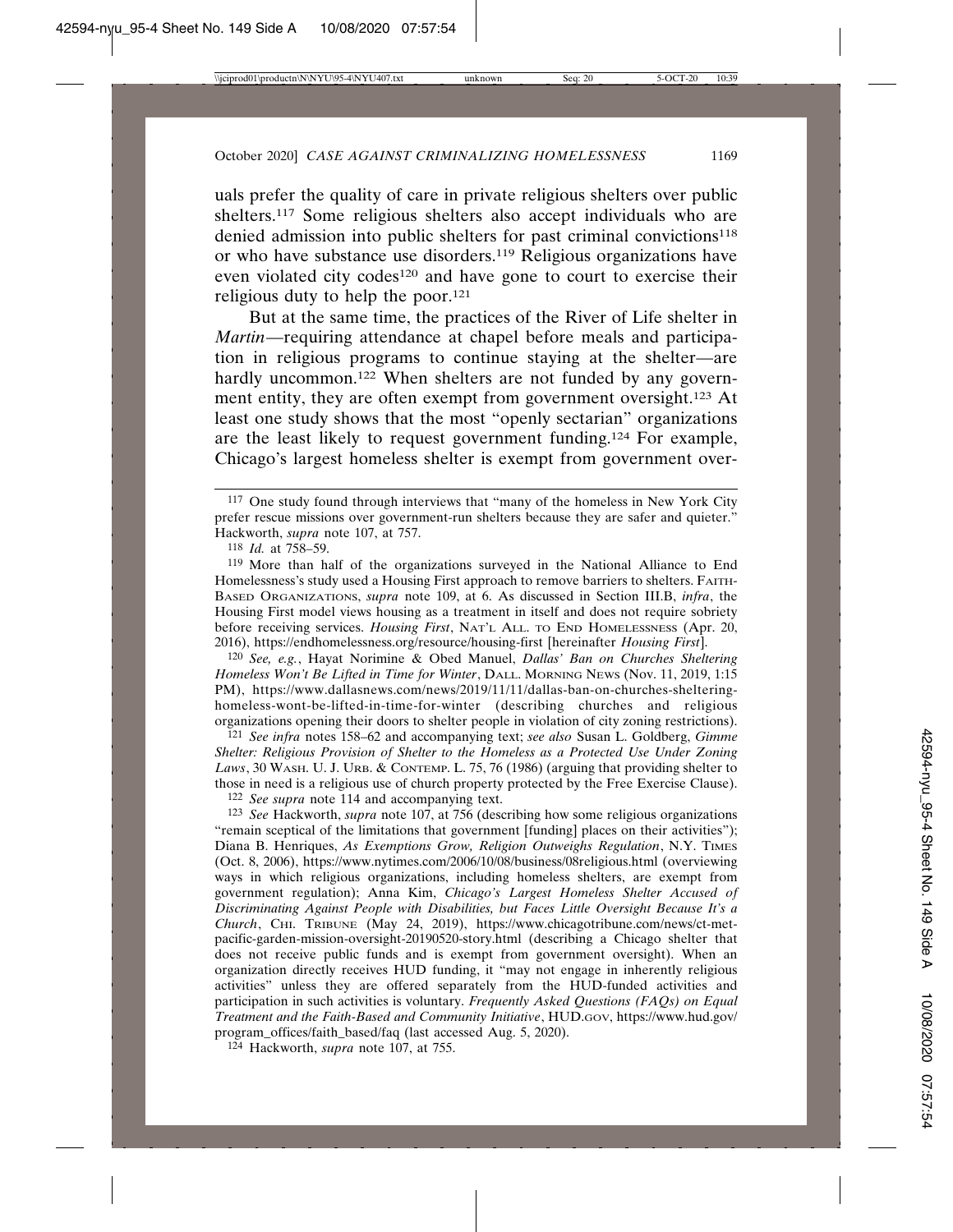sight and also from federal antidiscrimination laws as a religious organization.125 This shelter requires attending religious services and states its mission is to "put prayer first."126

It is difficult to discern impermissible religious coercion when so many shelters are run by religious groups, and when not all spiritual programming rises to the level of coercion in *Martin*. Organizations vary in how much religion is integrated into programming and whether participation in a religious activity is mandatory for receiving services.127 The shelters at issue in *Martin* seem to fall on the more coercive end of the spectrum. They engaged in a variety of religious practices, such as having "Christian messaging on the shelter's intake form and . . . Christian iconography on the shelter walls," constituting an "overall religious atmosphere."128 But the shelters' additional program requirements were what made the Establishment Clause violation seem clear. In order to stay at the shelters for more than seventeen days, the plaintiffs had to enroll in a Discipleship Program—an "'intensive, Christ-based residential recovery program' of which '[r]eligious study is the very essence.'"129 Participants in this program were allegedly not allowed to attend another local Catholic program "because it's . . . a different sect."130 There was also evidence that one plaintiff was required to attend chapel before eating dinner at the shelter.131 So, even though plaintiffs were not denied access to shelter based on lack of space, they were practically denied based on their religious beliefs. This amounted to a genuine issue of material fact as to whether homeless individuals face a credible risk of prosecution when shelter is inaccessible for reasons other than capacity.132 As discussed below, identifying religious coercion in shelters is a highly individualized inquiry, as it often is in other contexts.133

## *B. Identifying Religious Coercion in Shelters Post-*Martin

This Note does not dispute that many religiously affiliated shelters play a vital role in providing services and shelter to homeless indi-

<sup>125</sup> *See* Kim, *supra* note 123.

<sup>126</sup> *Id.* ("[A]dvocates say people who don't have access to basic necessities aren't in much of a position to make choices, especially when city-funded shelters are frequently full.").

<sup>127</sup> *See* Hackworth, *supra* note 107, at 758–59.

<sup>128</sup> Martin v. City of Boise, 902 F.3d 1031, 1041 (9th Cir. 2018), *amended by* 920 F.3d 584 (9th Cir. 2019) (en banc).

<sup>129</sup> *Id.* at 1037 (alteration in original).

<sup>130</sup> *Id.* at 1041 (alteration in original).

<sup>131</sup> *Id.*

<sup>132</sup> *Id.* at 1041–42.

<sup>133</sup> *See infra* notes 148–49 and accompanying text.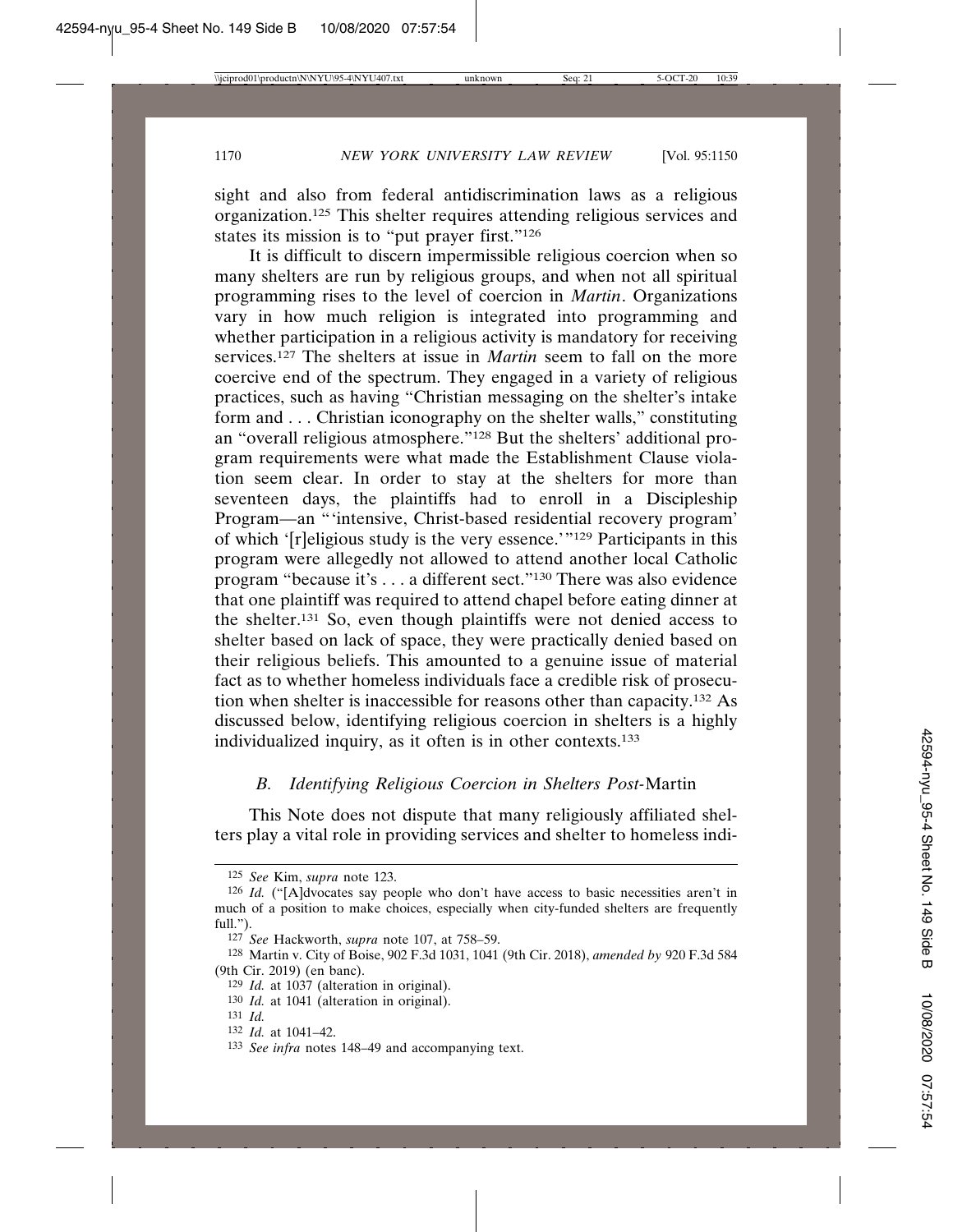viduals.134 In fact, there is a history of churches and religious organizations successfully claiming that local government restrictions on providing services to homeless individuals impermissibly suppress their expression of faith.135 Not only do faith groups provide necessary services and shelter to people experiencing homelessness, but they have a constitutional right to do so.<sup>136</sup>

But in light of the increasing criminalization of homelessness and the government's expansive reliance on religious shelters,137 it is quite likely that homeless individuals will have to choose between being arrested or staying at a shelter where they feel coerced into religious activity. Under the Establishment Clause, the government cannot coerce individuals to participate in religious programs,138 regardless of how effective those programs are at achieving their desired outcomes.139

In the context of the criminal justice system, courts have mainly explored Establishment Clause issues in drug and alcohol treatment programs offered in prisons as the only alternative to harsher criminal penalties.140 Most of these programs are connected in some way to Alcoholics Anonymous (AA) or Narcotics Anonymous (NA). Even though AA and NA are not formally religious programs,<sup>141</sup> courts have found Establishment Clause violations where the government

137 *See* FAITH-BASED ORGANIZATIONS, *supra* note 109, at 1 (noting that faith-based organizations provide about thirty percent of emergency shelter beds nationally); Hackworth, *supra* note 107, at 753–57 (stating that government funding of religious charities has become more acceptable over time and that such organizations have "filled the vacuum" created by cutbacks to the welfare state).

138 *See* Lee v. Weisman, 505 U.S. 577, 592 (1992) ("A state-created orthodoxy puts at grave risk that freedom of belief and conscience which are the sole assurance that religious faith is real, not imposed."); W. Va. State Bd. of Educ. v. Barnette, 319 U.S. 624, 642 (1943) ("If there is any fixed star in our constitutional constellation, it is that no official, high or petty, can prescribe what shall be orthodox in . . . religion . . . or other matters of opinion or force citizens to confess by word or act their faith therein.").

139 *See* Inouye v. Kemna, 504 F.3d 705, 714 & n.10 (9th Cir. 2007) (finding compelled participation in religion-based drug programs to be unconstitutional, even where the programs seemed fairly effective).

140 *See, e.g.*, Kerr v. Farrey, 95 F.3d 472, 480 (7th Cir. 1996) (comparing the lack of other options for required rehabilitation in *Warner v. Orange Cty. Dep't of Probation*, 870 F. Supp. 69 (S.D.N.Y. 1994), *aff'd*, 173 F.3d 120 (2d Cir. 1999), to the variety of options available in addition to Alcoholics Anonymous (AA) in *O'Connor v. California*, 855 F. Supp. 303 (C.D. Cal. 1994)).

141 In determining whether AA "should be considered 'religion or its exercise,'" the *Warner* court noted that at first glance, AA may not seem like a religious program. 870 F. Supp. at 72. However, factual findings led the court to conclude "that the A.A. meetings plaintiff attended were the *functional equivalent* of religious exercise." *Id.* (emphasis added).

<sup>134</sup> *See supra* notes 114–21 and accompanying text.

<sup>135</sup> *See infra* note 157 and accompanying text.

<sup>136</sup> *See infra* Section II.C.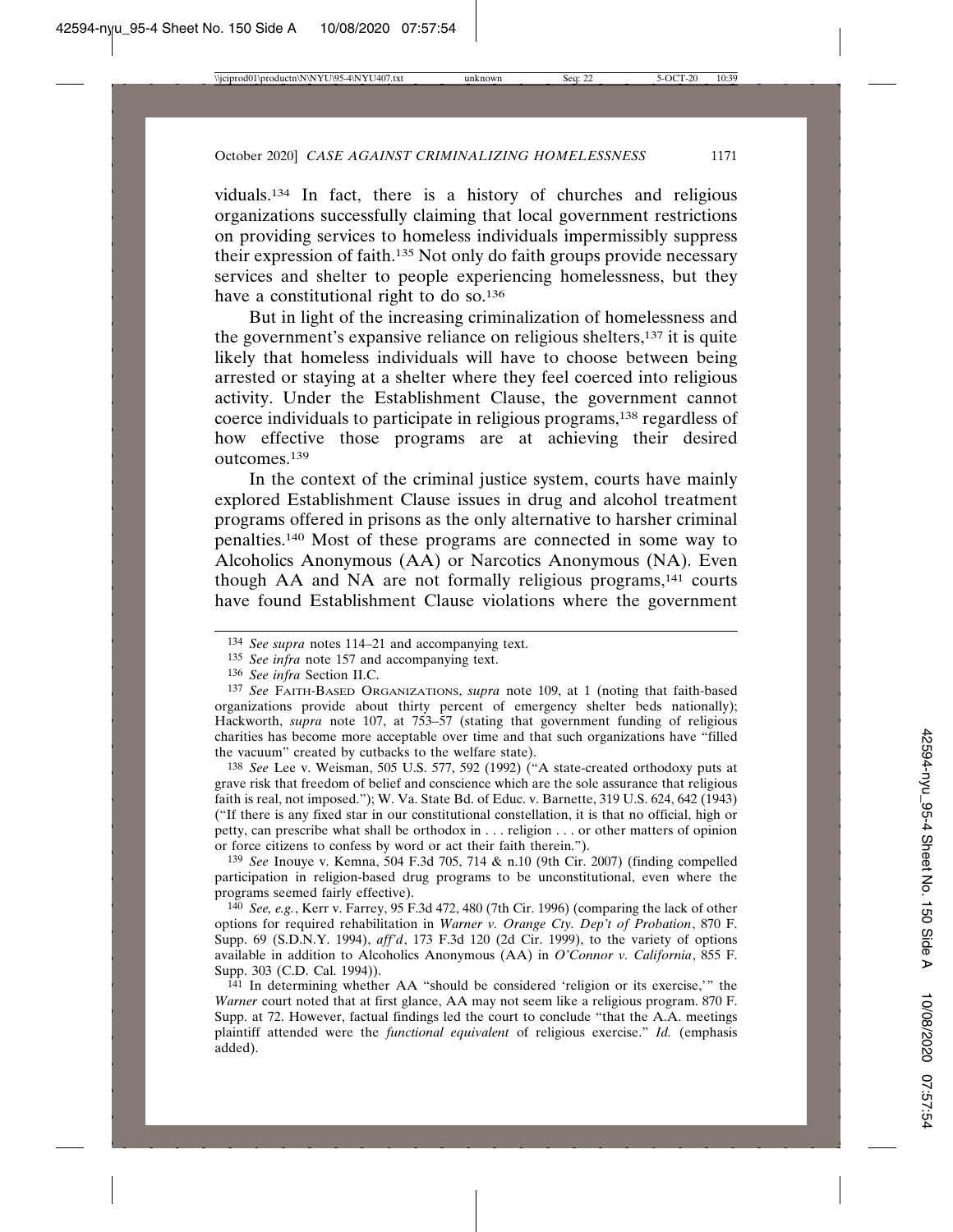compels participation in them due to their religious "components."142 These courts assumed that the "God" referenced in the twelve steps was a monotheistic deity that was "fundamentally based on a religious concept of a Higher Power."143 The AA and NA cases reveal that determining whether a program has substantial religious components is a highly factual inquiry. It seems that the Establishment Clause inquiry turns on the plaintiff's particular experience with the AA/NA program. Courts have found a violation where the plaintiff's participation in AA and/or NA is a condition of parole,<sup>144</sup> probation,<sup>145</sup> or expanded visitation rights.146

The *Martin* court was the first federal appellate court to discuss the Establishment Clause in the homeless shelter context.147 The court clearly believed the requirement to enter the Discipleship Program to stay at the shelter amounted to religious coercion. But it is less clear whether the "overall religious atmosphere" of the shelter alone would rise to impermissible coercion.148 In the NA context, the Ninth Circuit has found that the mere recitation of "the words 'under God' in the Pledge of Allegiance, or other incidental references," usually do not amount to coercion.149

But even if a shelter does not require individuals to enter a specific program like the Discipleship Program, what should courts make of more "passive" acts such as sitting through a prayer or chapel service? In *Lee v. Weisman*, the Supreme Court found that requiring high school students to sit through prayers and religious ceremonies at a graduation violated the Establishment Clause, as it impermissibly

144 *See Inouye*, 504 F.3d at 709–10.

145 *See, e.g.*, *Warner*, 870 F. Supp. at 70, 73 (finding an Establishment Clause violation where atheist plaintiff's participation in AA was a probationary obligation).

146 Griffin v. Coughlin, 673 N.E.2d 98, 99 (N.Y. 1996) (holding that participation in a program modeled after the religious components of AA cannot be a condition for an atheist or agnostic inmate to qualify for expanded family visitation rights).

147 *See supra* notes 94–99 and accompanying text.

<sup>142</sup> *Inouye*, 504 F.3d at 714 n.9.

<sup>143</sup> *Kerr*, 95 F.3d at 480; *see also Warner*, 870 F. Supp. at 72 (citing that plaintiff was told at AA meetings that he could not overcome his addiction without letting God into his life and that most meetings closed with a recitation of the Lord's Prayer). The twelve steps of AA require participants to acknowledge that "a [greater] Power [can] restore [them] to sanity," to "turn [their] will and . . . lives over to the care of God," to admit wrongs to God, and to seek "through prayer and meditation to improve [their] conscious contact with God." ALCOHOLICS ANONYMOUS, THE TWELVE STEPS OF ALCOHOLICS ANONYMOUS (2016), https://www.aa.org/assets/en\_US/smf-121\_en.pdf. The twelve steps of Narcotics Anonymous are identical but replace "alcohol" with "addiction." NARCOTICS ANONYMOUS, INSTITUTIONAL GROUP GUIDE 2 (1998), https://www.na.org/admin/include/ spaw2/uploads/pdf/handbooks/IGG.pdf.

<sup>148</sup> *Id.*

<sup>149</sup> Kerr v. Farrey, 95 F.3d 472, 480 (7th Cir. 1996).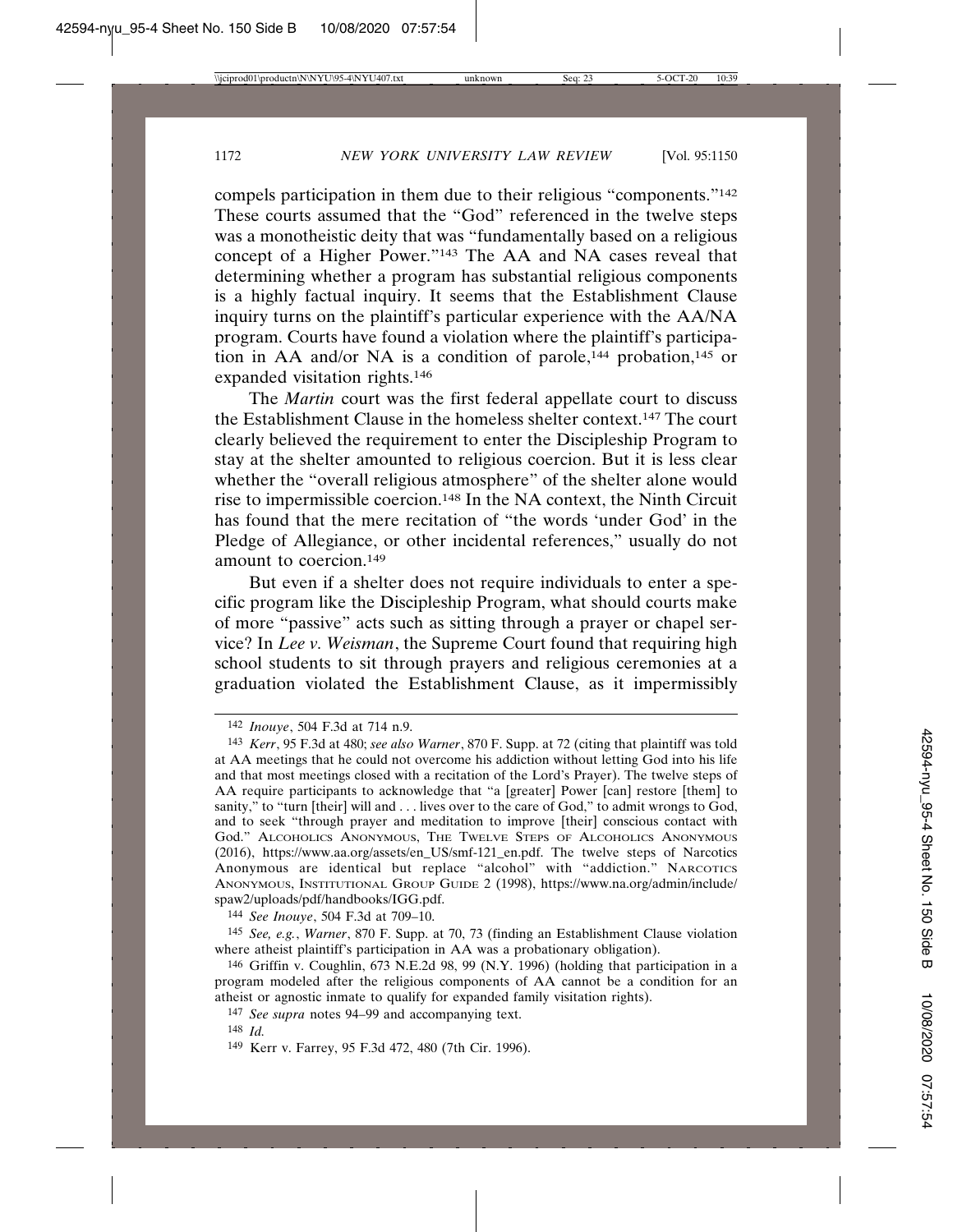imposed peer pressure on vulnerable minors.150 Though not every state-imposed religious message that causes offense is a violation,151 it may be impermissible to put pressure on vulnerable people to conform to a religious message, even when that pressure is not a legal penalty.152

If the existence of coercion depends on the degree of choice and the nature of the pressure, then even a prayer during a meal at a homeless shelter may be coercion when the alternative is sleeping outside at risk of prosecution. That kind of pressure is much more severe than the pressure contemplated in the high school prayer cases. Therefore, even in cases where persons experiencing homelessness are not required to affirmatively participate in a religious training program or attend a church service, even passively sitting through a prayer might be considered coercion. Again, this becomes an individualized inquiry.153 Whether a violation exists depends on the retaliation a homeless person might fear in the specific context. Does the person fear losing a meal and a bed as a result of not sitting through the prayer? The answer may more often than not be yes, especially if the person's alternative is to sleep outside at the risk of criminal prosecution.

### *C. The Need to Overturn Criminalization Measures to Protect the Free Exercise of Religion*

Some might argue that coercion in religious shelters should be addressed through greater government regulation. But this type of oversight triggers issues related to another First Amendment provision—the Free Exercise Clause.154 Even in cases where the government seeks to *expand* the population served by the religious

153 *See* Rex Ahdar, *Regulating Religious Coercion*, 8 STAN. J. C.R. & C.L. 215, 240 (2012) (suggesting a more subjective, individualized assessment in religious coercion cases because they often involve members of religious minorities or dissenters).

154 U.S. CONST. amend. I ("Congress shall make no law . . . prohibiting the free exercise [of religion] . . . ."). The tension here between the Free Exercise and Establishment Clauses of the First Amendment is a recurring theme. *See* Cutter v. Wilkinson, 544 U.S. 709, 719 (2005) ("[T]he two Clauses . . . often exert conflicting pressures."); Derek H. Davis, *Resolving Not to Resolve the Tension Between the Establishment and Free Exercise Clauses*, 38 J. CHURCH & ST. 245 (1996) (discussing the clash between the two Clauses).

<sup>150</sup> 505 U.S. 577, 592–93 (1992).

<sup>151</sup> *Id.* at 597.

<sup>152</sup> *See id.* at 595 (stating that high school students did not reasonably have a choice to skip the religious ceremony intertwined in their high school graduation); *cf.* Tanford v. Brand, 104 F.3d 982, 985–86 (7th Cir. 1997) (finding no constitutional violation where college students can leave the prayer portion of a graduation ceremony without much embarrassment).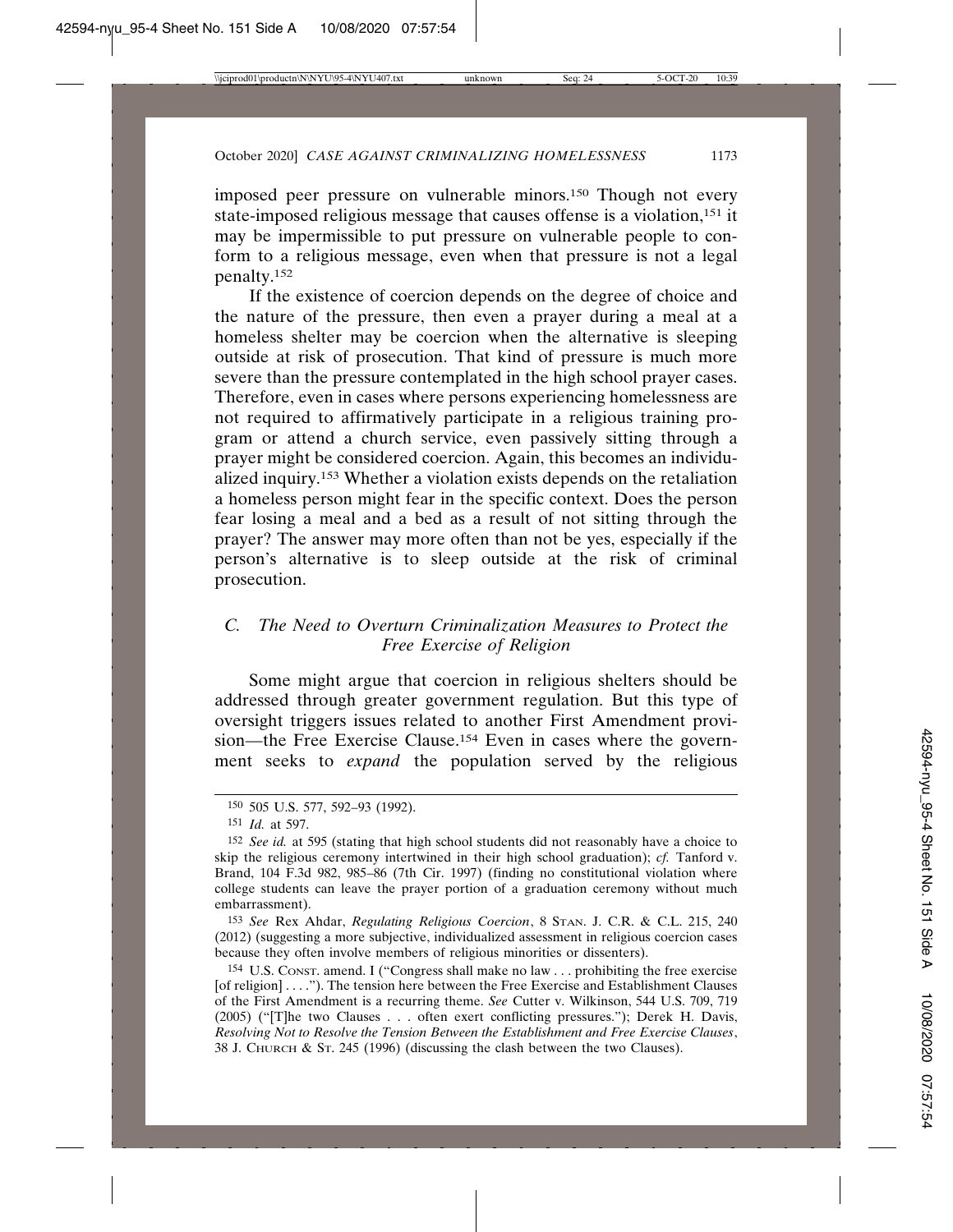organization, the organization can still argue that the government is impermissibly suppressing religious expression.

Privately funded shelters, such as religious shelters, have provided and will continue to provide crucial services to individuals experiencing homelessness. But these shelters cannot be the primary means of filling gaps in this nation's social safety net. Moreover, the government's reliance on religious shelters is problematic when it penalizes homeless people for sleeping outside instead of staying in one of these shelters. Even if a shelter does not receive any government funding, Establishment Clause issues arise when the government criminalizes the decision to sleep outside rather than entering a religious shelter.155 Municipal governments should not force individuals to make this choice between criminal punishment and religious participation. Decriminalization would not only protect the constitutional rights of individuals experiencing homelessness, but would also protect private religious organizations from the imposition of requirements as a result of state entanglement.156

Therefore, it is also in the best interest of religious institutions for governments to end the criminalization of homelessness. If governments continue to use penal measures to address homelessness while still relying heavily on religious organizations to provide shelter beds, governments may try to impose regulations on these organizations in order to avoid an Establishment Clause violation. But by increasing oversight of religious shelters, governments may in turn violate the Free Exercise Clause.<sup>157</sup> Organizations may believe that integrating prayer or religious services into their provision of services is a religious mandate that would be unconstitutionally suppressed by greater government oversight.

Historically, the government has targeted religious organizations in order to indirectly regulate individuals experiencing homelessness.

<sup>155</sup> *See* Martin v. City of Boise, 902 F.3d 1031, 1040–42 (9th Cir. 2018), *amended by* 920 F.3d 584 (9th Cir. 2019) (en banc).

<sup>156</sup> *See infra* notes 157–62 and accompanying text.

<sup>157</sup> *See infra* notes 158–61 and accompanying text. Some organizations refused to accept food from the U.S. Department of Agriculture (USDA) in 2016 after it published a rule prohibiting recipient organizations from mandating homeless persons' participation in religious activities. Christian Alexandersen, *No Prayer, No Meal: Shelters Turning Away Government Food Due to New Worship Rules*, PENN LIVE (Oct. 26, 2016), https:// www.pennlive.com/news/2016/10/no\_prayer\_no\_food\_shelters\_tur.html. Though the organizations did not formally challenge the government's attempt to regulate religious practices in these shelters, this is an example of separation of church and state concerns in the regulation of religious shelters. One of the organizations that refused USDA assistance in response to the rule did not even require individuals to pray or attend religious services; it simply refused assistance on the principle that the government should not regulate "matters of faith." *Id.* (quoting Bethesda Mission Executive Director Chuck Wingate).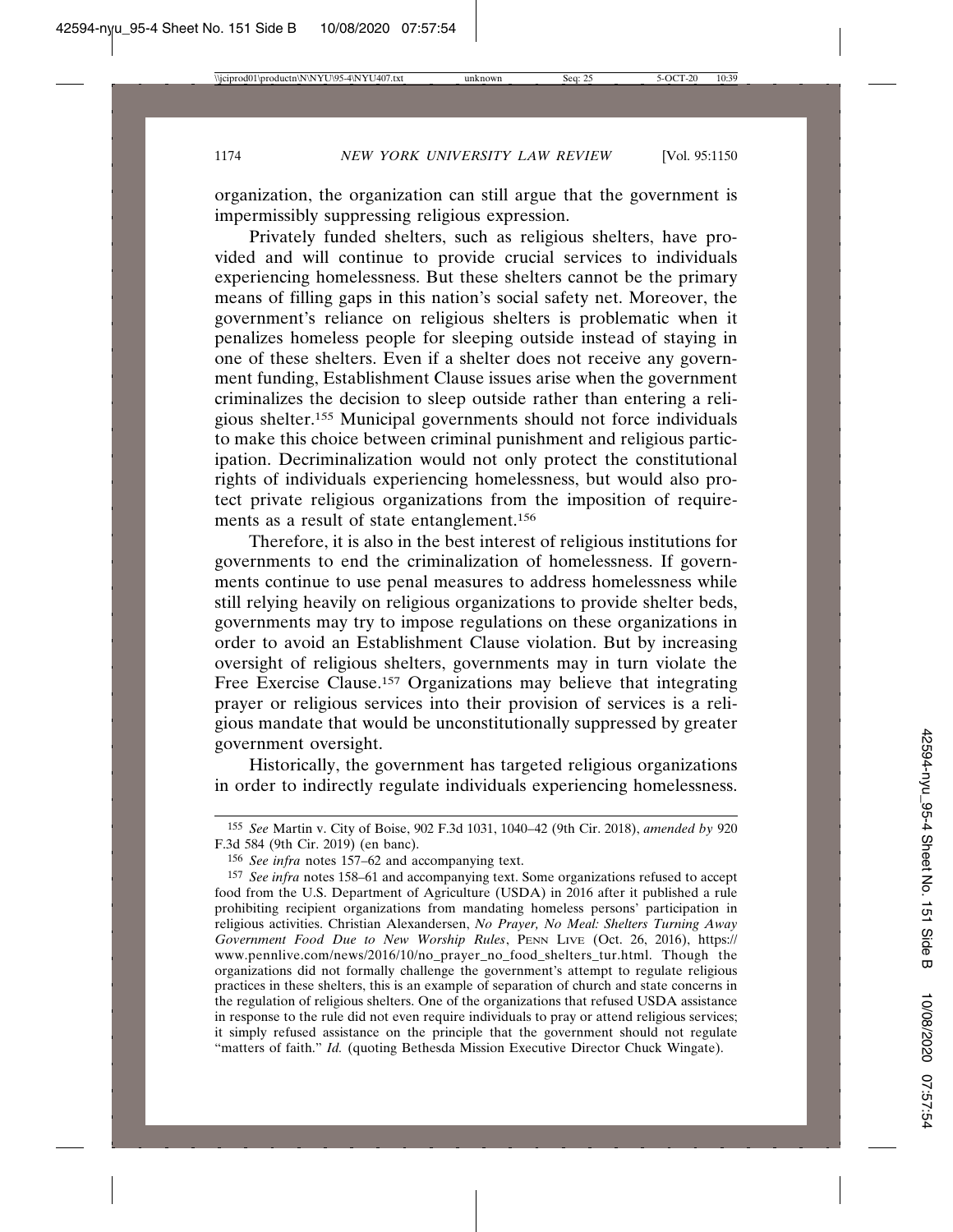Some of these organizations argued in court that the government was impermissibly regulating their religious expression under the Free Exercise Clause.158 Some of these challenges involved regulations that churches alleged restricted their right to serve homeless individuals, such as permit schemes for serving food in parks,<sup>159</sup> building permits,160 and zoning restrictions.161 At least one church has also sued a city for confiscating the property of homeless individuals who were invited to sleep on the church property.162

Religious organizations should be able to freely exercise their religious tenets by serving and sheltering the poor,163 but some of these organizations may also believe it is their right to integrate religious programming into the provision of services as the exercise of their religious mandate to evangelize. Section II.B demonstrated that while some shelters engage in objectively coercive practices, regardless of whether the Establishment Clause is invoked by the government's involvement, it is not easy to distinguish when a religious shelter becomes coercive.164 So, when the government does get involved by forcing individuals to enter religious shelters under threat of arrest, the inquiry becomes even more complicated. The Establishment Clause issue highlighted in *Martin* underscores just one of many reasons that criminalization measures have questionable benefits and tremendous costs.165 It also illustrates the importance of individualized inquiries into whether an individual experiencing homelessness had a meaningful choice when forced to choose between

160 Family Life Church v. City of Elgin, 561 F. Supp. 2d 978, 986–88 (N.D. Ill. 2008).

161 Stuart Circle Par. v. Bd. of Zoning Appeals, 946 F. Supp. 1225, 1236 (E.D. Va. 1996) (holding that zoning restrictions unconstitutionally prevented churches from exercising a "central tenet" of their religion by feeding the poor); Brief for Petitioner at 5, Pac. Beach United Methodist Church v. City of San Diego, 2008 WL 7257242 (S.D. Cal. Jan. 11, 2008) (No. 3.07-cv-02305-LAB-NLS) (asserting that a zoning ordinance prohibiting the operation of "homeless day centers" in residential areas impermissibly restrained plaintiff's religious exercise); Sarah Ritter, *Citing Freedom of Religion, JoCo Church Sues City for Not Letting It Shelter Homeless*, KAN. CITY STAR (Nov. 26, 2019, 2:36 PM), https:// www.kansascity.com/news/local/article237787869.html.

<sup>158</sup> *See generally* Goldberg, *supra* note 121, at 84–87 (summarizing the Judeo-Christian obligation to provide charity and shelter the homeless).

<sup>159</sup> First Vagabonds Church of God v. City of Orlando, 610 F.3d 1274, 1285–86 (11th Cir. 2010) (finding no Free Exercise Clause violation where an ordinance as applied to a church required it to obtain permits for serving meals to homeless individuals in city parks), *reinstated in part by* 638 F.3d 756 (11th Cir. 2011); *see also* Big Hart Ministries Ass'n v. City of Dallas, No. 3:07-CV-0216-P, 2011 U.S. Dist. LEXIS 128443, at \*8–9 (N.D. Tex. Nov. 4, 2011) (involving a religious organization's violations of a food safety ordinance while serving homeless individuals).

<sup>162</sup> Fifth Ave. Presbyterian Church v. City of New York, 177 F. App'x 198 (2d Cir. 2006). 163 *See supra* note 153 and accompanying text.

<sup>164</sup> *See supra* Section II.B.

<sup>165</sup> *See infra* Part IV.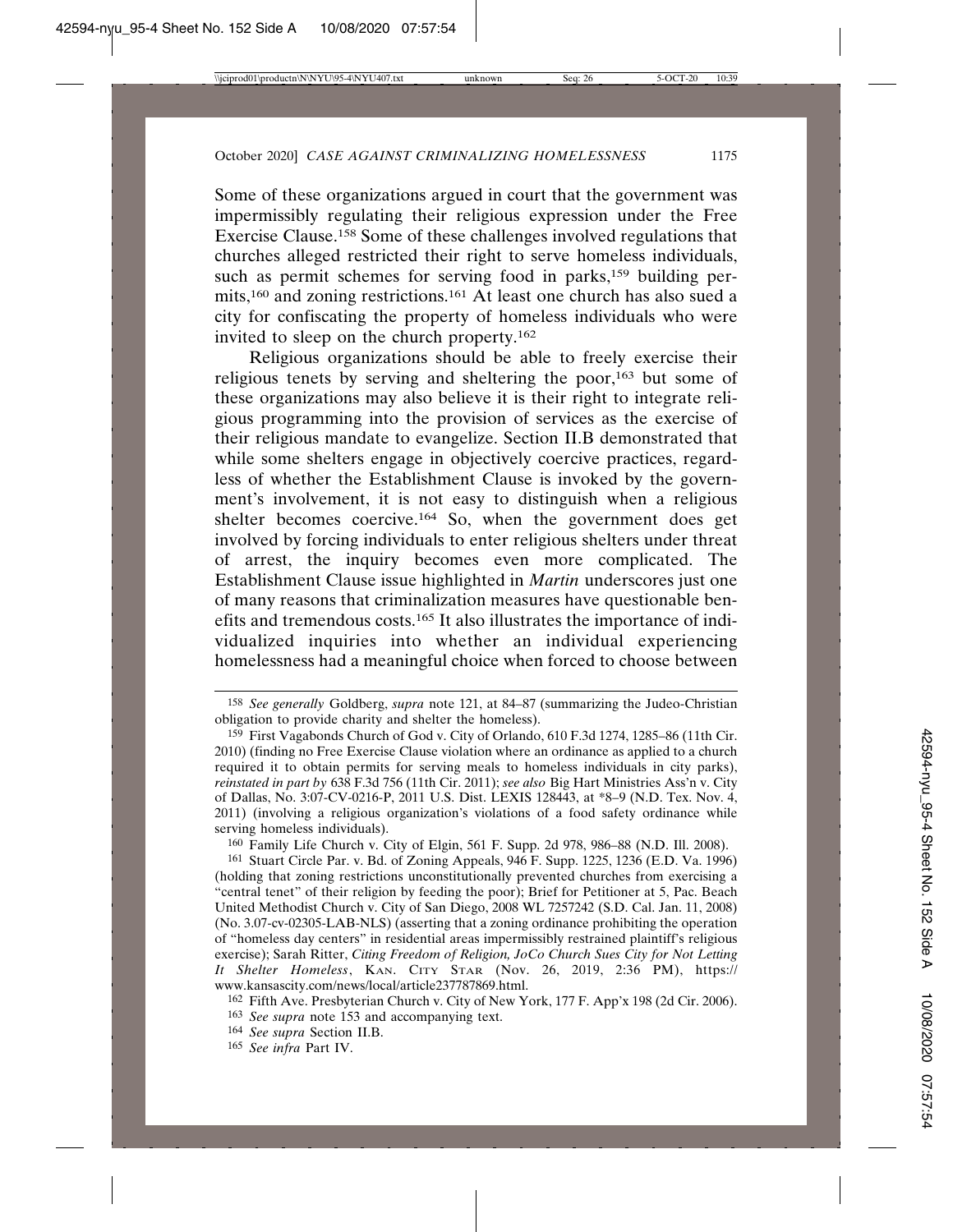staying in shelter and illegally sleeping outside. Part IV later argues that courts should make an individualized inquiry when assessing the constitutionality of criminalization ordinances in light of the many other functional barriers to shelter that are first discussed in Part III.

#### III

### THE LACK OF CHOICE FOR INDIVIDUALS EXPERIENCING HOMELESSNESS—EVEN WHEN SHELTER IS "AVAILABLE"

Though *Martin* was a victory for advocates, it was only a small step in combatting the criminalization of homelessness. Even if there are available beds in local shelters that do not involve religious coercion, those shelters are not necessarily the viable alternative Judge Berzon described.166 The next step in protecting the rights of homeless individuals is to ensure that courts and government officials understand when shelter is not *practically* available even when it is *technically* available, beyond the religious coercion context in *Martin*. To be sure, indoor emergency shelters should always be provided as an option, as they can provide shelter from harsh weather conditions,167 connect individuals to services,168 and shield vulnerable populations such as domestic violence victims and children.169 This Note does not seek to diminish the many benefits that shelters can provide to people experiencing homelessness. But the mere availability of shelter beds does not make criminalization laws any less cruel.

*Martin* opened a door for courts to consider more than the mere technical availability of shelter beds, no matter what type of shelter these beds are in. But *Martin* only contemplates situations where there are no beds available in local shelters or where the only available beds are in a shelter that imposes coercive religious requirements. Since *Martin*, several lower courts have not found Eighth Amendment violations in cases brought by homeless advocates.<sup>170</sup>

<sup>166</sup> *See* Rankin, *supra* note 8, at 124–25 ("[M]any cities lack sufficient shelter, not only due to an insufficient number of beds, but also due to the functional inaccessibility of existing shelter."). For an overview of the ways in which shelter may be inaccessible to homeless persons, see generally SKINNER, *supra* note 1.

<sup>167</sup> Homeless individuals are "particularly vulnerable" to suffer from hypo or hyperthermia due to prolonged exposure to extreme weather conditions. Brodie Ramin & Tomislav Svboda, *Health of the Homeless and Climate Change*, 86 J. URB. HEALTH 654, 655–56 (2009).

<sup>168</sup> *Housing and Shelter*, SUBSTANCE ABUSE & MENTAL HEALTH SERVS. ADMIN., https://www.samhsa.gov/homelessness-programs-resources/hpr-resources/housing-shelter (last visited May 21, 2020).

<sup>169</sup> *Safe Horizon Domestic Violence Shelters*, SAFE HORIZONS, https:// www.safehorizon.org/domestic-violence-shelters (last visited May 21, 2020).

<sup>170</sup> *See infra* notes 224–29 and accompanying text.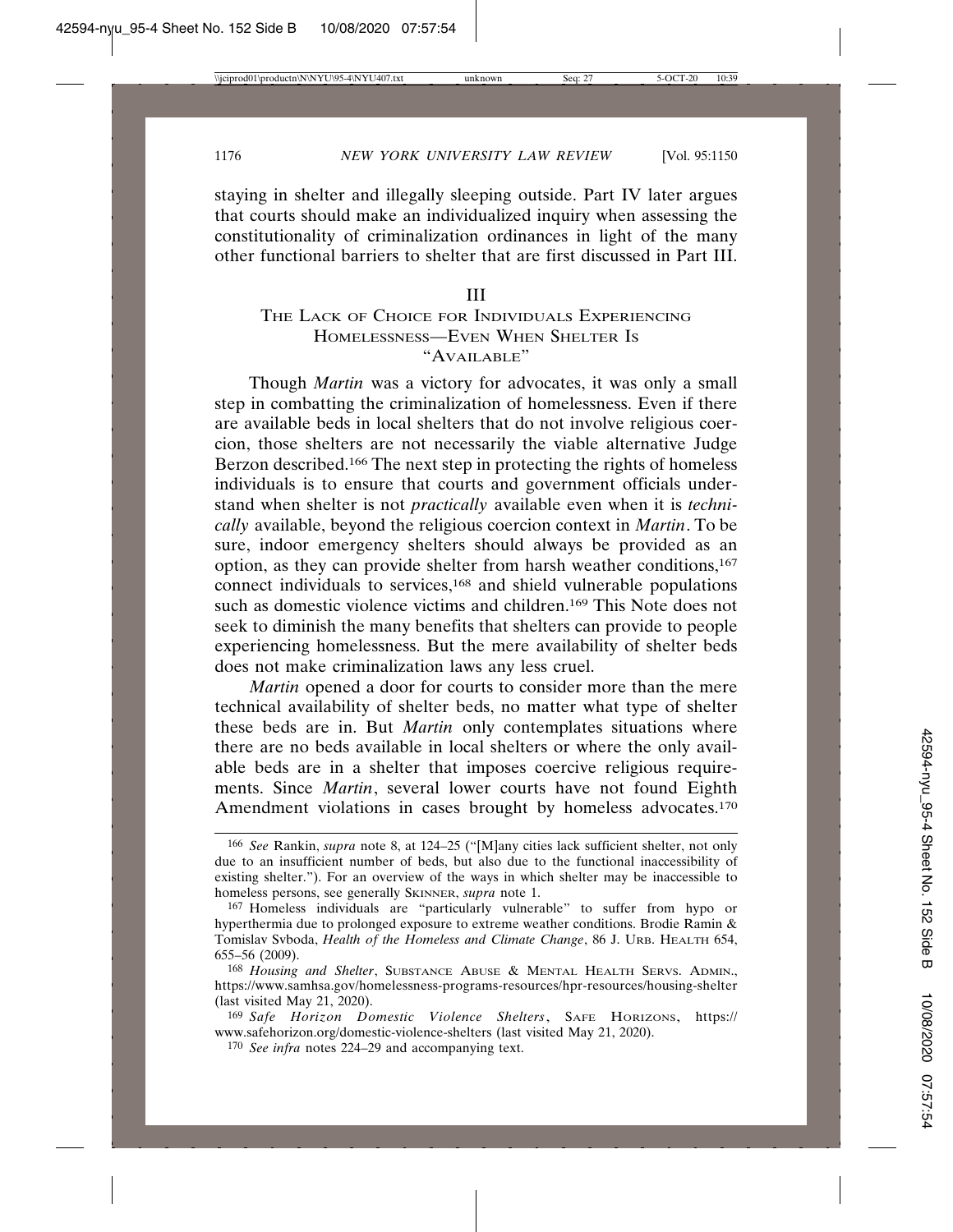Part of this may be due to the increasing frequency of homeless encampment sweeps after *Martin* and other measures that do not involve enacting a formal law.171

Beyond the specific Establishment Clause issue presented in *Martin*, this Part provides a broader overview of the reasons a person might not be able to stay in a shelter even if there are beds available. Because the presence of an Eighth Amendment violation turns on whether shelter is "practically available,"<sup>172</sup> this Part seeks to emphasize other factors courts should consider when making this determination. Some of these examples also implicate constitutional or statutory obligations similar to the Establishment Clause issue triggered in *Martin*.

#### *A. Individuals with Disabilities and Medical Conditions*

Individuals may not have the choice to stay in a shelter if it does not accommodate their disabilities or would exacerbate their health problems.173 Shelters are often inaccessible to individuals with disabilities,174 but are still considered a viable alternative by police when they arrest individuals with disabilities for sleeping outside.175 The

<sup>171</sup> *See* HOUSING NOT HANDCUFFS, *supra* note 11, at 40–41 (spotlighting constructive alternative policies to homelessness, including those without formal legislation); NAT'L LAW CTR. ON HOMELESSNESS & POVERTY, TENT CITY, USA: THE GROWTH OF AMERICA'S HOMELESS ENCAMPMENTS AND HOW COMMUNITIES ARE RESPONDING 21 (2017) [hereinafter TENT CITY] (citing a 1342% increase in the number of homeless encampments reported in the last decade); Rankin, *supra* note 32, at 30–34 (detailing the increased frequency of encampment sweeps post *Martin*); *infra* notes 226–29 and accompanying text.

<sup>172</sup> Martin v. City of Boise, 902 F.3d 1031, 1049 (9th Cir. 2018), *amended by* 920 F.3d 584 (9th Cir. 2019) (en banc).

<sup>173</sup> For an overview of how criminalization measures exacerbate homeless individuals' medical conditions, see HOUSING NOT HANDCUFFS, *supra* note 11, at 67–70.

<sup>174</sup> *See, e.g.*, *Notice of Proposed Settlement of Class Action Concerning Access to Shelter for Individuals with Disabilities in the New York City Department of Homeless Services (DHS) Shelter System*, N.Y.C. DEP'T OF HOMELESS SERVS. (June 27, 2017), https:// www1.nyc.gov/assets/dhs/downloads/pdf/notice-of-butler-settlement-english.pdf (showing that New York City's Department of Homeless Services would make reasonable accommodations to increase availability in shelters for people with disabilities, but only after a class action was brought against the City); Kim, *supra* note 123 (describing "unclear" rules about whether only "ambulatory" individuals are permitted at the largest shelter in Chicago); Nikita Stewart, *As Shelter Population Surges, Housing for Disabled Comes Up Short*, N.Y. TIMES (Sept. 16, 2016), https://www.nytimes.com/2016/09/17/ nyregion/as-residents-surge-in-new-york-shelters-housing-for-disabled-comes-up-short. html (illustrating the inaccessibility of many shelters for disabled individuals experiencing homelessness in New York City).

<sup>175</sup> *See* Glover v. City of Laguna Beach, No. SACV 15-01332 AG (DFMx), 2017 U.S. Dist. LEXIS 167501, at \*5 (C.D. Cal. June 23, 2017) ("Plaintiffs argue that disabled, homeless people are 'left with the difficult choice of subjecting themselves to the intolerable conditions of the [emergency shelter], or intolerable treatment by [police]' under Defendants' homelessness policy.").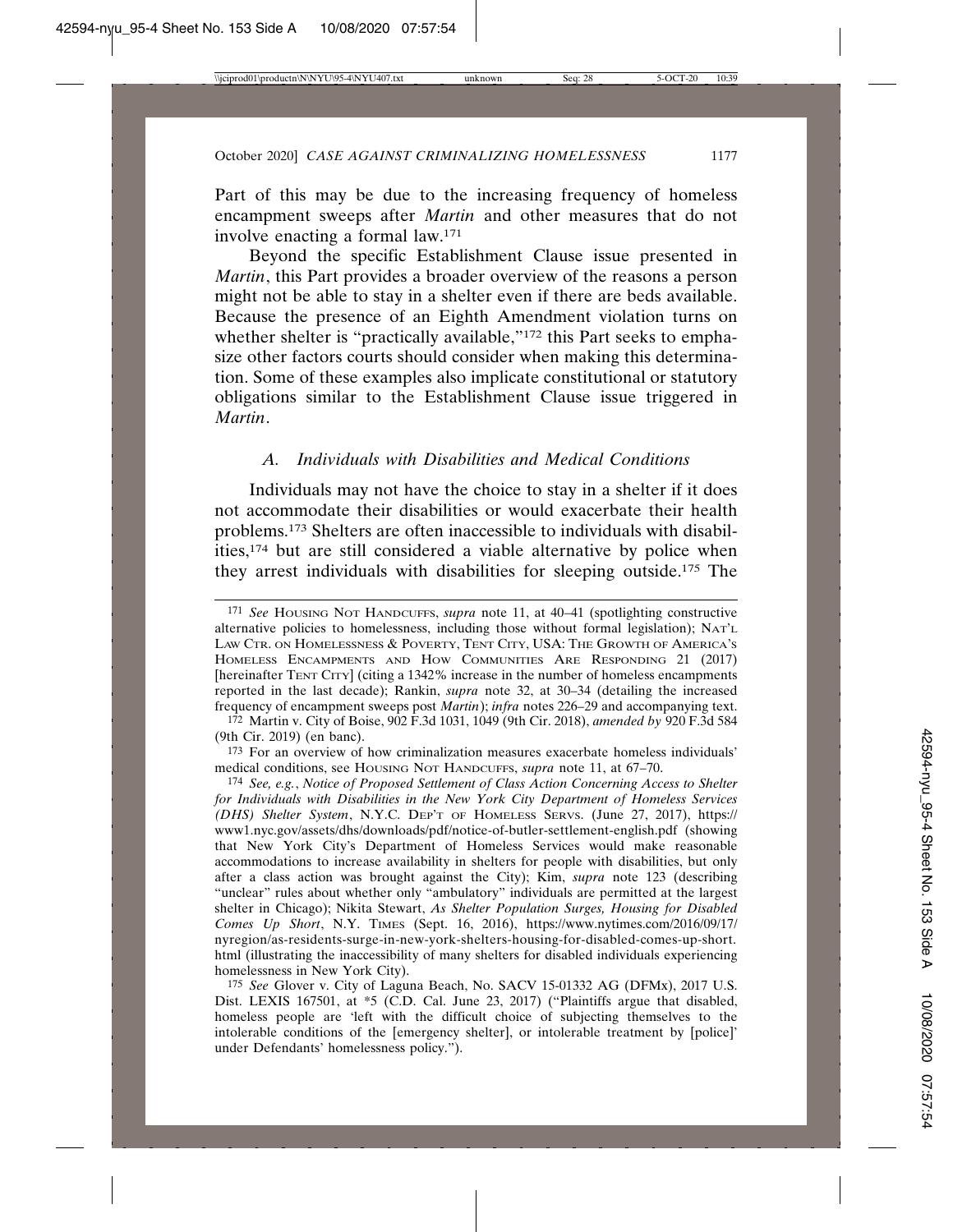criminalization of homeless people with disabilities may be easier to challenge under the Fair Housing Act or the Americans with Disabilities Act,<sup>176</sup> but cases where homeless individuals have health concerns that do not formally qualify as a disability may be more difficult.

Shelters can prompt health problems or worsen existing ones. To start, individuals experiencing homelessness tend to have compromised immune systems, which place them at a higher risk of contracting infectious diseases.177 Infectious diseases such as tuberculosis are more likely to be transmitted in overcrowded shelters.178 Considering that homeless individuals face many more health risks than the general population,179 criminalization measures that force people to stay in a shelter may prevent them from a more life-sustaining alternative, which may be sleeping outdoors in the absence of permanent housing.

Another consideration for decisionmakers when enacting and enforcing criminalization ordinances is the need for homeless individuals to rest, both during the day and at night. Otherwise healthy individuals can develop a variety of health problems due to lack of sleep.180 A study of homeless individuals with chronic pain in Toronto showed that poor sleeping conditions, stress of shelter life, lack of safe storage mechanisms for medications, and inability to rest during the

177 Ramin & Svboda, *supra* note 167, at 657–58. Homeless persons' increased susceptibility to disease became even more evident during the COVID-19 outbreak. CULHANE ET AL., *supra* note 39, at 2–3; *see also supra* note 39 and accompanying text (summarizing the devastating impact of COVID-19 on the homeless population).

178 Michelle Moffa, Ryan Cronk, Donald Fejfar, Sarah Dancausse, Leslie Acosta Padilla & Jamie Bartram, *A Systematic Scoping Review of Environmental Health Conditions and Hygiene Behaviors in Homeless Shelters*, 222 INT'L J. HYGIENE & ENVTL. HEALTH 335, 342 (2019).

179 For example, the average estimated life expectancy of chronically homeless individuals is forty-two to fifty-two years. Rebecca S. Bernstein, Linda N. Meurer, Ellen J. Plumb & Jeffrey L. Jackson, *Diabetes and Hypertension Prevalence in Homeless Adults in the United States: A Systematic Review and Meta-Analysis*, 105 AM. J. PUB. HEALTH e46, e46 (2015). Moreover, homeless adults are up to five times more likely to be admitted to the hospital than the general population. *Id.* at e47.

180 *See, e.g.*, *Sleep Deprivation Leads to Schizophrenia-Like Symptoms in Healthy Adults, Study*, U. HERALD (July 9, 2014, 6:34 AM), https://www.universityherald.com/ articles/10309/20140709/sleep-schizophrenia-symptoms-healthy-adults-bonn-germany.htm (describing the study's findings on the links between sleep deprivation and psychosis, light sensitivity, and severe attention deficits).

<sup>176</sup> The Fair Housing Act prohibits housing discrimination nationwide on the basis of disability, including in shelters. *See* Daniel Weinberg, *The Housing Rights of Homeless Persons with Disabilities*, COOPER SQUARE COMMITTEE (Aug. 5, 2010), https:// coopersquare.org/resources/resources-for-tenants-with-disabilities/homeless. The Americans with Disabilities Act prohibits discrimination on the basis of disability in places of public accommodation, which would also include emergency shelters. *Id.*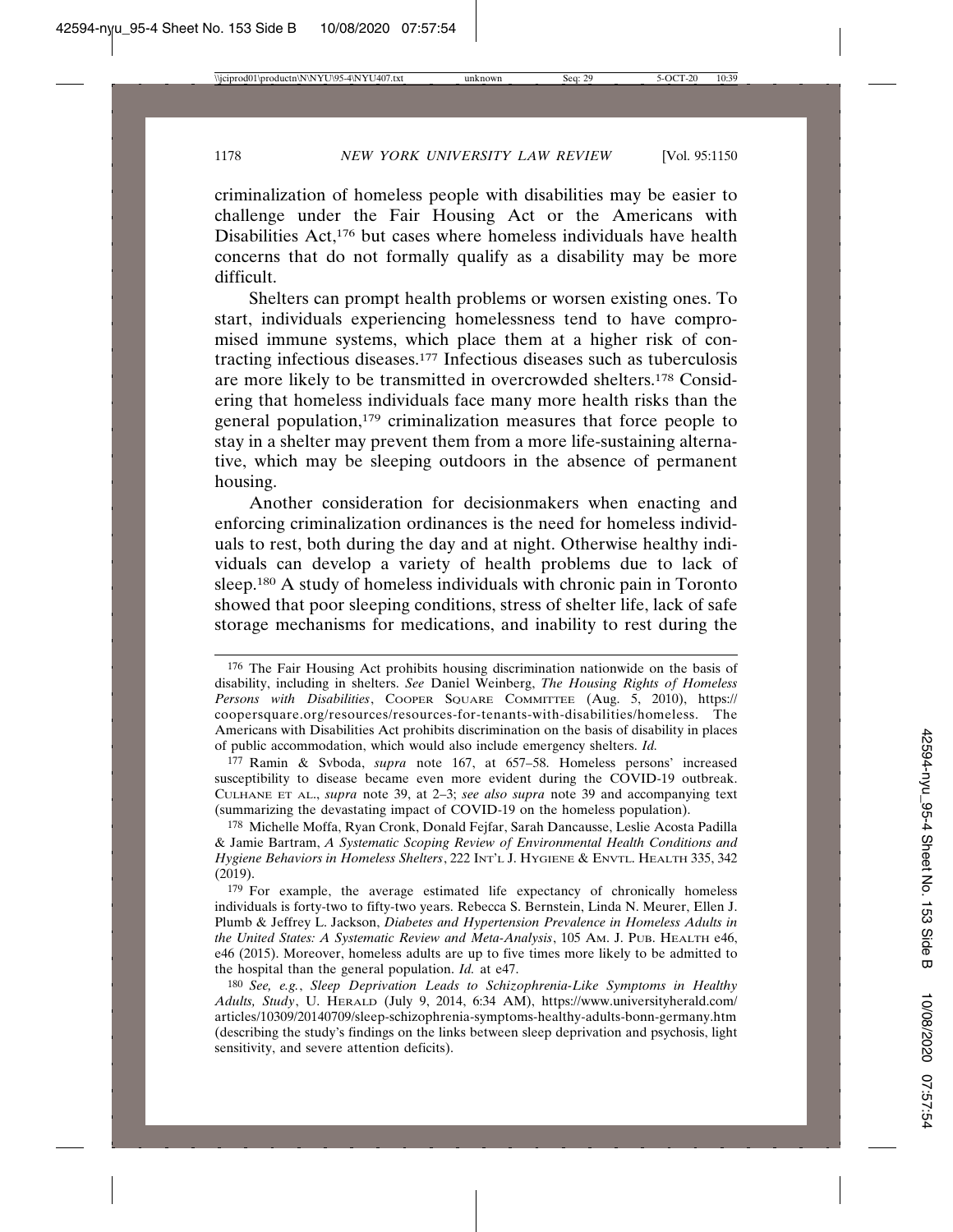day were the greatest barriers to pain management.<sup>181</sup> For individuals experiencing homelessness, especially those with preexisting medical conditions, getting adequate sleep is among the greatest challenges.

Many shelters are only open at nighttime and require people to leave early in the morning.182 So even those who sleep in shelters at night may need to rest under the shade of a tent or in their car during the day, especially if they have trouble sleeping in crowded shelters or need to rest for medical reasons.183 Both during the day and at night, individuals should not be criminalized for simply resting or sitting in public.

Several courts reviewing criminalization ordinances have emphasized the life-sustaining act of sleep when viewing homelessness as a status similar to a medical condition.184 This Note focuses on the example of individuals with disabilities and health conditions to demonstrate a particularly urgent situation in which it is cruel and unusual to punish someone for resting outside. Decisionmakers should consider how individuals with disabilities and other health conditions may truly have no choice but to rest outdoors, even if local shelters technically have space.

#### *B. Individuals with Mental Illness and Substance Use Disorders*

Furthermore, overcrowded and noisy shelters may not be a feasible option for those with mental health conditions or substance use disorders.185 HUD reports that in 2018, approximately twenty percent

185 This Section groups together the discussion of mental health and substance use because much of the existing literature and treatment models group these categories of challenges facing individuals experiencing homelessness. *See* NAT'L COAL. FOR THE HOMELESS, SUBSTANCE ABUSE AND HOMELESSNESS 2 (2009) (describing the cooccurrence of substance abuse and mental illness among individuals experiencing homelessness). Though this Section discusses these conditions together, many homeless individuals may experience one condition without the other.

<sup>181</sup> Stephen W. Hwang, Emma Wilkins, Catharine Chambers, Eileen Estrabillo, Jon Berends & Anna MacDonald, *Chronic Pain Among Homeless Persons: Characteristics, Treatment, and Barriers to Management*, 12 BMC FAM. PRAC. 6 (2011).

<sup>182</sup> *See* Hanna Brooks Olsen, *Homelessness and the Impossibility of a Good Night's Sleep*, ATLANTIC (Aug. 14, 2014), https://www.theatlantic.com/health/archive/2014/08/ homelessness-and-the-impossibility-of-a-good-nights-sleep/375671.

<sup>183</sup> *Id.*

<sup>184</sup> *See supra* notes 76–81 and accompanying text; *see also infra* note 195 and accompanying text. It is less clear how courts treat ordinances that criminalize camping, such as the act of setting up a tent or tarp, as opposed to sleeping. Kieschnick, *supra* note 10, at 1604–05 (noting that treating a homeless person's act of setting up a tent as conduct and sleeping as status "would mean a person experiencing homelessness during a hurricane or harsh winter could sleep outside on the bare ground but not under a tarp"). But Hannah Kieschnick notes how this distinction should not obviate an Eighth Amendment violation for any individual. *Id.* at 1605.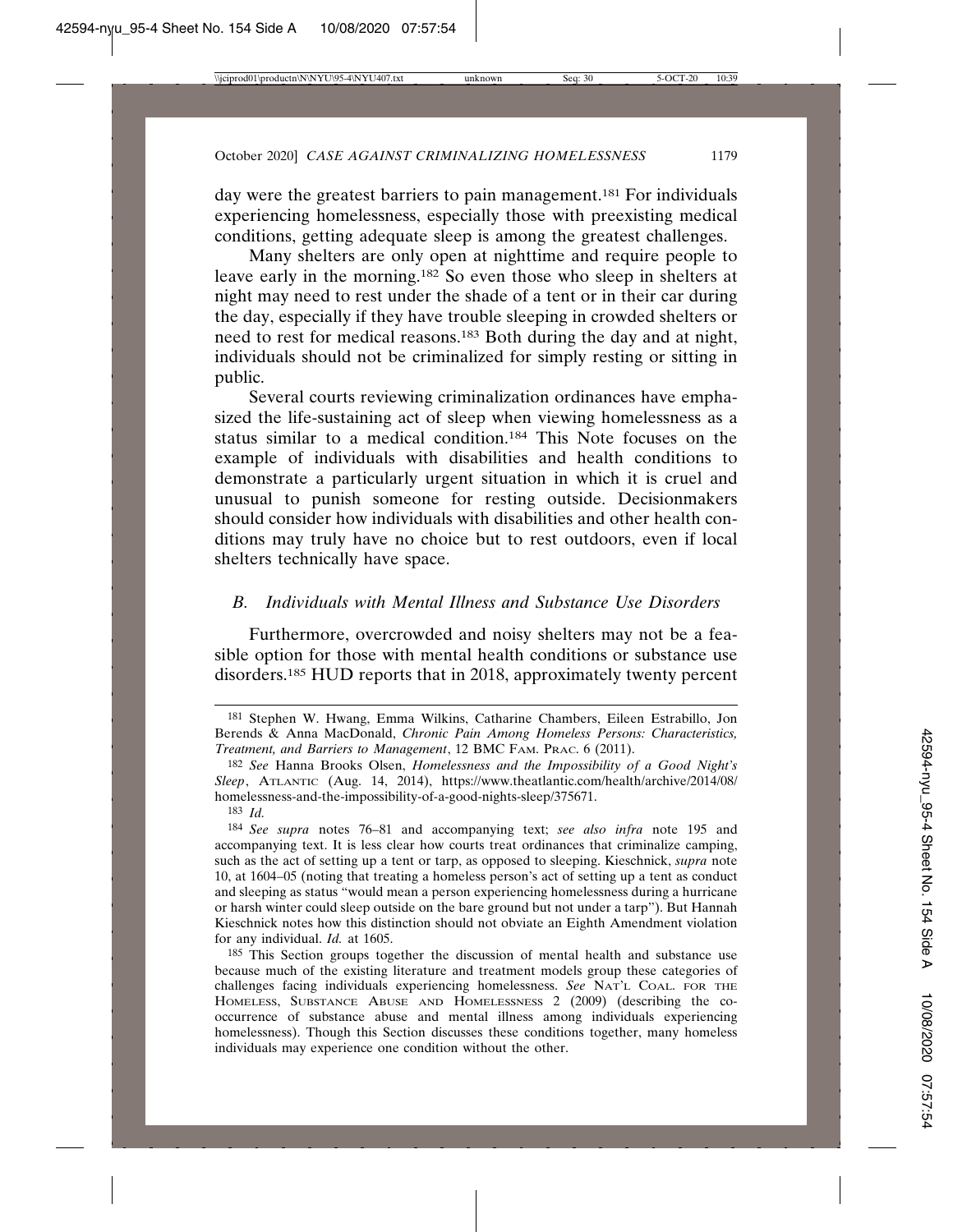of the homeless population had a severe mental illness.186 Individuals experiencing homelessness witness and experience violence at higher rates than the general population, which leads to further trauma.187 Individuals prone to outbursts may be kicked out of shelters for being a disturbance to others.188 Individuals with post-traumatic stress disorder are often unable to stay in shelters due to the nature of their condition.189 Furthermore, many mental health disorders also involve lower-quality sleep or other sleep disorders that are exacerbated by shelter conditions.190 For individuals with mental illness, shelter may not be available because of requirements or complaints from other shelter residents. But sometimes, these individuals may choose to not go to shelter because they know they cannot get adequate rest there, or because staying in a shelter will exacerbate their mental health conditions.191 Sleeping around strangers would make anyone anxious, especially those with preexisting mental illness.192 Government actors should take this into consideration before criminalizing the act of sleeping or being outdoors while homeless.

Shelters may also have requirements barring those who use substances, even in extreme weather conditions.193 But according to the 2018 HUD annual point in time count, approximately fifteen percent of homeless persons were reported to have chronic substance use dis-

188 *See* Susie Steimle, *Mother and Son Kicked Out of Homeless Shelter for Mental Health Outburst*, KPIX (Nov. 13, 2019, 11:21 PM), https://sanfrancisco.cbslocal.com/2019/11/13/ mother-and-son-kicked-out-of-homeless-shelter-for-mental-health-outburst.

189 HOUSING NOT HANDCUFFS, *supra* note 11, at 34.

190 *See generally* Andrew D. Krystal, *Psychiatric Disorders and Sleep*, 30 NEUROLOGIC CLINICS 1389 (2012) (describing the relationship between sleep deprivation and various psychiatric conditions).

191 HOUSING NOT HANDCUFFS, *supra* note 11, at 70 ("[P]eople with schizophrenia experience paranoia particularly in large groups of people, and paranoia, anxiety, hallucinations, and hypervigilance related to post-traumatic stress disorder may make it difficult for people to cope with the noisy and crowded conditions in shelters.").

192 *See id.* (noting the stressful environment of shelters).

193 *See* SKINNER, *supra* note 1, at 19–23 (noting that "homeless individuals with substance abuse problems are frequently barred from emergency shelters, as many require sobriety to access their services").

<sup>186</sup> U.S. DEP'T OF HOUS. & URBAN DEV., HUD 2018 CONTINUUM OF CARE HOMELESS ASSISTANCE PROGRAMS HOMELESS POPULATIONS AND SUBPOPULATIONS (2018) [hereinafter 2018 HUD PIT COUNT] (listing the results from HUD's annual point in time (PIT) count). Other studies report up to thirty to forty percent. Adam M. Lippert & Barrett A. Lee, *Stress, Coping, and Mental Health Differences Among Homeless People*, 85 SOC. INQUIRY 343, 344 (2015).

<sup>187</sup> *See* Molly Meinbresse, Lauren Brinkley-Rubinstein, Amy Grassette, Joseph Benson, Carol Hall, Reginald Hamilton, Marianne Malott & Darlene Jenkins, *Exploring the Experiences of Violence Among Individuals Who Are Homeless Using a Consumer-Led Approach*, 29 VIOLENCE & VICTIMS 122, 125–26 (2014) (stating that sixty-two percent of homeless respondents reported witnessing an attack and forty-nine percent reported being the victim of an attack).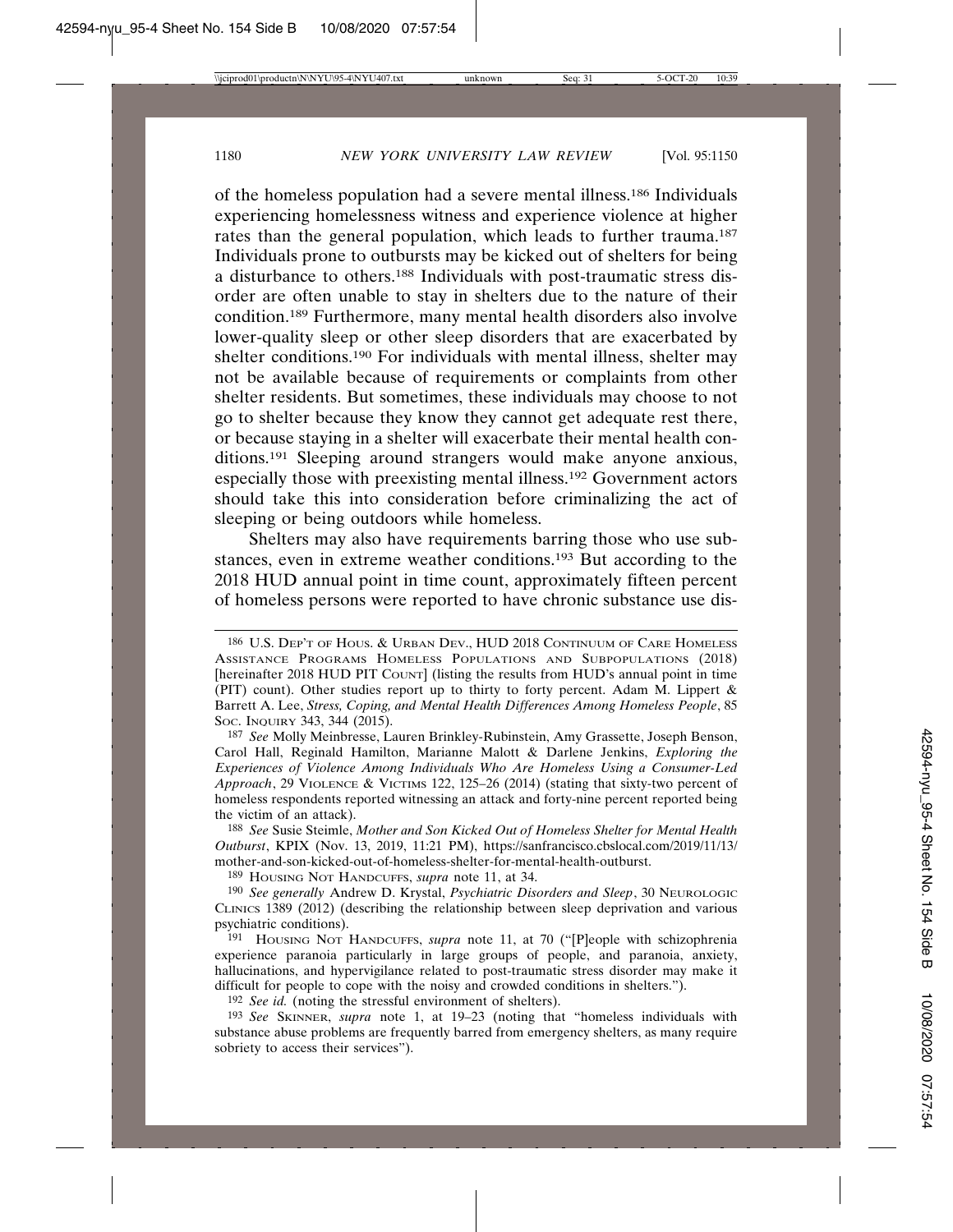orders.194 As *Robinson* stated, "addiction is . . . apparently an illness which may be contracted innocently or involuntarily."<sup>195</sup> Just as the *Robinson* Court prohibited criminalizing addiction, courts should not allow cities to criminalize individuals for sleeping outside if existing shelters in that city bar individuals with substance use disorders.

Despite how difficult it is for individuals to combat substance use disorders, and the need for stable shelter to do so, that disorder may be the very reason they are denied shelter—either because of formal shelter requirements barring substance use, or because shelter is not a conducive environment to those with substance use disorder. The significant hurdles individuals face in shelter when dealing with substance use disorder led to the development of the Housing First approach.196 This model is an alternative to shelter and prioritizes permanent housing before addressing individuals' substance use issues (among other obstacles) under the belief that housing itself is a treatment.<sup>197</sup> There is evidence that Housing First treatment is more effective than treatment offered in conjunction with temporary housing (i.e. shelter).198 Part of this may be due to the structure and control of a shelter environment, in contrast to the independence and privacy that comes with permanent housing.199 The success of the Housing First model points to the shortcomings of temporary shelter for individuals with substance use disorder. Unfortunately, the permanent supportive housing needed for a Housing First model is limited in availability and takes time and money initially to develop,200 though

<sup>194</sup> 2018 HUD PIT COUNT, *supra* note 186.

<sup>195</sup> Robinson v. California, 370 U.S. 660, 667 (1962).

<sup>196</sup> *Housing First*, *supra* note 119.

<sup>197</sup> *Id.*

<sup>198</sup> *See* NAT'L ACADS. OF SCIS., ENG'G & MED., PERMANENT SUPPORTIVE HOUSING: EVALUATING THE EVIDENCE FOR IMPROVING HEALTH OUTCOMES AMONG PEOPLE EXPERIENCING CHRONIC HOMELESSNESS 48–50 (2018) (reviewing multiple studies to conclude that "supportive housing improves the housing status of individuals suffering from homelessness, mental illness, and substance abuse"); Deborah K. Padgett, Victoria Stanhope, Ben F. Henwood & Ana Stefancic, *Substance Use Outcomes Among Homeless Clients with Serious Mental Illness: Comparing Housing First with Treatment First Programs*, 47 COMMUNITY MENTAL HEALTH J. 227 (2011) (finding that individuals in Housing First programs had lower rates of substance use and dropped out of the program less frequently than individuals in more traditional treatment first programs).

<sup>199</sup> *See* Deborah K. Padgett, Leyla Gulcur & Sam Tsemberis, *Housing First Services for People Who Are Homeless with Co-occurring Serious Mental Illness and Substance*, 16 RES. ON SOC. WORK PRAC. 74, 75 (2006) (describing the tradeoffs and difficulties facing individuals who are in temporary shelter with treatment models).

<sup>200</sup> AHAR 2019, *supra* note 2, at ii.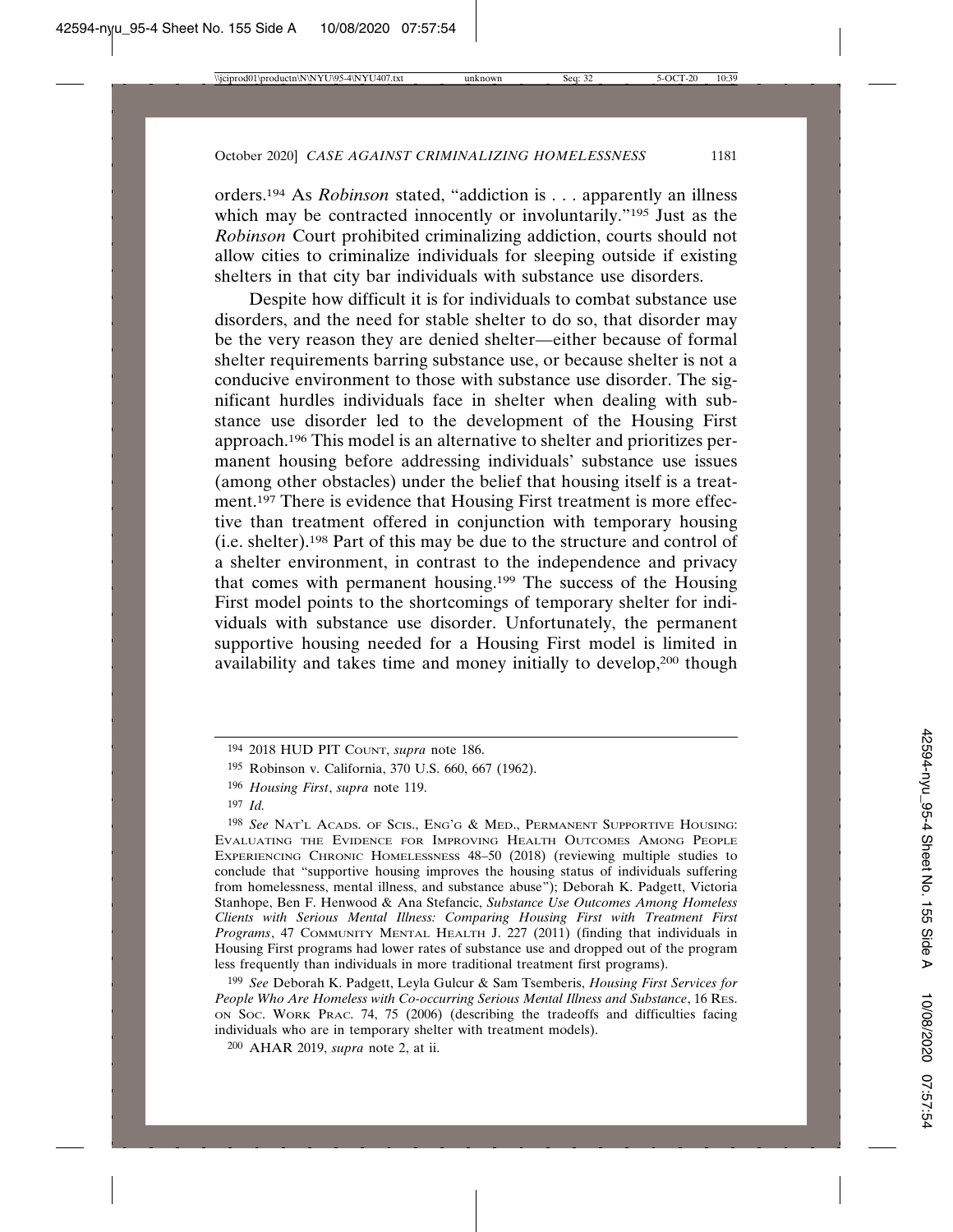there is ample evidence that permanent supportive housing is ultimately much cheaper for cities than temporary shelters.201

### *C. LGBT Individuals*

LGBT discrimination is an incredibly significant barrier that courts should consider in determining the constitutionality of criminalization measures. For example, one survey found that seventy percent of transgender respondents who stayed in a shelter reported being mistreated because of their transgender status.<sup>202</sup> LGBT individuals also disproportionately make up the homeless youth population and are often unaccompanied by adults, making them especially vulnerable to unsheltered homelessness and the juvenile justice system.203

The recent Trump Administration proposal to add a HUD rule to allow shelters to turn away transgender individuals highlighted discrimination against transgender individuals on a national level.204 This policy would only exacerbate existing barriers for transgender people to obtain housing and shelter. A transgender person is nearly four times less likely to own a home than a member of the general population.205 One survey found that seventy percent of transgender respondents reported some form of mistreatment in a shelter in the past year due to their gender identity.206 This mistreatment came in various forms, from being forced to dress as the wrong gender to continue staying at the shelter, being kicked out of a shelter after their trans-

202 SANDY E. JAMES, JODY L. HERMAN, SUSAN RANKIN, MARA KEISLING, LISA MOTTET & MA'AYAN ANAFI, NAT'L CTR. FOR TRANSGENDER EQUAL., THE REPORT OF THE 2015 U.S. TRANSGENDER SURVEY 13 (2016), https://transequality.org/sites/default/ files/docs/usts/USTS-Full-Report-Dec17.pdf.

<sup>201</sup> NAT'L ACADS. OF SCIS., ENG'G & MED., *supra* note 198, at 58–80 (analyzing in great detail other studies on the cost effectiveness of permanent supportive housing); HOUSING NOT HANDCUFFS, *supra* note 11, at 86–87. There is actually evidence that in New York City, properties in close proximity to supportive housing increase in value compared to other properties in the same neighborhood. FURMAN CTR. FOR REAL ESTATE & URBAN POLICY, THE IMPACT OF SUPPORTIVE HOUSING ON SURROUNDING NEIGHBORHOODS: EVIDENCE FROM NEW YORK CITY 6–7 (2008). Housing First programs are increasingly the preferred method of housing homeless individuals with substance use disorder rather than temporary shelters. HUD reports that 144,000 more permanent supportive housing (PSH) beds were added in 2019. AHAR 2019, *supra* note 2, at 4. PSH programs can also serve individuals or families with disabilities, which is a requirement for federal funding for those programs. *Id.* at 80; *see also* NAT'L ACADS. OF SCIS., ENG'G & MED., *supra* note 198, at 44–48 (describing the physical health benefits of permanent supportive housing).

<sup>203</sup> *See infra* notes 209–14 and accompanying text.

<sup>204</sup> *See* Revised Requirements Under Community Planning and Development Housing Programs, 24 C.F.R. § 5 (proposed Spring 2019), https://www.reginfo.gov/public/do/ eAgendaViewRule?pubId=201904&RIN=2506-AC53.

<sup>205</sup> *See* JAMES ET AL., *supra* note 202, at 176. 206 *Id.*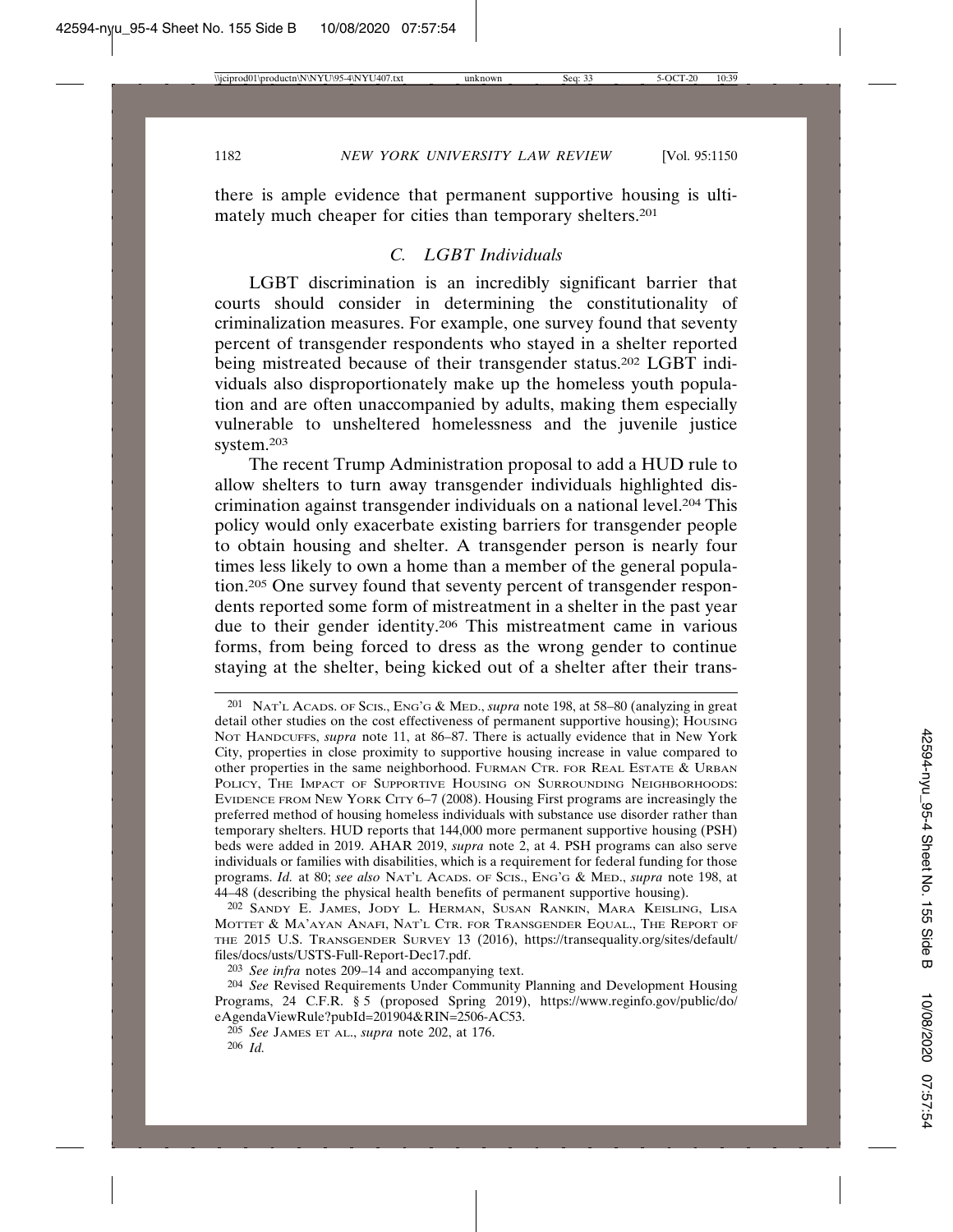gender status was discovered, or being verbally, physically, and sexually attacked for being transgender.207 Another survey of shelters found that only thirty percent were willing to house transgender women with other women, and thirteen percent said they would house transgender women in isolation or with other men.208 When individuals are penalized for not staying in shelter that is deemed "available," they may lack the ability to stay in such a shelter either because of the discrimination they will face if they enter the shelter or because the shelter may turn them away in the first place.

Furthermore, homeless youth are disproportionately LGBT compared to the general population.209 LGBT youth also tend to experience homelessness for a longer time than their non-LGBT peers.210 Many of them are homeless because they were rejected or abused by their family.211 Many will end up in the juvenile justice system, and among youth entering the juvenile justice system, LGBT youth are twice as likely to have experienced homelessness.212 LGBT youth frequently avoid shelters out of fear of being turned into the police, their family, or child services.<sup>213</sup> This is not an unfounded fear, as some shelters require youth to report to police before being admitted.<sup>214</sup> Thus, LGBT individuals face functional and formal barriers to shelter that further highlight the involuntariness of sleeping outside.

210 *Id.* at 8.

<sup>207</sup> *Id.*

<sup>208</sup> CAITLIN ROONEY, LAURA E. DURSO & SHARITA GRUBERG, CTR. FOR AM. PROGRESS, DISCRIMINATION AGAINST TRANSGENDER WOMEN SEEKING ACCESS TO HOMELESS SHELTERS 2 (2016), https://cdn.americanprogress.org/wp-content/uploads/2016/ 01/06113001/HomelessTransgender.pdf.

<sup>209</sup> *See* ANDREW CRAY, KATIE MILLER & LAURA E. DURSO, CTR. FOR AM. PROGRESS, SEEKING SHELTER: THE EXPERIENCES AND UNMET NEEDS OF LGBT HOMELESS YOUTH 4–5 (2013) (stating that surveys show between nine to forty-five percent of homeless youth are LGBT).

<sup>211</sup> According to the Williams Institute, 46% of surveyed LGBT homeless youth ran away from home because of family rejection of sexual orientation or gender identity, 43% were forced out by their parents because of their sexual orientation or gender identity, and 32% experienced physical, emotional, or sexual abuse at home. LAURA E. DURSO & GARY J. GATES, WILLIAMS INST., SERVING OUR YOUTH: FINDINGS FROM A NATIONAL SURVEY OF SERVICE PROVIDERS WORKING WITH LESBIAN, GAY, BISEXUAL AND TRANSGENDER YOUTH WHO ARE HOMELESS OR AT RISK OF BECOMING HOMELESS 4 (2012).

<sup>212</sup> Angela Irvine, *"We've Had Three of Them": Addressing the Invisibility of Lesbian, Gay, Bisexual and Gender Non-Conforming Youths in the Juvenile Justice System*, 19 COLUM. J. GENDER & L. 675, 689 (2010).

<sup>213</sup> MICHAEL PERGAMIT, MICHELLE ERNST, JENNIFER BENOIT-BRYAN & JOEL KESSEL, NAT'L RUNAWAY SWITCHBOARD, WHY THEY RUN: AN IN-DEPTH LOOK AT AMERICA'S RUNAWAY YOUTH 14 (2010), https://www.1800runaway.org/wp-content/uploads/2015/05/ Why\_They\_Run\_Report.pdf.

<sup>214</sup> *Id.* at 12.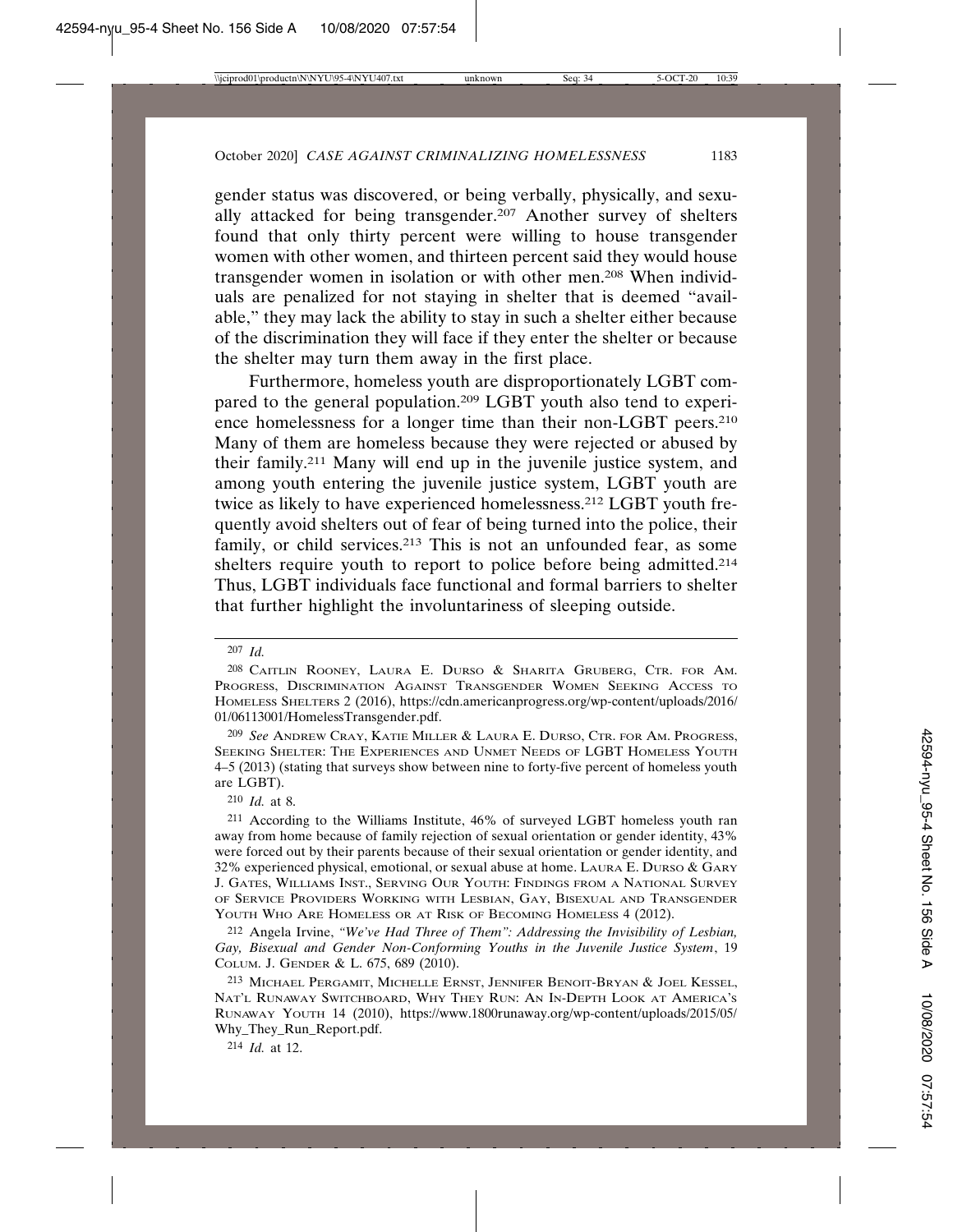#### \*\*\*

These examples highlight just a few instances in which individuals experiencing homelessness lack meaningful choice in whether to sleep or camp outside, even if there are technically beds available in local shelters. In other instances, a shelter may accept an individual, but shelter policies or requirements may lead an individual to choose not to enter. In addition to the religious requirements at issue in *Martin*, individuals often have to separate from family<sup>215</sup> and pets<sup>216</sup> in order to enter. This Note urges courts to consider some of the other ways in which shelter may not be "practically available" to a person experiencing homelessness when determining the constitutionality of criminalization measures.

#### IV

#### THE COST OF CRIMINALIZATION

Criminalizing homelessness has clear moral and constitutional implications, but it also is incredibly costly. The ideal solution would be for cities to stop criminalizing homelessness. But given that criminalization is an increasingly popular municipal government response to homelessness,217 it is also important that judges consider the lack of choices available to homeless individuals when assessing the constitutionality of criminalization measures. Furthermore, cities may have a political preference to litigate and be forced to overturn criminalization laws than to initiate the repeal themselves. Thus, Section IV.A first calls on courts to protect the rights of individuals experiencing homelessness by considering the various ways in which an alternative to sleeping in public may not be available. Then, Section IV.B argues why legislatures and city officials ultimately should end criminalization of homelessness as a practical matter.

#### *A. The Judicial Role in Ending Criminalization*

It is clear that in the wake of *Martin* cities feared that courts would overturn their criminalization laws, especially because of the Establishment Clause implications of cities' reliance on religious shel-

<sup>215</sup> Couples and families may have to separate if they are designated for a specific gender. Greg C. Cheyne, *Facially Discriminatory Admissions Policies in Homeless Shelters* and the Fair Housing Act, 2009 U. CHI. LEGAL F. 459, 462-70 (describing the prevalence and effect of facially discriminatory policies in homeless shelters).

<sup>216</sup> RUBY ALIMENT, HOMELESS RIGHTS ADVOCACY PROJECT, NO PETS ALLOWED: DISCRIMINATION, HOMELESSNESS, AND PET OWNERSHIP (Sara Rankin & Kaya Lurie eds., 2016) (summarizing the challenges faced by people experiencing homelessness who own pets).

<sup>217</sup> *See supra* notes 11–13 and accompanying text.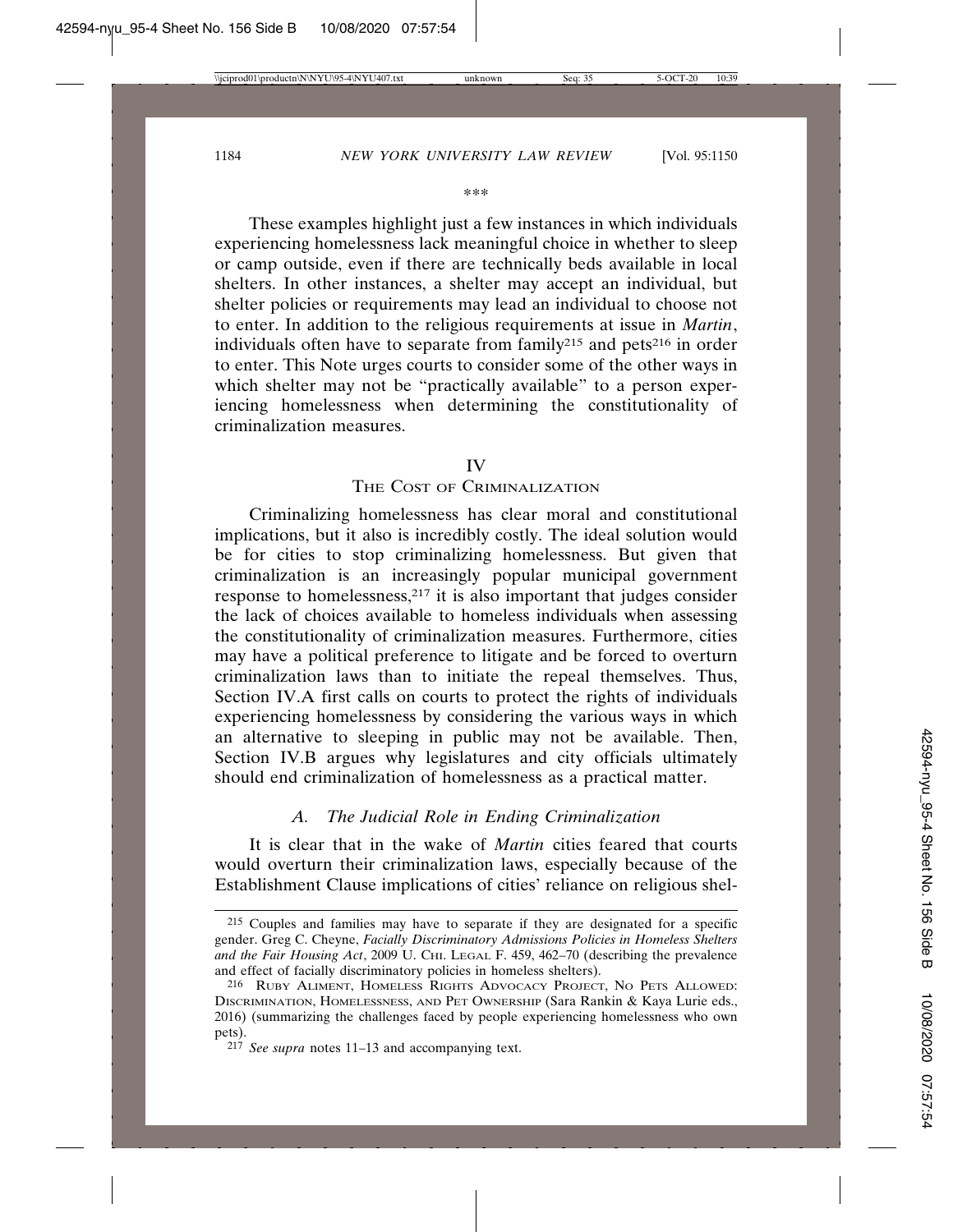ters.218 The thorny constitutional issues that arise from criminalizing homelessness when the only available shelter beds are in religious shelters were discussed in Part II, which also argues that cities worried about complying with *Martin* should simply repeal criminalization measures to avoid constitutional infirmities and costly litigation. But as discussed in Part III, there are many factual circumstances in which a homeless person may not have practical access to a shelter beyond religious coercion. This means that as criminalization measures are litigated after *Martin*, courts should make very particular factual inquiries into whether a homeless plaintiff was truly deprived of choice when they were punished for sleeping or resting in public space. Not only does this inquiry require assessing the gap between the number of homeless individuals and the number of available shelter beds,<sup>219</sup> but it also requires analysis of why even seemingly available beds may not be practically available to a plaintiff given their factual circumstances.

It is understandable that courts may not feel equipped to make this individualized determination. But when a constitutional right is implicated as it was in *Martin*, courts have greater institutional competence to strike down criminalization ordinances. And while it is in the purview of legislatures and city councils to address homelessness by providing more affordable housing and services, the reality is that governments have turned more to criminalization measures than to providing housing and services.220 Thus, courts need sufficient understanding about the choices available to particular individuals bringing cases against local governments. Courts throughout the country, including the Supreme Court should it ever grant certiorari on this issue,221 should reimagine what choice means to an individual experiencing homelessness. Homeless people do not necessarily have a meaningful choice to sleep in a shelter simply because beds are available at a shelter in the jurisdiction.

Some might argue against such an individualized inquiry and such a heavy reliance on the factual circumstances in each case.222 While this is understandable, the reality is that courts in these cases already

<sup>218</sup> *See* Brief for League of Oregon Cities, *supra* note 108, at 4 (expressing concern that most shelters in the Ninth Circuit would be impermissibly religious in nature after *Martin*).

<sup>219</sup> *See supra* note 94.

<sup>220</sup> *See supra* notes 11–13 and accompanying text.

<sup>221</sup> *See supra* notes 32–33.

<sup>222</sup> *See* Kieschnick, *supra* note 10, at 1595–96 (cautioning "generally . . . against a more detailed factual inquiry into the voluntariness of a particular plaintiff's conduct in place of this simple number-of-beds-versus-number-of-homeless inquiry" in light of the fact that the Supreme Court said the "substantive limit of the Eighth Amendment is 'to be applied sparingly'" (quoting Ingraham v. Wright, 430 U.S. 651, 667 (1977))).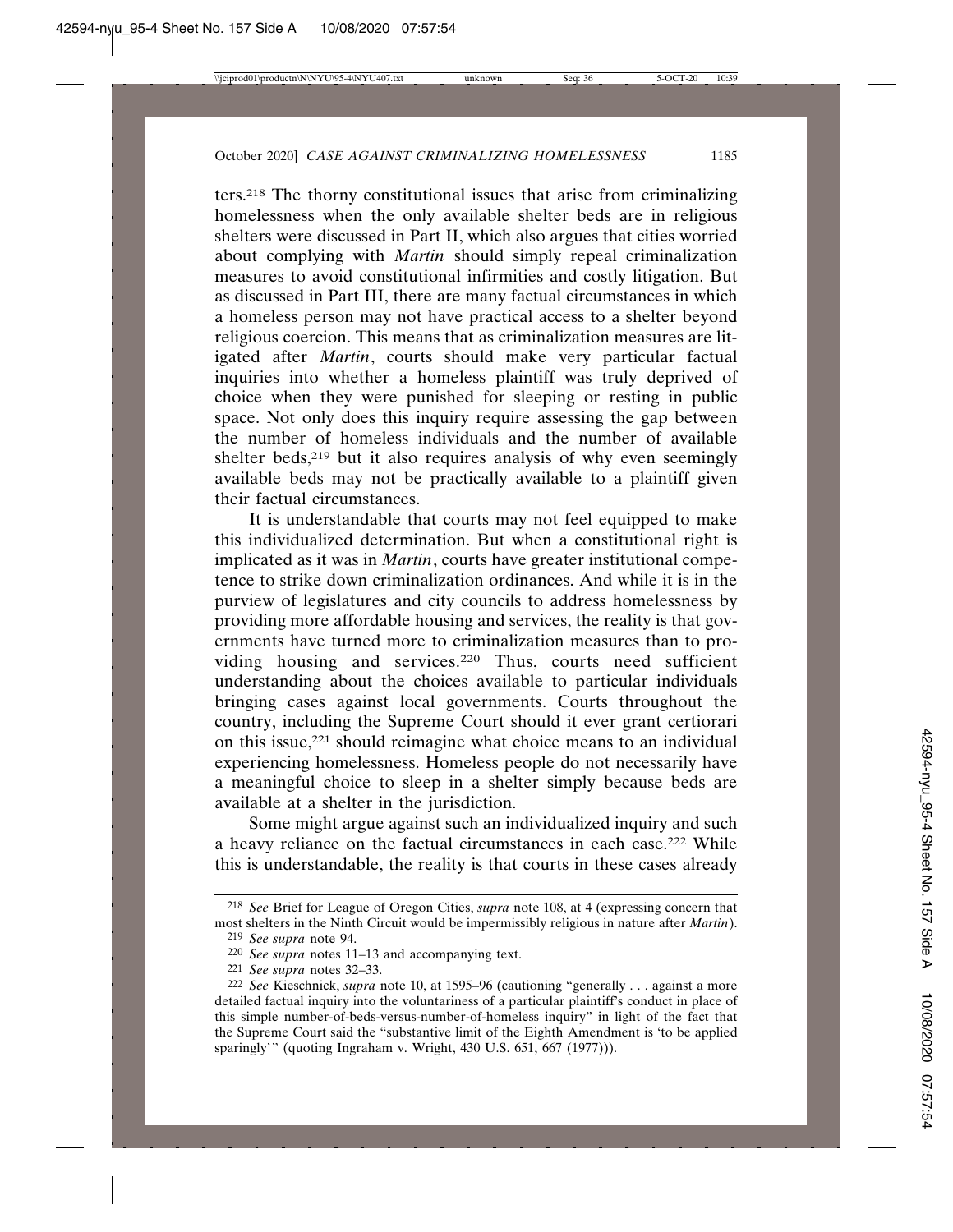scrutinize the factual circumstances to assess whether plaintiffs meaningfully lacked choice.223 Such scrutiny is not only a reality, but also a necessity to ensure that constitutional rights are not being violated. It was necessary to look at the particular facts in *Martin* to discover that plaintiffs were being punished for refusing to attend a religious service in exchange for shelter, which violates the Establishment Clause. Plaintiffs experiencing the barriers to shelter summarized in Part III might be more able to bring claims if courts conducted an individualized analysis.

Furthermore, there will always be new practices that criminalize homelessness more informally after laws are formally struck down in court. There is some evidence that *Martin* simply led local governments in the Ninth Circuit to find other ways to reduce the visibility of homelessness through more informal practices, such as encampment sweeps,224 mass sheltering, and involuntary treatment for mental health.225 Encampment sweeps, in particular, are trickier to attack constitutionally under *Martin* because even though such sweeps are supervised by law enforcement, courts do not consider this to be criminal enforcement under Eighth Amendment jurisprudence if there is no threat of arrest.226 Courts also tend to uphold encampment sweeps when cities contend that they provided notice to homeless individuals and connected them to services during and after the sweep.227 Furthermore, *Jones* and *Martin* involved municipal ordinances that pro-

<sup>223</sup> *See* Miralle v. City of Oakland, No. 18-cv-06823-HSG, 2018 U.S. Dist. LEXIS 201778, at \*3 (N.D. Cal. Nov. 28, 2018) (stating that plaintiffs are able to find shelter outside the area of the encampment); *supra* note 94.

<sup>224</sup> *See supra* note 171 and accompanying text.

<sup>225</sup> Rankin, *supra* note 32, at 30–43.

<sup>226</sup> *See Miralle*, 2018 U.S. Dist. LEXIS 201778, at \*3 (noting plaintiffs' failure to show they could not obtain shelter outside the encampment at issue and stating that "Martin does not establish a constitutional right to occupy public property indefinitely at Plaintiffs' option") (citations omitted).

<sup>227</sup> *See id.* at \*5–6 (refusing to find Eighth Amendment violation where the city gave notice of encampment sweep and offered temporary shelter). However, it is not necessarily true that notice is given and services are offered when individuals are evicted from public encampments. In fact, the National Law Center on Homelessness and Poverty found that only eleven percent of surveyed cities had formal notice requirements for clearing encampments. TENT CITY, *supra* note 171, at 28.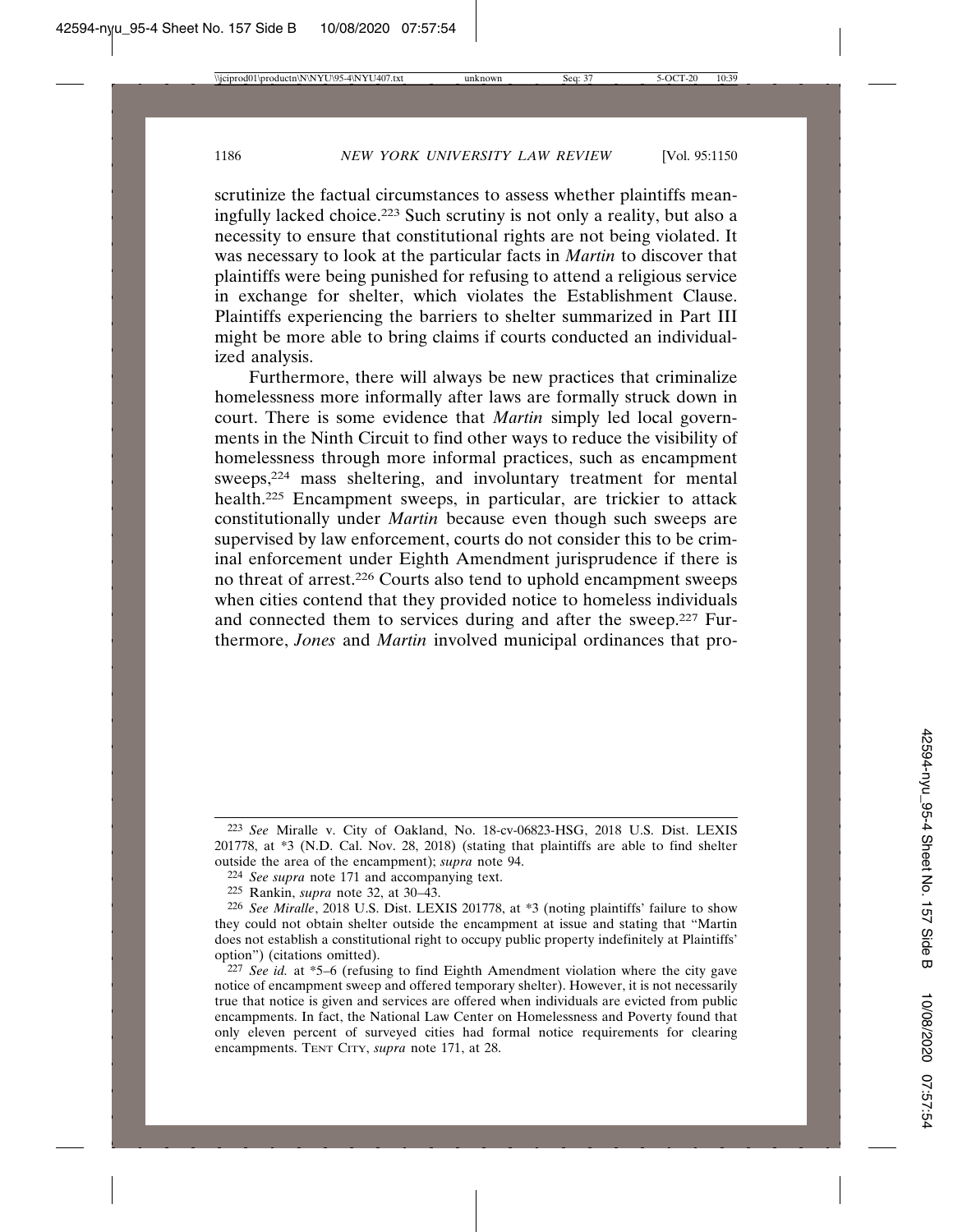hibited sleeping in *all* public places,<sup>228</sup> whereas encampment sweeps usually target a specific public place within a city.229

Some may also argue that cities are left in a bind because it is costly and time intensive to build affordable housing and zoning laws restrict development.230 Criminalization measures are portrayed as the immediate, even if temporary, solution to the nation's homelessness crisis.231 So if we are to wait for cities to step away from criminalization and towards more constructive solutions, courts throughout the country need to be prepared to make individualized inquiries into whether individuals penalized for resting in public space had a meaningful and practical choice to sleep elsewhere, even if shelter beds were technically available.

### *B. The Legislative Role in Ending Criminalization*

However, the costliness of litigation,<sup>232</sup> the necessity of individualized inquiries, and the biases judges bring into individual decisions<sup>233</sup> ultimately point to the need for municipalities to seek solutions other than criminalization. Though courts should be quick to

229 *See Miralle*, 2018 U.S. Dist. LEXIS 201778, at \*3 (stating that plaintiffs are able to find shelter outside the area of the encampment).

230 *See* Sarah Holder & Kriston Capps, *The Push for Denser Zoning Is Here to Stay*, CITYLAB (May 21, 2019), https://www.citylab.com/equity/2019/05/residential-zoningaffordable-housing-upzoning-real-estate/588310 (describing the political controversy around upzoning as a solution to increase affordable housing and address homelessness).

231 *See* Patt Morrison, *Column: The Supreme Court Could Soon Decide How the American West Deals with Homelessness*, L.A. TIMES (July 31, 2019, 3:00 AM), https:// www.latimes.com/opinion/story/2019-07-30/patt-morrison-theane-evangelis-boisehomeless-los-angeles ("It really ties the hands of states and cities and counties as they're trying to address these issues by taking ordinances that every city has in some form or another historically off the table and creating a constitutional bar to enforcement of those ordinances.") (quoting Theane Evangelis, one of the lead counsel that represented Boise on its appeal to the Supreme Court in *Martin*).

232 For example, the city of Boise paid its lawyers \$75,000 to write the brief requesting certiorari from the Supreme Court and would have paid an additional \$225,000 had the Court taken the case. Hayley Harding, *Boise Begins to Ask U.S. Supreme Court to Hear Its Appeal in Homeless Camping Case*, IDAHO STATESMAN (June 3, 2019, 3:21 PM), https:// www.idahostatesman.com/news/local/community/boise/article231131103.html.

233 *See supra* Section I.A.

<sup>228</sup> *See* Martin v. City of Boise, 902 F.3d 1031, 1049 (9th Cir. 2018), *amended by* 920 F.3d 584 (9th Cir. 2019) (en banc) (involving two ordinances that prohibited sleeping in "*any* building, structure or place . . . without permission" and using "any of the streets, sidewalks, parks or public places as a camping place at any time") (citations omitted); Jones v. City of Los Angeles, 444 F.3d 1118, 1138 (9th Cir. 2006) ("[S]o long as there is a greater number of homeless individuals in Los Angeles than the number of available beds, the City may not enforce section 41.18(d) at all times and places throughout the City against homeless individuals . . . ."), *appeal dismissed and vacated as moot upon settlement*, 505 F.3d 1006 (9th Cir. 2007).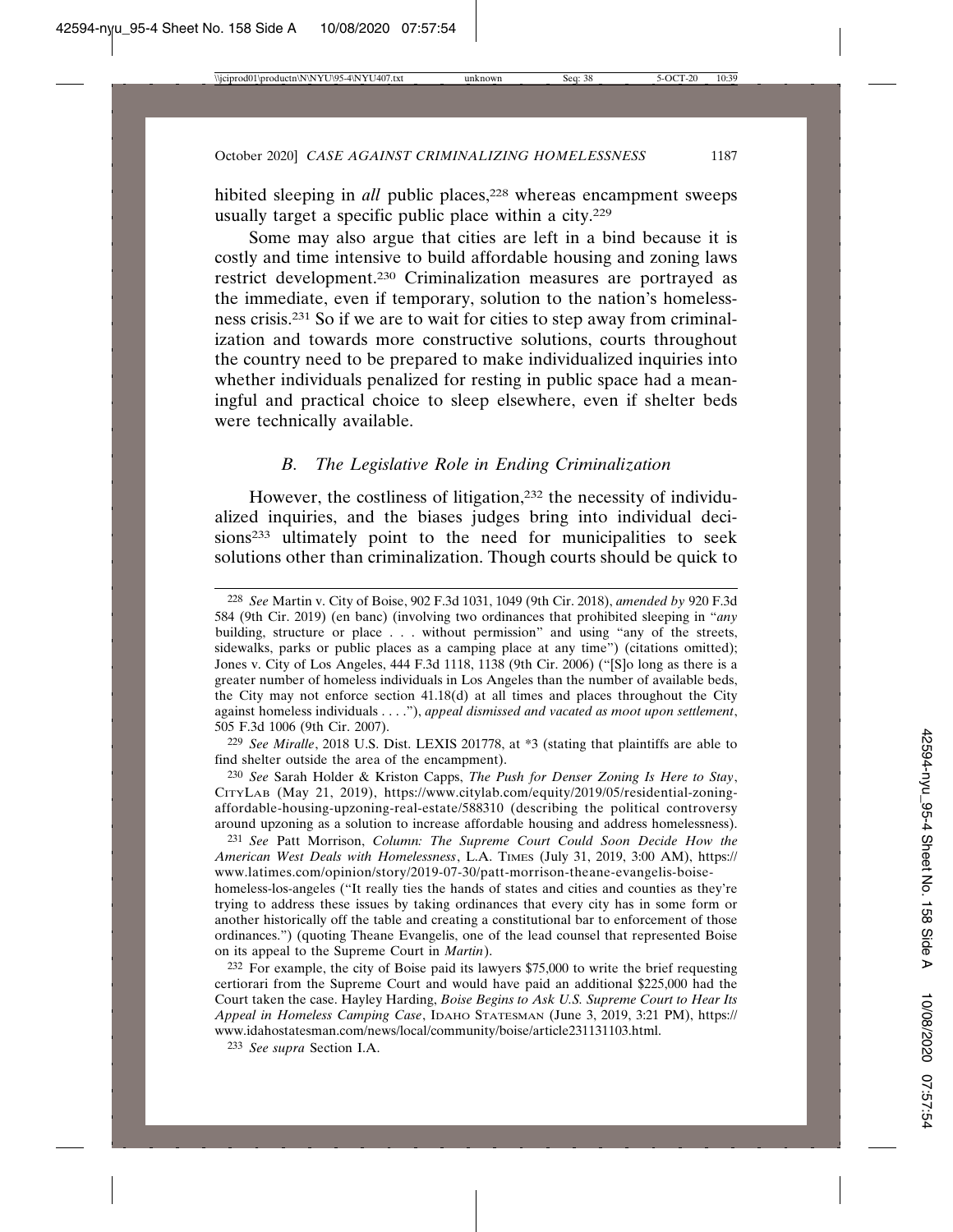strike down these laws as unconstitutional, the laws should not be enacted and enforced in the first place.

Criminalization measures ultimately exacerbate homelessness by forcing individuals into the criminal justice system. Homeless people are eleven times more likely to be arrested than the general population.234 Some law enforcement officers have even expressed that policing the homeless is not a viable solution to homelessness.235 Even a civil infraction can "mutate" into a criminal consequence such as a misdemeanor or bench warrant, which often leads to greater financial burdens and ineligibility to access shelter, food, and other services.236

Therefore, criminalizing homelessness is counterproductive because it makes targeted individuals more likely to remain homeless. The revolving door between homelessness and prison makes it less likely for an individual to access temporary shelter, permanent housing, employment, and government benefits if they have any history with law enforcement.237 Even aside from direct discrimination, the housing application process and shelter entry disparately impact formerly incarcerated individuals because of how disconnected they have been from the community, with no government identification or past utility bills to give to potential landlords.238

236 Rankin, *supra* note 8, at 107–08.

237 *See* HOUSING NOT HANDCUFFS, *supra* note 11, at 64 (describing the collateral consequences of criminalizing homelessness); Stephen Metraux, Caterina G. Roman & Richard S. Cho, *Incarceration and Homelessness*, *in* TOWARD UNDERSTANDING HOMELESSNESS: THE 2007 NATIONAL SYMPOSIUM ON HOMELESSNESS RESEARCH 9-6–9-11 (Deborah Dennis, Gretchen Locke & Jill Khadduri eds., 2007) (illustrating the barriers to housing and employment faced by formerly incarcerated individuals); Margot B. Kushel, Judith A. Hahn, Jennifer L. Evans, David R. Bangsberg & Andrew R. Moss, *Revolving Doors: Imprisonment Among the Homeless and Marginally Housed Population*, 95 AM. J. PUB. HEALTH 1747, 1747 (2005) (stating the overrepresentation of both formerly incarcerated individuals among the homeless population, and of individuals who were homeless at the time of arrest in the prison population); Rankin, *supra* note 8, at 101–02 (detailing statistics that demonstrate homeless people's frequent interaction with the penal system).

238 NAT'L LAW CTR. ON HOMELESSNESS & POVERTY, PHOTO IDENTIFICATION BARRIERS FACED BY HOMELESS PERSONS: THE IMPACT OF SEPTEMBER 11, at 14 (2004) (finding that fifty-four percent of the clients of surveyed service providers were denied

<sup>234</sup> HOUSING NOT HANDCUFFS, *supra* note 11, at 50, 71.

<sup>235</sup> *See* Anita Chabria, *Trump Wants California Cops to Evict Homeless People. They Don't Want That 'Dirty' Job*, L.A. TIMES (Feb. 6, 2020, 5:00 AM), https://www.latimes.com/ homeless-housing/story/2020-02-06/homeless-police-trump-santa-rosa-clear-encampment (citing officers' concerns that they lack the social work training to be on the "front lines" of addressing homelessness); Jake Lilly, *Op-Ed: As a Prosecutor, I Believe Denver Should Stop Criminalizing Homelessness*, WESTWORD (May 5, 2019, 6:55 AM), https://www. westword.com/news/prosecutor-jake-lilly-argues-in-favor-of-denvers-initiative-300- 11332945 ("It is tempting to call the police about homeless people occupying parks or sidewalks, because if police take them away, the caller will not see the consequences and it keeps us from having to address the underlying problems inherent with poverty.").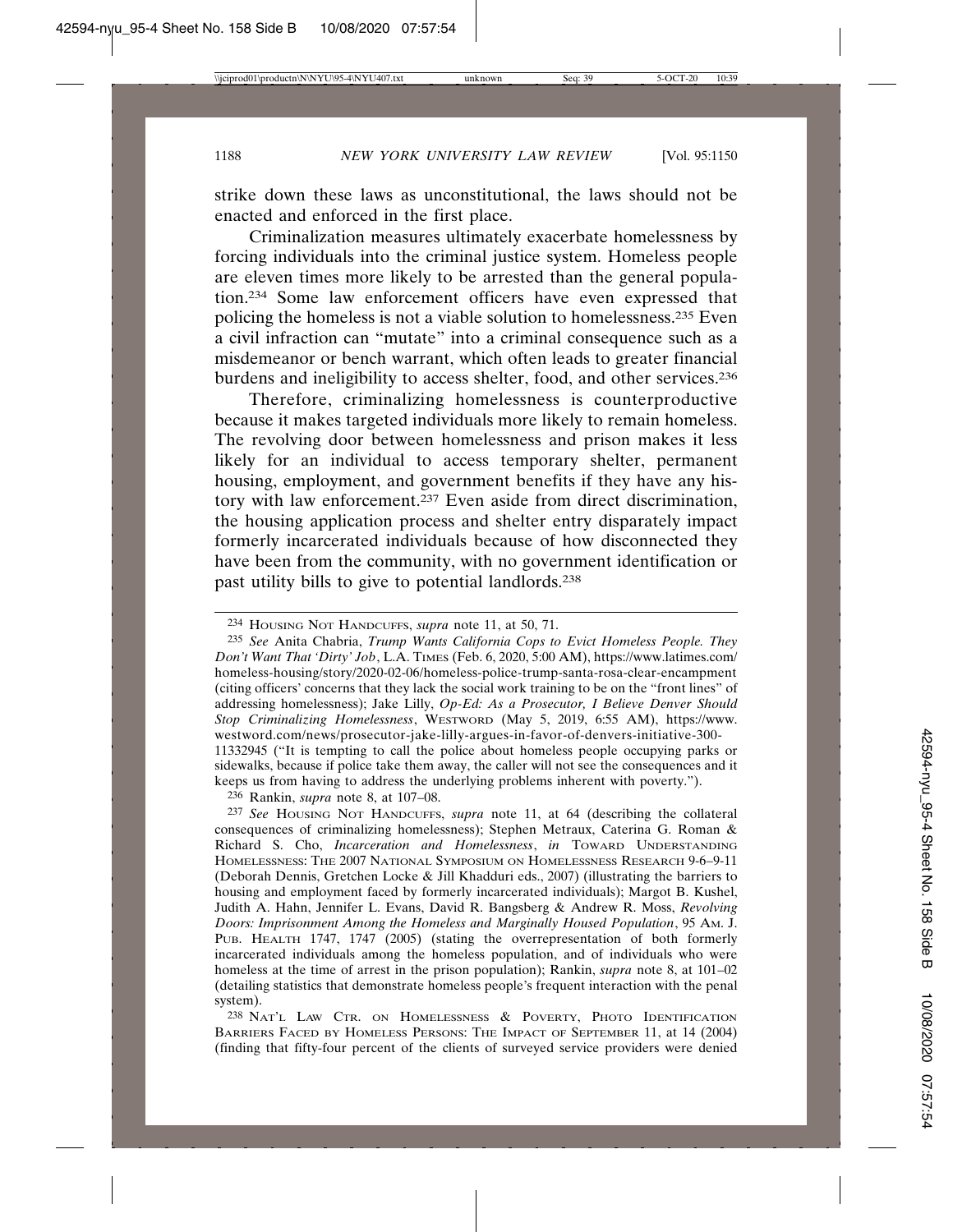In addition to being ineffective and inhumane, criminalization measures are exorbitantly expensive.239 For example, San Francisco spent \$20.6 million sanctioning homeless people under anti-homeless laws, including the arrest of 125 individuals, in 2015.240 A study estimated that six Colorado cities spent more than five million dollars enforcing fourteen anti-homeless ordinances between 2010 and 2014.241 Another study estimated that Seattle and Spokane, Washington spent at least \$3.7 million on enforcing their criminalization ordinances over a five year period.242 And if these criminalization measures lead to the incarceration of homeless individuals, it costs the cities even more money.243

So how should cities address homelessness? The greatest need is for more affordable housing, including access to more affordable housing subsidies.244 There should be protections for tenants at risk of becoming homeless,245 and also permanent supportive housing for individuals with mental illness, disabilities, or substance use disorders who have already experienced homelessness and need wraparound services in addition to housing.246 The recent movement to defund the

239 *See, e.g.*, HOUSING NOT HANDCUFFS, *supra* note 11, at 71–74 (describing the taxpayer costs of chronic homelessness); Rankin, *supra* note 8, at 109 n.52 (detailing the expensive cost of criminalization practices).

240 S.F. BUDGET & LEGISLATIVE ANALYST'S OFFICE, POLICY ANALYSIS REPORT: HOMELESSNESS AND THE COST OF QUALITY OF LIFE LAWS 1–2 (2016), https://sfbos.org/ sites/default/files/FileCenter/Documents/56045-Budget%20and%20Legislative%20 Analyst%20Report.Homelessness%20and%20Cost%20of%20Quality%20of%20Life% 20Laws.Final.pdf.

241 RACHEL A. ADCOCK ET AL., HOMELESS ADVOCACY POLICY PROJECT, TOO HIGH A PRICE: WHAT CRIMINALIZING HOMELESSNESS COSTS COLORADO 25, 37 (Rebecca Butler-Dines et al. eds., 2016).

242 JOSHUA HOWARD & DAVID TRAN, HOMELESS RIGHTS ADVOCACY PROJECT, AT WHAT COST: THE MINIMUM COST OF CRIMINALIZING HOMELESSNESS IN SEATTLE AND SPOKANE 5 (Sara K. Rankin ed., 2015).

243 For the high costs of local incarceration, see generally CHRISTIAN HENRICHSON, JOSHUA RINALDI & RUTH DELANEY, VERA INST. OF JUSTICE, THE PRICE OF JAILS: MEASURING THE TAXPAYER COST OF LOCAL INCARCERATION (2015).

244 HOUSING NOT HANDCUFFS, *supra* note 11, at 87–89.

245 *See generally* TRISTIA BAUMAN & MICHAEL SANTOS, NAT'L LAW CTR. ON HOMELESSNESS & POVERTY, PROTECT TENANTS, PREVENT HOMELESSNESS (2018) (reporting various policies that protect renters and thereby prevent homelessness).

246 *See* HOUSING NOT HANDCUFFS, *supra* note 11, at 65, 86 (citing research showing that supportive housing, which is permanent housing for formerly homeless individuals in

housing or shelter services due to lack of identification); Stephen Metraux & Dennis P. Culhane, *Homeless Shelter Use and Reincarceration Following Prison Release*, 3 CRIMINOLOGY & PUB. POL'Y 139, 154 (2004) (describing difficulties in obtaining government identification for formerly incarcerated individuals); Teresa Wiltz, *Without ID, Homeless Trapped in Vicious Cycle*, PEW: STATELINE (May 15, 2017), https:// www.pewtrusts.org/en/research-and-analysis/blogs/stateline/2017/05/15/without-idhomeless-trapped-in-vicious-cycle (summarizing the various barriers homeless individuals face in obtaining identification and receiving services without identification).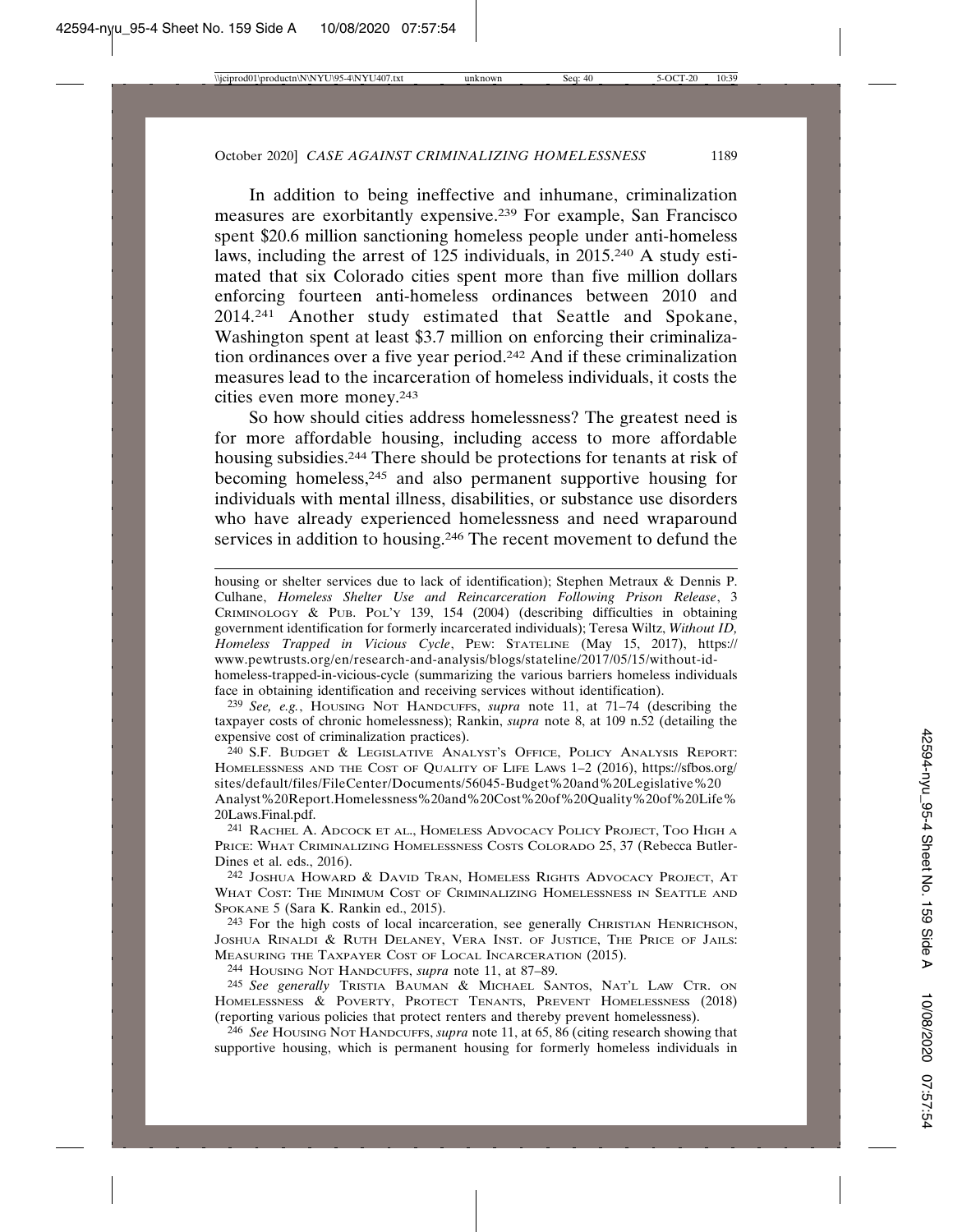police has already led some cities to decriminalize their response to homelessness and give more responsibility to social workers.<sup>247</sup> Shifting laws and funds away from the police and to other government agencies that would more productively address homelessness would ultimately save government funds and disentangle homeless individuals from the criminal justice system.248

Although this Note advocates for judges to deeply assess the lack of choices available to individuals experiencing homelessness, policymakers must also move away from the narrative that homeless people choose to be homeless instead of in a stable home, to sleep in public over healthier and safer alternatives. Criminalization laws are blatantly counterproductive. But as cities seek alternatives to addressing homelessness, they must keep in mind this lack of choice in order to avoid policies and informal practices that on their face seem to serve the homeless, but in practice rob them of their dignity.249

#### **CONCLUSION**

The *Martin* court's discussion of what constitutes choice for a person experiencing homelessness when it comes to coerced religious expression is a step in the right direction for the conversation surrounding the constitutionality of anti-homeless ordinances. But it is only a step. The reality is that individuals experiencing homelessness face many barriers to shelter other than coerced religious expres-

248 *See supra* notes 239–43 and accompanying text (describing the financial ramifications of criminalizing homelessness).

conjunction with other services, reduces recidivism rates); Adam Shrier, Erica Jackson, Mary Wilson & Nomin Ujiyediin, *Many Inmates Move from Prison to Shelters, Despite Efforts to Get Them Homes*, CITYLIMITS (Jan. 17, 2017), https://citylimits.org/2017/01/17/ many-inmates-move-from-prison-to-shelters-despite-efforts-to-get-them-homes

<sup>(</sup>summarizing arguments for supportive housing as a solution to the revolving door between prison and homelessness in New York City).

<sup>247</sup> *See* Marisa Kendall, *How 'Defunding' the Police Could Reframe the Bay Area's Homelessness Crisis*, MERCURY NEWS (July 20, 2020, 1:32 PM), https:// www.mercurynews.com/2020/07/20/how-defunding-the-police-could-reframe-the-bayareas-homelessness-crisis (listing proposals by Oakland, San Francisco, Berkeley, and San Jose to shift funds and responsibility away from police and to other community programs regarding homelessness); Tinoco, *supra* note 17 (describing a petition that calls on the Los Angeles Homeless Services Authority to cease partnering with the City's Police Department and the County Sheriff's Department); Vasilogambros, *supra* note 14 (noting that Denver, Albuquerque, and Austin recently involved more mental health and social workers in responding to homelessness rather than primarily relying on police).

<sup>249</sup> *See, e.g.*, *supra* note 44 and accompanying text (discussing how the mayor of Sacramento advocates for a right to shelter but also an "obligation to use it"); *supra* note 51 and accompanying text (citing New York governor's plan to reduce the visibility of homeless people on subways by connecting them to services while also using police to address quality of life issues).